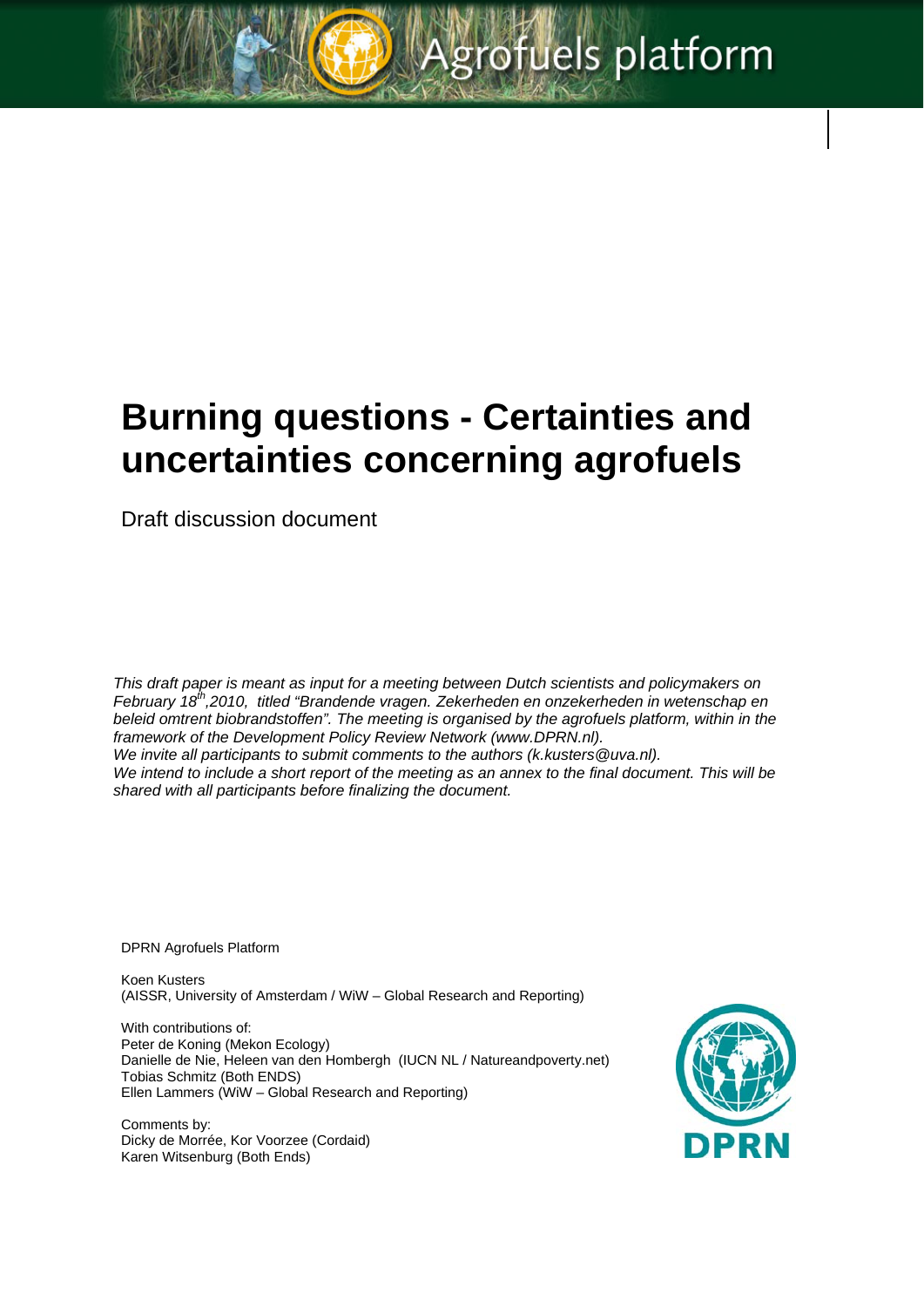Draft discussion document

This paper is part of the process entitled 'Social and ecological effects of biofuel policies', which is being carried out within the framework of the Development Policy Review Network (DPRN) and implemented by the Agrofuels Platform.

The Agrofuels Platform is a joint initiative of Both Ends, IUCN-NL / Natureandpoverty.net, AISSR (University of Amsterdam), Mekon Ecology, Alterra (Wageningen University), Law and Governance Group (Wageningen University), ETC International, Cordaid and Leiden University. For more information see http://www.agrofuelsplatform.nl

Aiming to stimulate informed debate and discussion of issues related to the formulation and implementation of (Dutch) development policies, DPRN creates opportunities to promote an open exchange and dialogue between scientists, policymakers, development practitioners and the business sector in the Netherlands. For more information see www.DPRN.nl.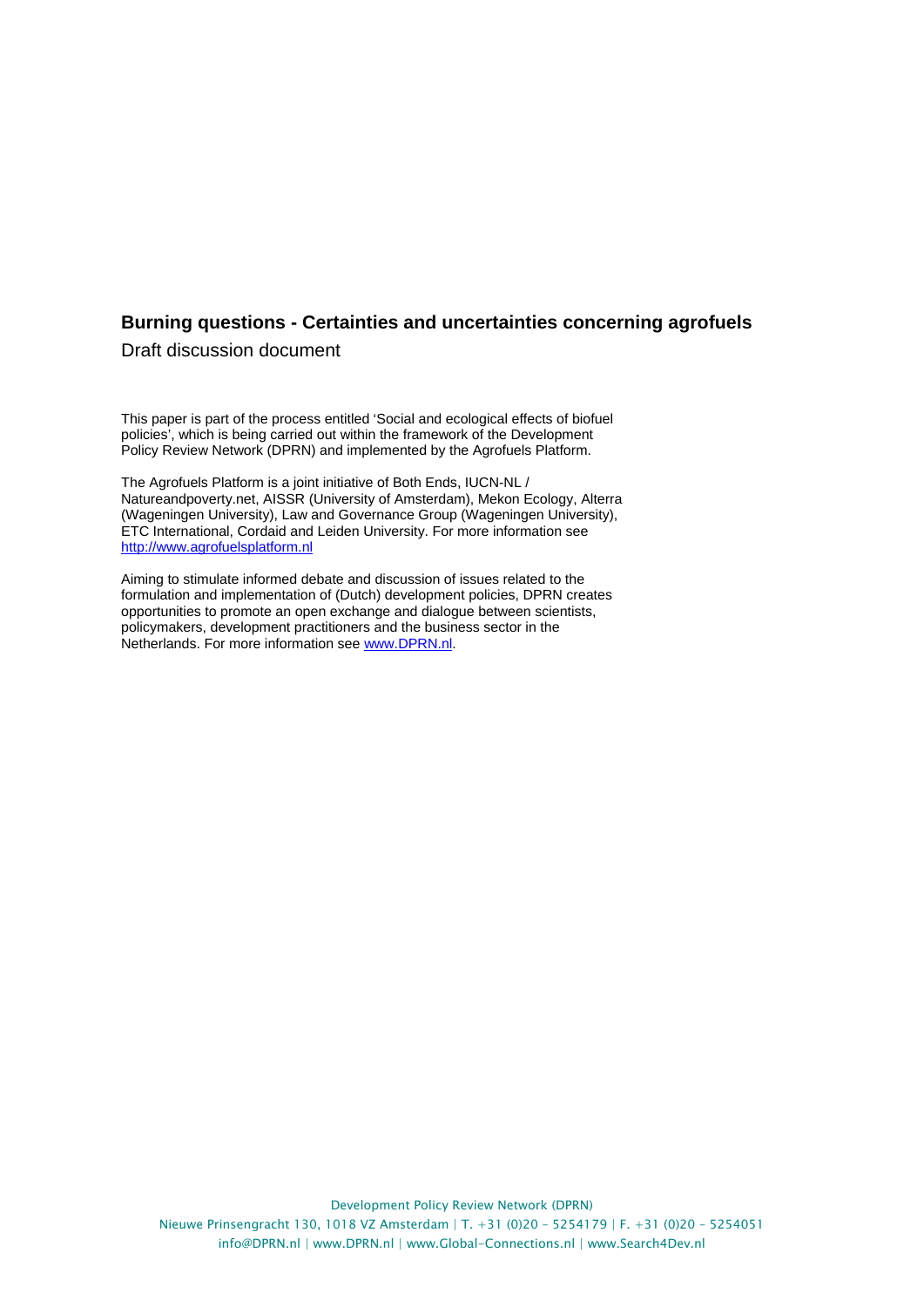| <b>Table of Content</b> |                                                                       |  |  |  |
|-------------------------|-----------------------------------------------------------------------|--|--|--|
|                         |                                                                       |  |  |  |
| 1.1.                    |                                                                       |  |  |  |
| 1.2                     |                                                                       |  |  |  |
| 1.3.                    |                                                                       |  |  |  |
| 1.4.                    |                                                                       |  |  |  |
| 1.5.                    |                                                                       |  |  |  |
| 2.                      |                                                                       |  |  |  |
| 2.1.                    |                                                                       |  |  |  |
| 2.2.                    |                                                                       |  |  |  |
| 2.3.                    |                                                                       |  |  |  |
| 2.4.                    | Large-scale plantation holders and transnational companies 19         |  |  |  |
| 2.5.                    |                                                                       |  |  |  |
|                         |                                                                       |  |  |  |
| 3.1.                    |                                                                       |  |  |  |
| 3.2.                    |                                                                       |  |  |  |
| 3.3.                    |                                                                       |  |  |  |
| 3.4.                    |                                                                       |  |  |  |
| 3.5.                    |                                                                       |  |  |  |
|                         |                                                                       |  |  |  |
| 4.1.                    |                                                                       |  |  |  |
| 4.2.                    |                                                                       |  |  |  |
| 4.3.                    |                                                                       |  |  |  |
| 4.4.                    | Towards sustainability through standard setting and certification? 42 |  |  |  |
| 4.5.                    |                                                                       |  |  |  |
| 4.6.                    |                                                                       |  |  |  |
| 4.7.                    |                                                                       |  |  |  |

# **List of Boxes**

| Box 3. Article 17 of the EU Renewable Energy Directive: Sustainability Criteria 11 |  |
|------------------------------------------------------------------------------------|--|
|                                                                                    |  |
|                                                                                    |  |
|                                                                                    |  |
|                                                                                    |  |
|                                                                                    |  |
|                                                                                    |  |
|                                                                                    |  |
|                                                                                    |  |
|                                                                                    |  |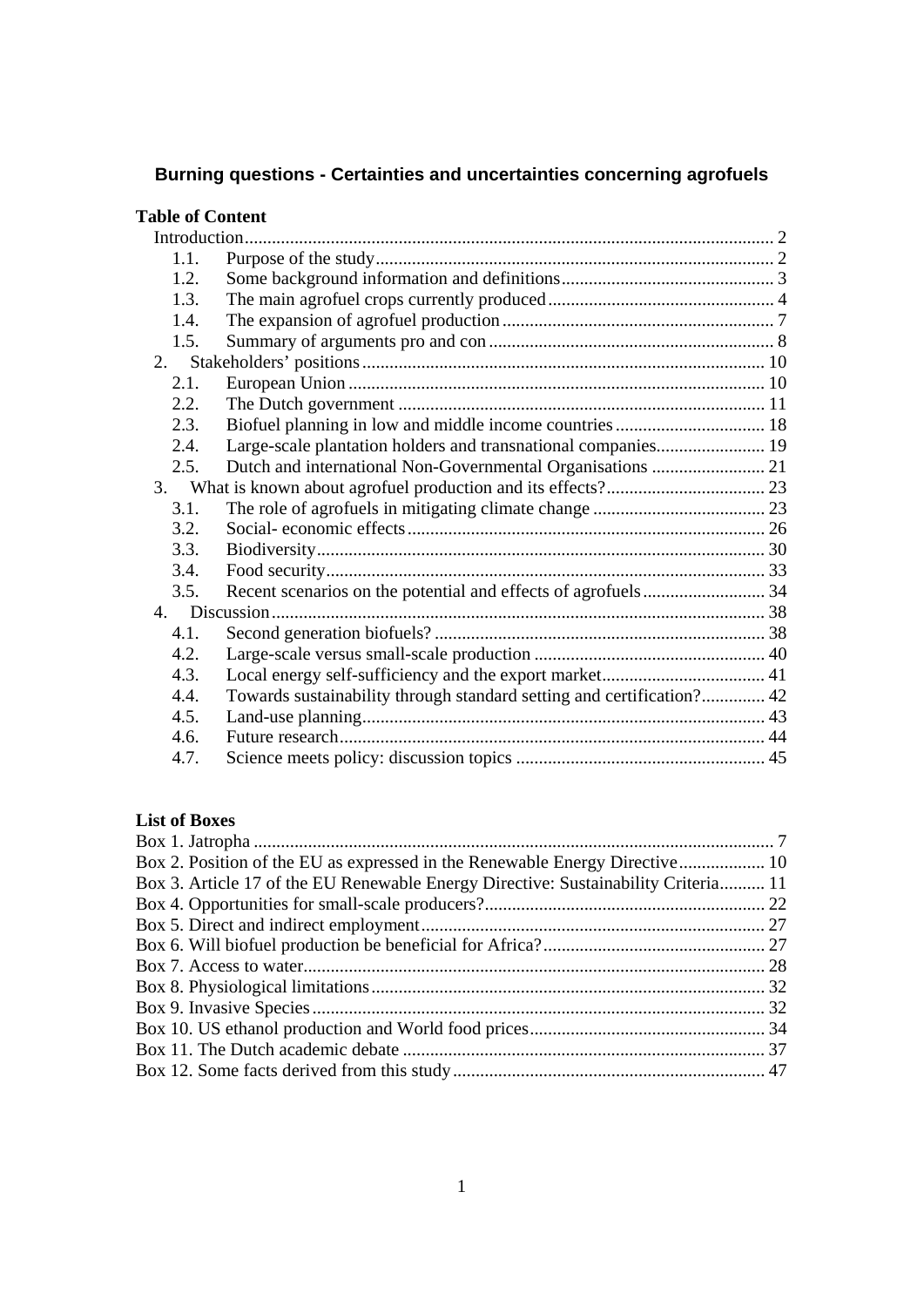# **Introduction**

The last couple of years showed an increase in the production of biofuels from food crops such as sugar cane, corn, wheat, sugar beet and oil palm, largely driven by policies and subsidies to stimulate biofuel use. The European Union promotes biofuels as a measure to reduce  $CO<sub>2</sub>$  emissions and many countries promote biofuels to become less dependent on the import of (expensive) fossil fuels.<sup>1</sup> The environmental and social effects of increased production and use of biofuels are much debated. Proponents – who consider it the answer to both rising oil prices and the negative climatic consequences of fossil fuels – find themselves opposed to those who warn for the threats that biofuels pose to food security, biodiversity and poverty reduction.

Any discussion concerning biofuels is bound to be charged because it brings together a range of political and business interests in areas as diverse as energy security, the oil industry, agricultural policy, the food industry, poverty and development, climate change, biodiversity and the automobile industry. These discussions are only meaningful when they are based on unbiased information and a proper understanding of the actual effects of biofuel production.

There is an urgent need for more information regarding the effects of biofuel production on people and the environment. Scientists need time to research and analyse the actual effects. Policy makers and businesses, however, seem to be impatient and may (have to) take decisions on the basis of assumptions, but these assumptions, and their underlying values and motives, are not always properly communicated. A group of Dutch research institutions and NGOs created an 'agrofuels knowledge platform' aiming to contribute to an overview of the available scientific knowledge and the perspectives of various stakeholders. On Feb  $18<sup>th</sup>$ , 2010, the platform organises a discussion between scientists and policymakers to discuss some certainties and uncertainties within the biofuels debate.

# **1.1. Purpose of the study**

This document serves as input for a meeting on the  $18<sup>th</sup>$  of February, 2010, between scientists and policy makers. The document has three main objectives. First we attempt to outline the positions of the various stakeholders, as to understand the motives for their decisions. Second, we present some of the available data related to the effects of biofuel production, derived mostly from academic publications. Third, we reflect on some of the most debated issues and the type of information that appears to be needed to improve decision making. On page 45, we suggest several issues for the discussion between scientists and policymakers during the meeting on February  $18<sup>th</sup>$ , 2010.

A significant part of the information presented in this document comes from the Biofuels Info Service – an online information service managed by Natureandpoverty.net, coordinated by IUCN Netherlands Committee (http://np-net.pbworks.com). References to online sources, policy documents and newspaper articles are provided in the endnotes.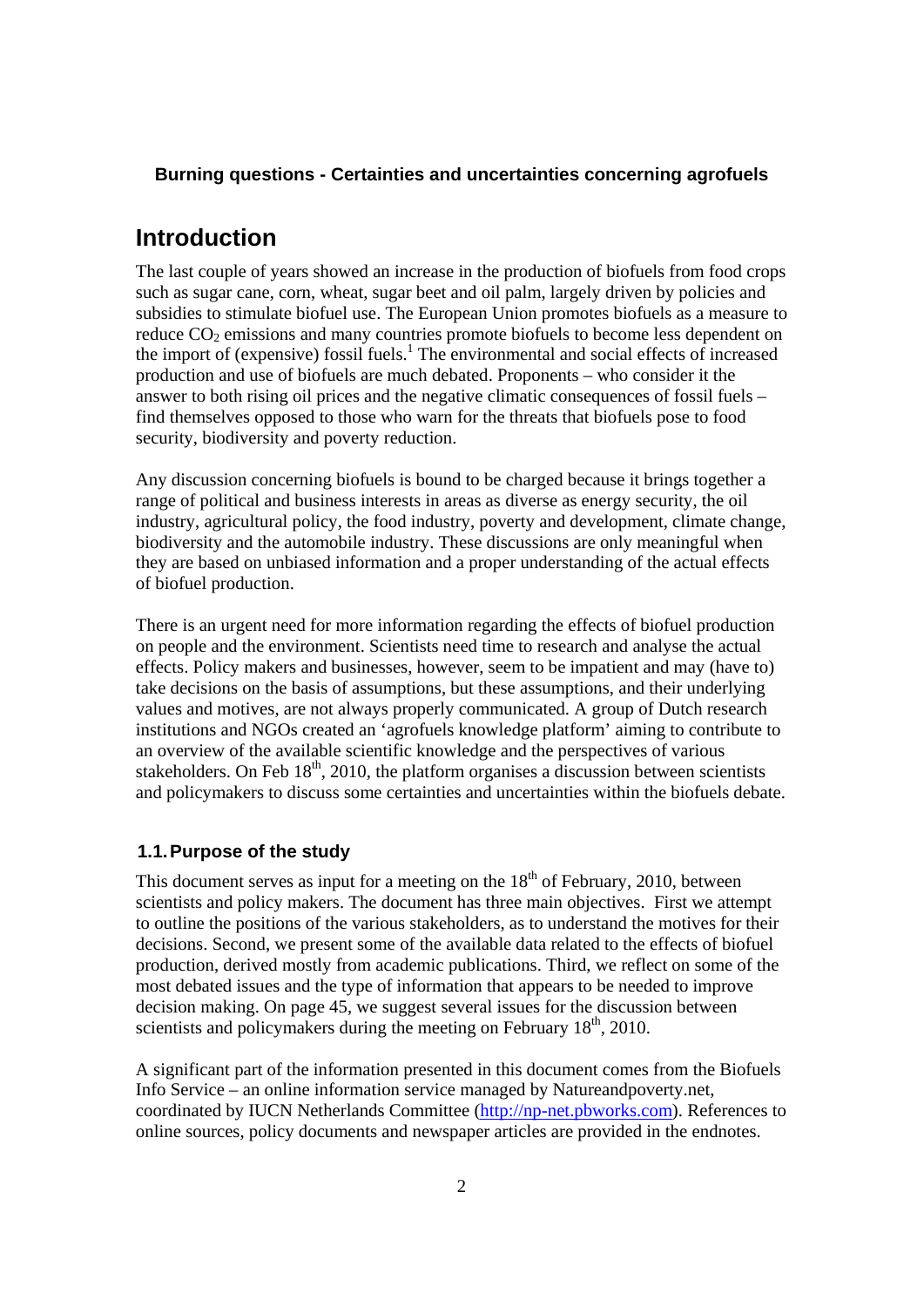### **1.2. Some background information and definitions**

Plants absorb solar energy through the process of photosynthesis and store it in the form of organic matter – 'biomass'. In order to do this, plants take up carbon from the surrounding atmosphere as well as water and nutrients from the soil. Biomass is thus a store of both energy and carbon. *Bioenergy* is the energy derived from biomass. Bioenergy can be produced directly through the combustion of biomass such as wood or straw. Biomass (e.g., from harvest residues or organic waste) can also be converted to gas to generate electricity and heat. Industrial processes enable liquid fuels for transport to be produced from biomass. These are called *biofuels.*

Biofuels are a renewable energy source. A growing tree takes up carbon, and burning the wood frees the same carbon in the atmosphere. This can be considered a closed natural cycle. Although crude oil also originates from organic matter, this was stored deep in the earth and taken out of the equation of the  $CO<sub>2</sub>$  balance in the atmosphere. Burning fossil fuels thus adds  $CO<sub>2</sub>$  to the atmosphere. Biofuels have been widely promoted for their 'carbon neutrality'. Substituting fossil fuels by biofuels could help to mitigate climate change, but this requires a favourable greenhouse gas (GHG) balance. The GHG balance refers to the net reduction in  $CO<sub>2</sub>$  emissions, i.e., the gross emission reduction minus emissions caused by biofuel production.<sup>2</sup> This means the full life cycle of the biofuel crop should be taken into account, including carbon storage in the soil, the use of fertilizers, and the chain from harvesting to consumption.

Biofuels can be subdivided in *bio-ethanol* and *biodiesel*. Biodiesel is a substitute for fossil diesel fuel and is primarily produced from oilseeds (rapeseed, soy, and palm oil). Bioethanol is an alcohol derived from sugar or starch crops (mainly sugar cane, corn and sugar beet) by fermentation and can be used in special engines or blended with petroleum fuel. Most of the world's biofuel is bioethanol, and 60% of the bioethanol comes from sugarcane.<sup>3</sup> Within the United States ethanol is mainly produced from corn. At the global level, the diesel/biodiesel market is smaller than the petrol/ethanol market. The main diesel market is the European Union. Biodiesel is particularly important in the German market, where it is derived from rapeseed (Peskett et al. 2007). Biodiesel production within Brazil is growing, of which 80% comes from soy.

A differentiation is needed between first, second and third generation biofuels. The definitions, however, vary. The distinction between first second and third generation biofuels is usually made based on three characteristics: the technology used, the use of edible or non-edible part of the feedstock and the  $CO<sub>2</sub>$  reduction potential. Here we follow the definitions published by IUCN NL (2008):

*First generation biofuels* are transport fuels produced through conventional technology from feedstock like wheat, corn, sugar, palm oil and sunflower oil, i.e., agricultural products which are also used as food and feed. Different crops are used in different countries (EU: rapeseed, wheat, sugar beet; US: corn, soybeans; Brazil: sugar cane; Southeast Asia: palm oil). Currently only first generation biofuels are commercially viable.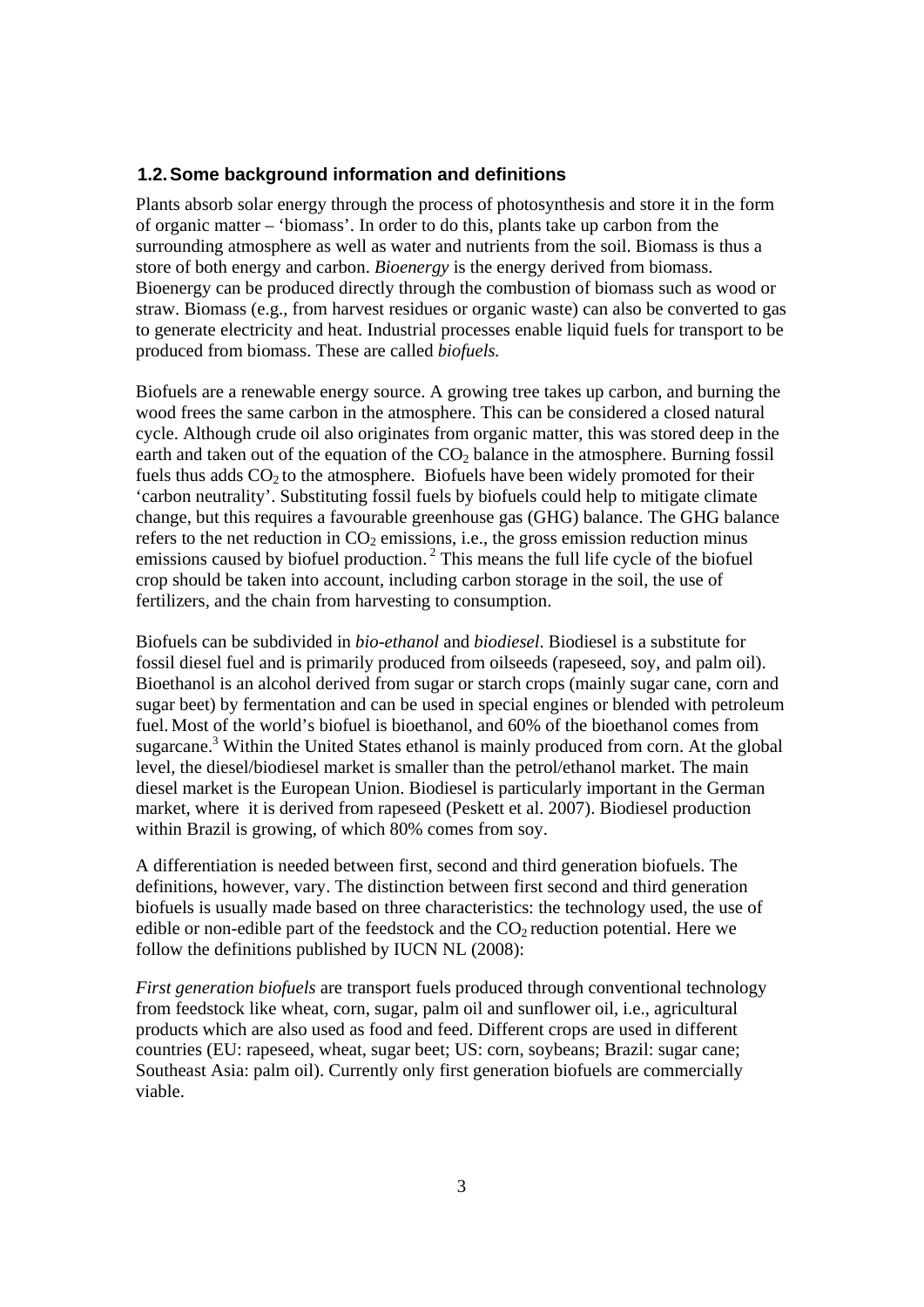*Second generation biofuels* are produced through more advanced conversion technologies that allow the use of non-edible materials derived from plants (mostly lingo-cellulosic parts, like stalks and straw, but also woodchips). The  $CO<sub>2</sub>$  performance tends to be better than that of first generation biofuels because all source material is used and organic waste material can be used. A concern related to second generation biofuel is that, if all organic matter is removed from the land, soil fertility will decrease and the regulation of water and nutrient content may be affected. Technological breakthroughs and considerable investments in infrastructure are required to make second generation biofuel production commercially viable. The estimation is that the technology will be commercially available in about 10 years' time.

*Third generation biofuel* generally refers to the production of ethanol from plants that were modified for easier processing (e.g., poplar with lower lignin content), and the production of biodiesel from algae. These techniques are expected to have a better  $CO<sub>2</sub>$ performance than the use of first and second generation biofuels.4

The term *agrofuels* refers to biofuels for which agricultural lands have been used. We decided to focus our work on agrofuels, because at the moment virtually all commercially produced biofuels are produced from crops grown on agricultural lands. The term agrofuels includes so-called first-generation biofuels made from oil palm and sugarcane, but also second generation biofuels made from Jatropha, when grown on agricultural lands.

# **1.3. The main agrofuel crops currently produced**

In theory all crops with an oil content or starch can be used for the production of first generation biofuels. However, a certain amount is needed to make the crop commercially attractive. Examples are oil palm, Jatropha, rapeseed for biodiesel and sugarcane, corn,  $\cos$ assava<sup>5</sup>, and sweet sorghum<sup>6</sup> for ethanol. Currently, the most important crops used are those that were already substantially planted before the boom: oil palm, sugarcane, rapeseed, and corn. The popularity of various crops can be explained by their oil and sugar content which determine basic production yields per hectare (Figure 1).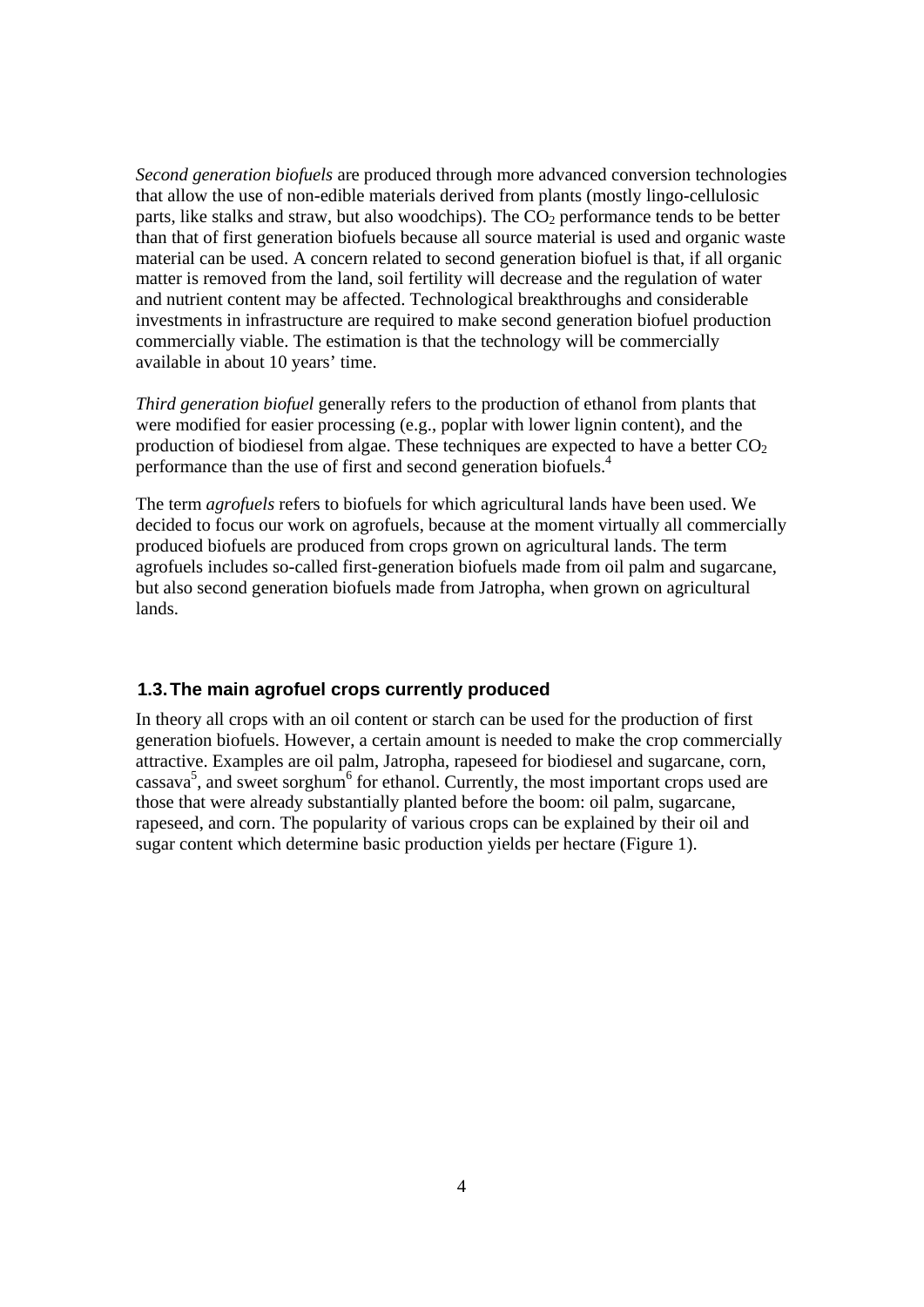

#### **Figure 1: Yield of various crops.**

Source: http://www.landcoalition.org/cpl-blog/?p=779

### *Oil palm*

Oil palm (*Elaeis guineensis*) plantations already cover over 13 million ha, primarily in Southeast Asia. Palm oil is used in the food and cosmetic industries, but the oil can also be used for biodiesel production. The demand for biodiesel adds to the already existing demand for palm oil. Malaysia and Indonesia are the world's largest producers of palm oil, but Malaysia's per hectare yields are about twice as high as Indonesia's, as production is more intensive, with better seed selection and a high use of fertilisers and pesticides. Further expansion of palm oil plantations is planned. Indonesia, for example, plans an additional 20 million hectares (Colchester et al. 2006). Oil palm production is already controversial. The establishment of palm oil plantations is associated with widespread land-conflicts between companies and state authorities on the one hand and local communities on the other hand. Moreover, palm oil plantations are often establishment at the expense of primary tropical forest, leading to biodiversity loss. If this is done with the purpose of producing biodiesel, the land conversion leads to emissions of the stored carbon (from the trees and the soil) and research shows that this leads to a negative GHG balance (i.e. negative for climate change). Clearing peat land for oil palm plantations (which is common in Indonesia) is particularly controversial from a climate perspective, as drained peat emits even larger amounts of carbon (see e.g., Ernsting, 2007; Danielsen et al., 2006; Roberts, 2007). Palm oil production is also growing in countries such as Colombia and Brazil and is planned in DR Congo.

### *Rapeseed / Canola*

Oil from rapeseed (*Brassica napus*) – originally used for oils, soaps and plastics – has become the basis for biodiesel production in Europe. Although China is the largest producer of rapeseed, the European Union (especially Germany) is the largest producer of biodiesel from rapeseed oil, producing about 18 million tons per year. Europe's dominance is largely explained by the subsidies for rapeseed cultivation to meet the European  $CO<sub>2</sub>$  reduction targets. At the moment the production of biodiesel from rapeseed is more expensive than fossil-based diesel. The GHG balance is not very favourable as the production of rapeseed requires a lot of energy, for example through the use of fertilizers<sup>7</sup>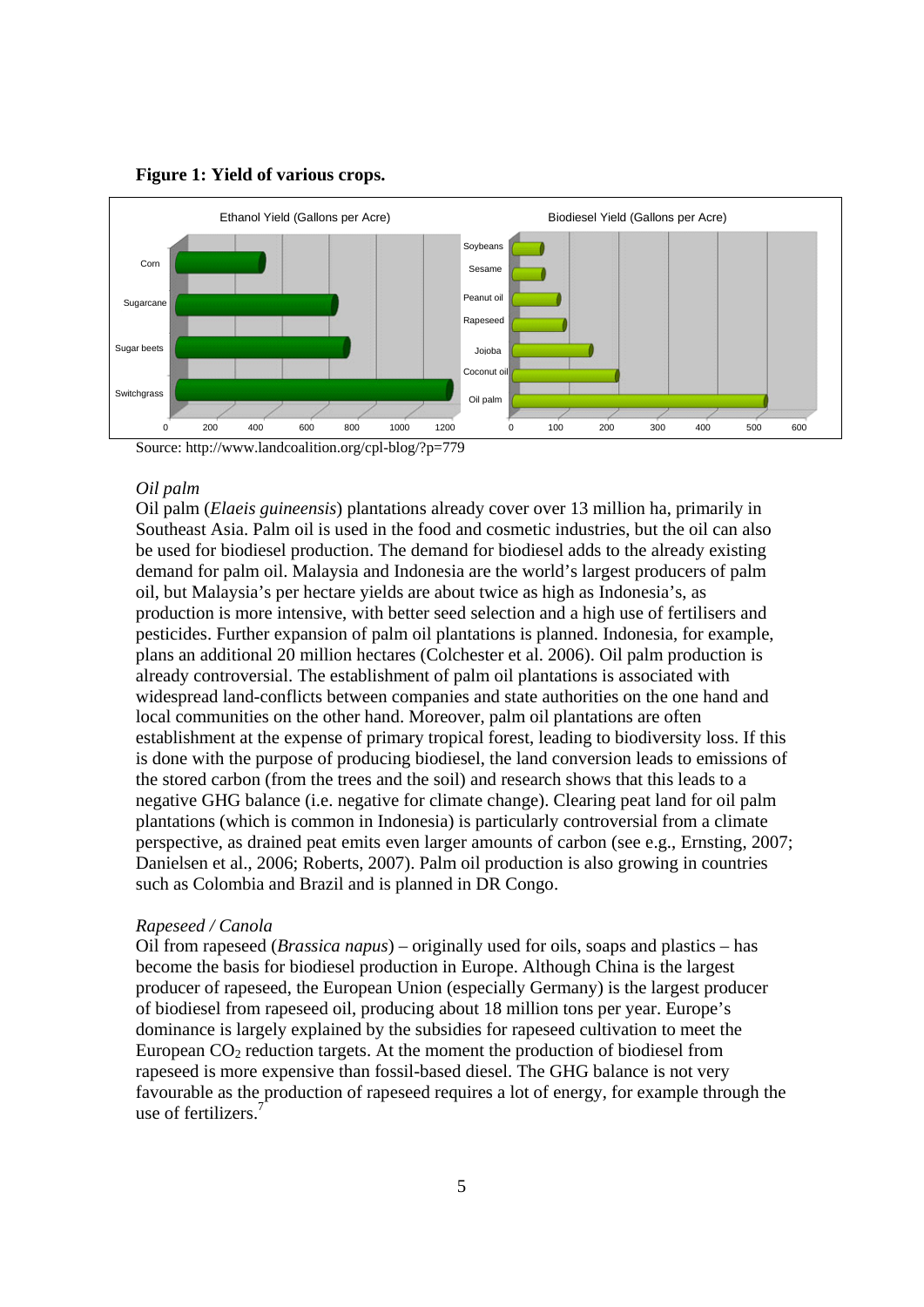### *Sugarcane*

Production of bioethanol from sugarcane (*Saccharum* spp) is relatively cheap and today very energy-efficient (in terms of reduction of GHG emissions). Ethanol from sugarcane has been an important source of fuel in Brazil since the 1980s. Brazil has about 7 million ha of sugarcane, covering 2% of Brazil's arable land. With demand rising, this is expected to grow in the future.<sup>8</sup> The sugarcane crop and production technology has advanced over the years and, in addition the residue of the sugar cane, bagasse is used for energy generation in the ethanol factory. As a result, ethanol production from sugarcane on existing farm land has a positive GHG-balance. Within Brazil, the main concern is the expansion of sugar cane taking over land from soy and cattle producers that in turn move to the Amazon region. A recent study on sustainability of Brazilian bioethanol concluded that its production can be sustainable, but that there are many uncertainties for the future, related to these possible 'indirect effects' (Smeets et al., 2006). In other countries, such as Mozambique, sugar cane plantations are expected to expand rapidly in the near future, mostly on existing farm land.

#### *Corn*

Corn (*Zea mays* L. ssp.) is used for the production of bioethanol. This is particularly common in the United States, where approximately 20% of the corn grown is used for the production of bioethanol. Producing bioethanol from corn is not very efficient. Even if all corn in the US was used for the production of ethanol, it would only cover 12 to 15 % of the transportation fuel needs in the US. With rising grain prices it is to be expected that corn-based ethanol will become uneconomic (Roberts, 2007). Ethanol production is also growing within the EU, especially in France and the United Kingdom (using corn and sugar beet).

### *Soy*

Soy is mainly grown in the United States and Brazil. Soy meal is used as cattle fodder and a by-product in this process is soy oil, which can be used for biodiesel. Within Brazil the production capacity of biodiesel factories is rising fast. Today, 80% of all biodiesel produced stems from soy. As yet, biodiesel is not yet exported in large quantities as Brazil tries to keep up with domestic demand. The United States exports some biodiesel (supported by subsidies) to the European Union.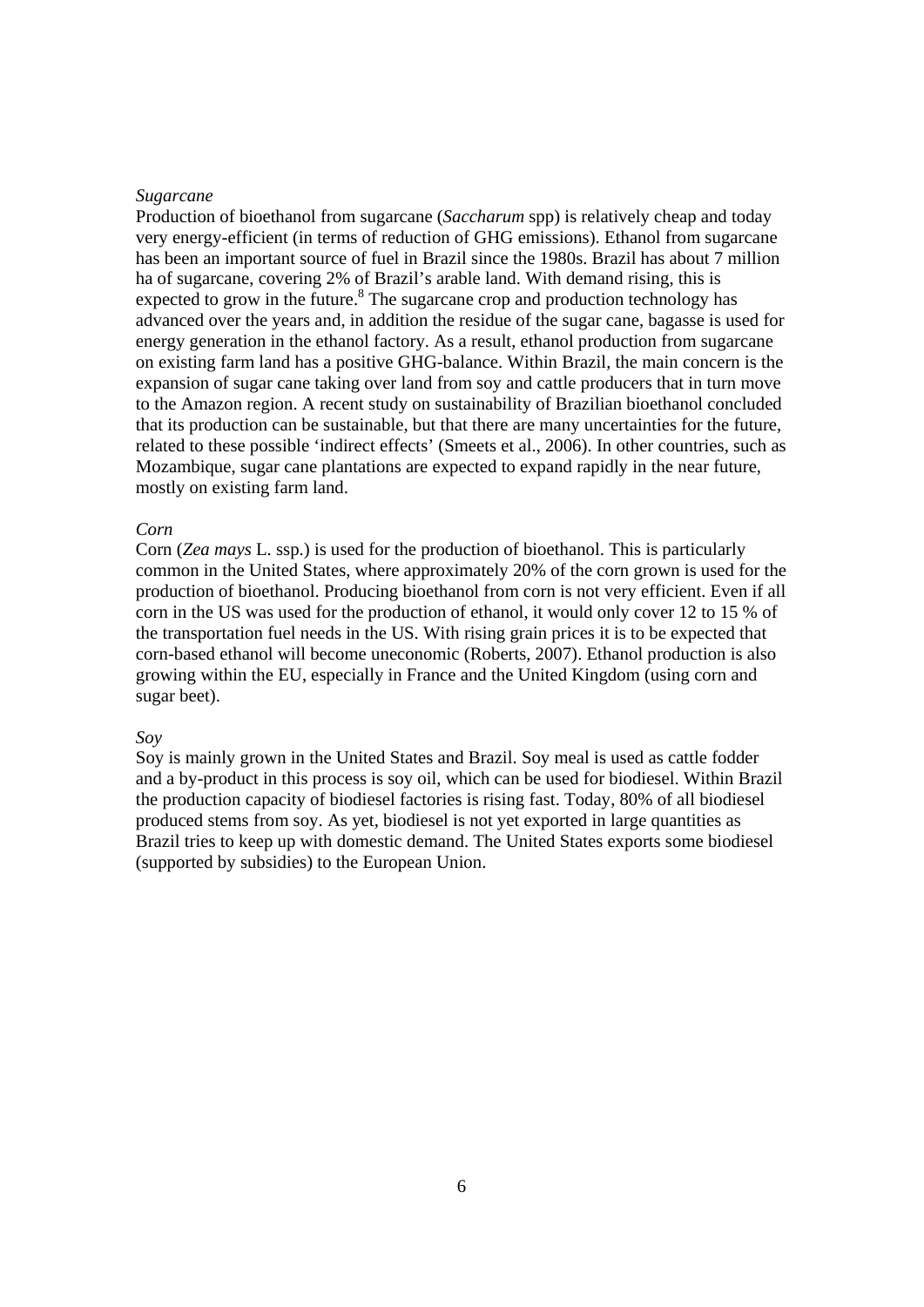### **Box 1. Jatropha**

Jatropha is another biodiesel crop, but is not yet produced in commercial quantities. In recent years, attention for Jatropha to produce biofuels soared. Jatropha (*Jatropha curcas*), also called physic nut, produces an oil that is used for candles, soap and biodiesel. It is a non-food, reasonably drought-resistant energycrop, which can grow on poor soils. The crop has clear fans and foes.<sup>9</sup> The proponents stress that the plant grows well on poor soils and can be used on marginal lands (and therefore does not compete with cropland), has a very high productivity, is easy to establish, and has a long live span (producing seeds for up to 50 years). For these reasons the plant has been embraced by industries, and large-scale plantations are being established all over the world, including Africa. Many are, however, still in a planning or pilot phase (covering only a couple of hundred or thousand hectares). In recent years several countries (India in particular) have been building plants for the production of biodiesel from Jatropha (Roberts, 2007). Moreover, several authors have argued that small-scale Jatropha cultivation provides interesting possibilities for small farmers (Hasan, 2007; Cotula et al., 2008), Foes, however, argue that the success of (both small-scale and large-scale) Jatropha cultivation has so far been limited, due to low profit margins, low yields and unrealistic expectations. Commercial viability has not been proven yet. Many pilots are established with government subsidies. They also warn that, even though Jatropha can indeed grow on poor soils, the plant will need sufficient water and nutrients in order to produce acceptable yields (Asselbergs et al., 2006). In the same line of reasoning, some point to the risk that commercial companies will look for good lands for large-scale Jatropha production, resulting in competition with food crop production and pushing aside small farmers (Seedling, 2007).

# **1.4. The expansion of agrofuel production**

Although biofuels currently provide only 1.8 percent of transport fuels (UNEP 2009), global production and use of biofuels is increasing rapidly. World ethanol production for transport fuels tripled between 2000 and 2007 from 17 billion litres to more than 52 billion litres, while the production of biodiesel expanded 11 fold from less than a billion litres to 11 billion litres. Investment in biofuels production capacity exceeded US\$4 billion worldwide in 2007. International trade has been relatively small (about three billion litres in 2006/07), but is expected to grow rapidly in countries like Brazil where in 2008 five billion litres were exported (UNEP, 2009).

Many countries, also the poorest ones, are in the stage of developing ambitious plans for agrofuel plantations, both for export and for domestic energy supply (BZOS, 2007). As a result, global production is expected to increase further, particularly in Brazil, the US, the EU, China, India and Malaysia. In Africa too, agrofuel business is taking off, because of the 'availability' of land, favourable climate, cheap labour, and supportive national governments eager to attract foreign investments.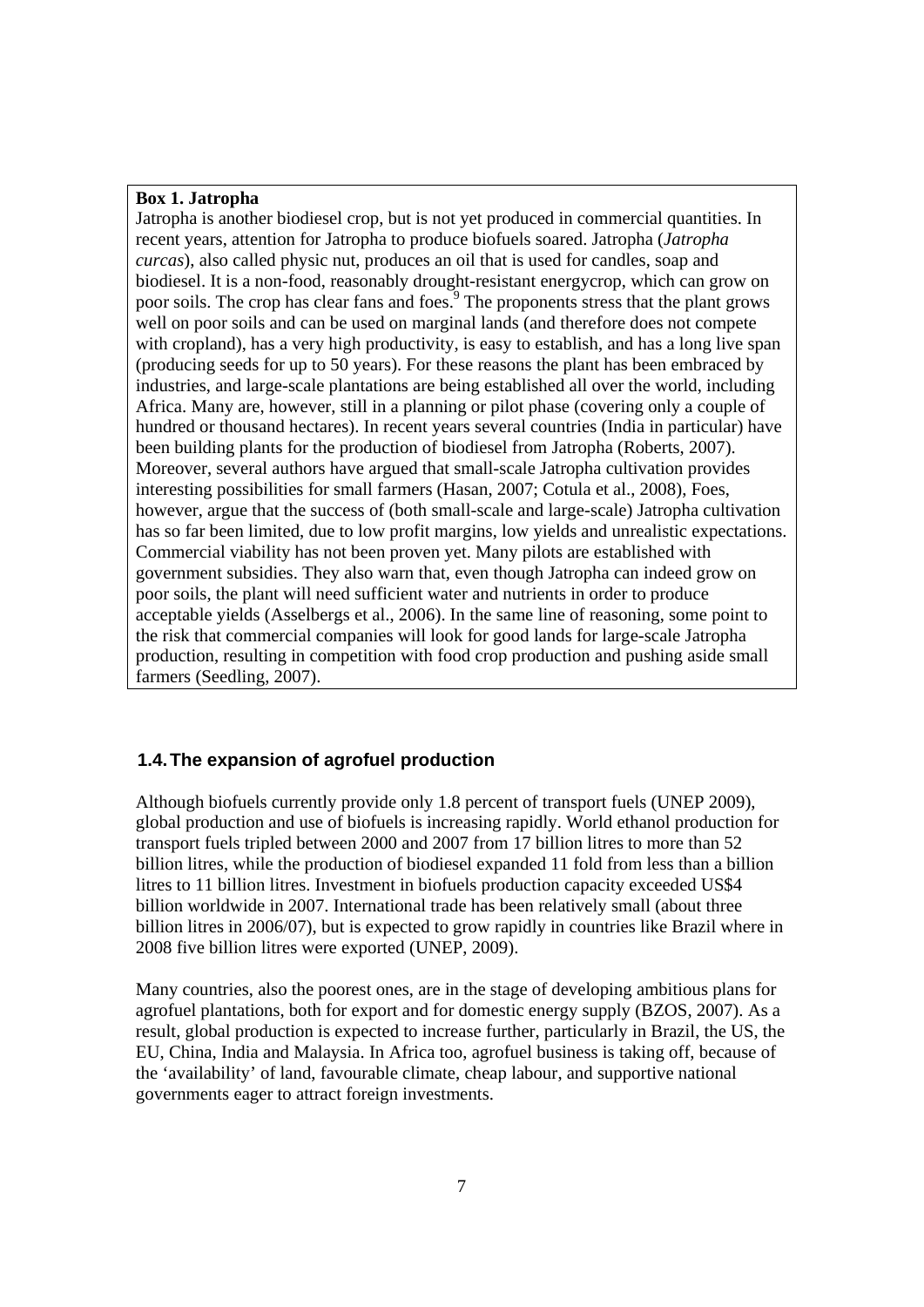Many southern countries see agrofuel production as a way to attract foreign investments, revive their agricultural sector, and reduce dependency on oil import. In some cases, such as in Brazil, part of the expansion will feed into the local energy market. However, it is to be expected that the bulk of these projected production increases will be aimed at the export market, serving the energy needs of the United States of America and the states in the European Union. Thus, demand and policy changes in the OECD countries are key drivers for energycrop production. Indeed, the expansion of agrofuel production cannot be understood outside the context of government policies aimed at influencing the energy and agricultural markets through subsidies and tariffs.<sup>10</sup> The US government, for example, coupled subsidies for agrofuels to import tariffs, to make sure that subsidies will benefit domestic farmers.<sup>11</sup> Also, blending targets –targets for the percentage of biofuels to be mixed with fossil fuels in petrol and diesel – are important instruments to promote production of biofuels.

# **1.5. Summary of arguments pro and con**

# *Pros of biofuel*

- Agrofuels are an alternative for the insecure and exhaustible supply of fossil fuel.
- Agrofuel production can reduce the dependency of developing countries on expensive import of fossil fuels, and improve their trade balance.
- The feedstock used to make agrofuels is renewable fresh supplies can be produced as needed - so in theory there is an unlimited and secure supply.
- Certain forms of agrofuels have a positive GHG balance as compared to fossil fuels; their use will thus have a positive effect on climate change.
- The production of agrofuels is not restricted to specific countries that can control supply and determine the price.
- The production of agrofuels holds economic opportunities for (investments in) the agricultural sector in developed and developing countries, generating employment and increase rural incomes.
- Agrofuels can be easily blended with fossil fuel to a certain percentage and used in existing car and lorry engines (in contrast to electricity or hydrogen for which other cars and engines are needed).
- Agrofuels offer opportunities for local energy provision which is badly needed as currently 1.6 billion people lack access to electricity and 2.4 billion people lack access to modern fuels for cooking and heating.

### *Cons of biofuels*

- The GHG emission reduction potential of agrofuels strongly depends on whether of not natural land is converted (conversion of natural areas could even lead to a negative balance).
- Production of feedstock for agrofuel competes with (land for) food production, both direct and indirect.
- Production of agrofuel feedstock has an effect on food prices, with serious consequences for the poor.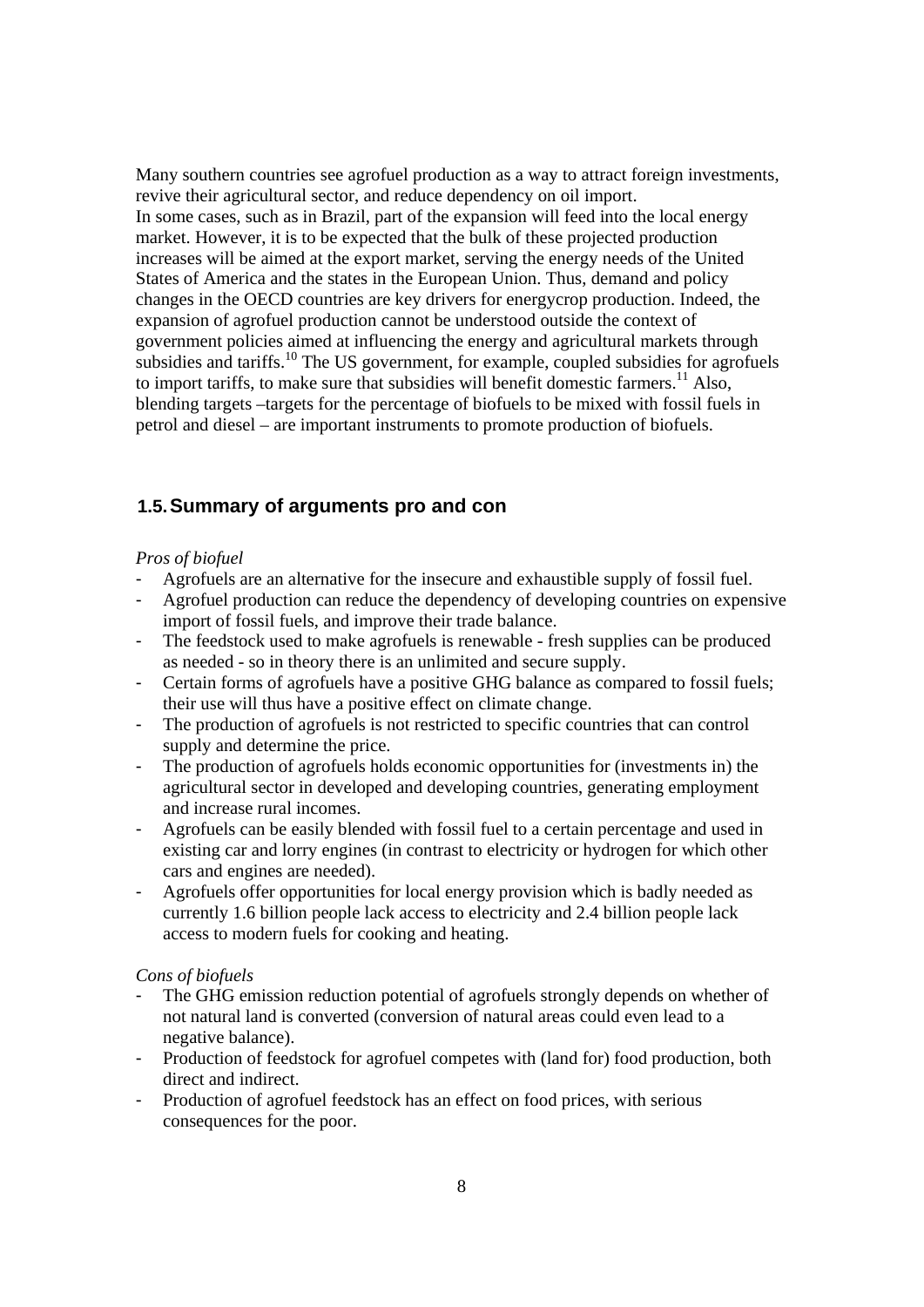- Production of agrofuel feedstock can lead to rising land prices and income inequality.
- Production of agrofuel feedstock poses a threat to biodiversity due to the economic incentives for clearing forests and using wetlands and peat lands for growing the required feedstock.
- Production of agrofuel feedstock and processing causes competition for scarce water resources.
- The threat that people will be displaced from their land for the construction of plantations or other large-scale agricultural schemes.

### *Dilemma*

Scientific research shows that some biofuel crops may have a positive GHG balance. The balance, however, becomes negative when natural lands are converted. Proper land-use planning therefore becomes an important element in assuring (and assessing) the sustainability of biofuels. It should be noted that expansion of agricultural land will also occur due to a rising need for food by a growing world population. And crops such as soy and palm oil are planted because of this need. A producer will try to meet demand and is not concerned whether the produce is used for the food industry or as biofuel. A 'business-as-usual' expansion will not lead to meeting the objective of reducing GHG emissions and will not lead to a sustainable production (*vis-à-vis* criteria set on certain crops in international Round Tables).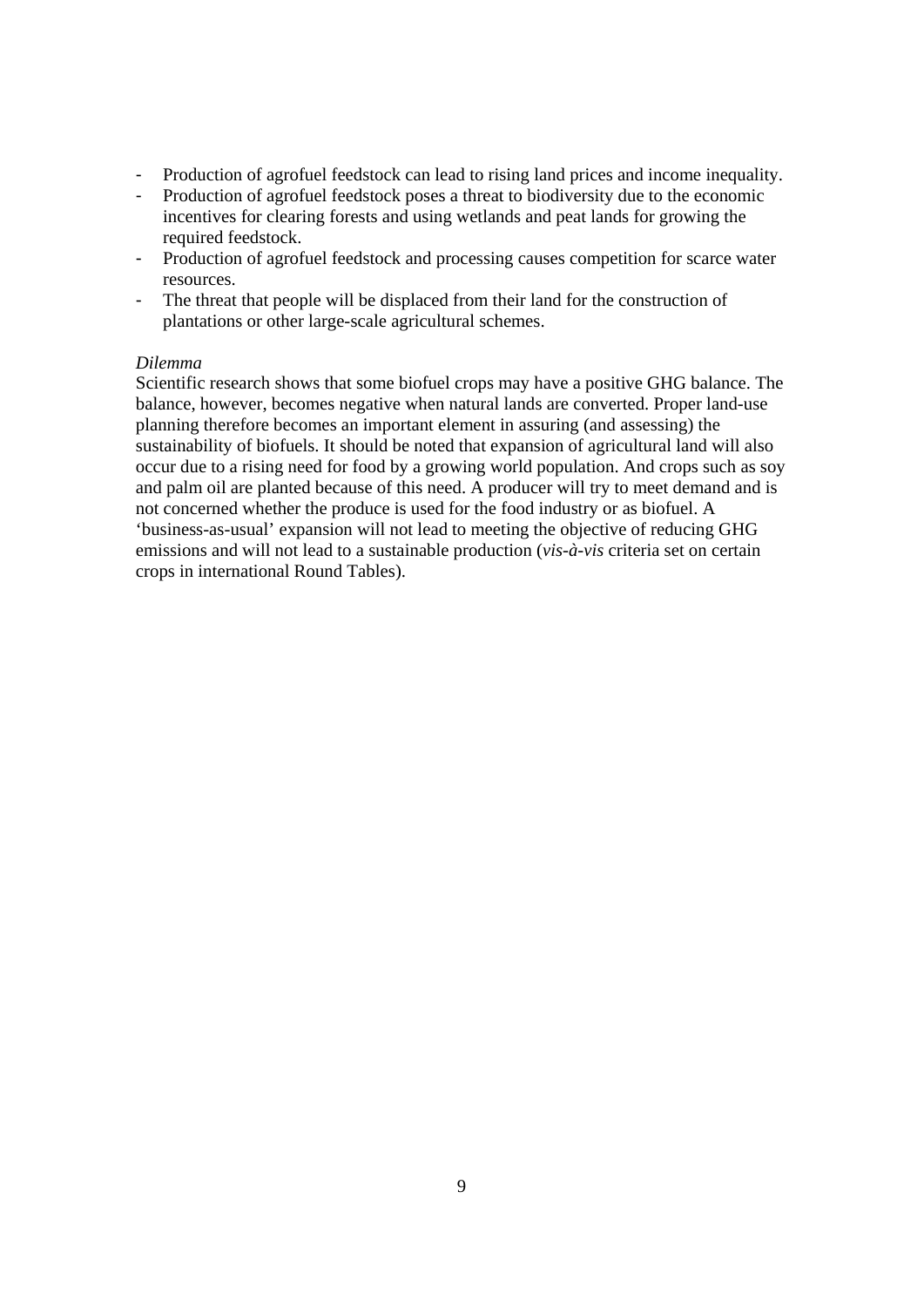# **2. Stakeholders' positions**

# **2.1. European Union**

The European Union communicates that climate change concerns are the main reason for promoting biofuels. Underlying is a need to diversify the EU energy strategy and becoming less dependent on the whims of oil and gas-producing countries in order to secure access to energy. In 2003 the 'Biofuels Directive' on the promotion of the use of biofuels and other renewable fuels for transport, set out indicative targets for Member States. In early 2006, the EU presented its 'Green paper – A European Strategy for Sustainable, Competitive and Secure Energy'.12 In 2009 two relevant European Directives were published: the Renewable Energy Directive<sup>13</sup> (RED) and the Fuel Quality Directive (FQD).

**Box 2. Position of the EU as expressed in the Renewable Energy Directive**  "The control of European energy consumption and the increased use of energy from renewable sources, together with energy savings and increased energy efficiency, constitute important parts of the package of measures needed to *reduce greenhouse gas emissions* and comply with the Kyoto Protocol to the United Nations Framework Convention on Climate Change, and with further European and international greenhouse gas emission reduction commitments beyond 2012. It also has an important part to play in *promoting security of energy supply*, promoting technological development and innovation and providing opportunities for employment and regional development, especially in rural and isolated areas."

According to the RED, the overall target for renewable energy (which includes biomass, biogas, wind, solar, hydro and geothermal energy) across the EU is 20% in 2020. The RED gives binding targets for each member state. For the Netherlands this is 14%. Within this national target, each member state is obliged to accomplish 10% renewable energy within the transportation sector. As the 10% target for renewable energy in the transport sector is likely to be met primarily through the use of biofuels, we still tend to speak of a 10% "European blending target" (even though this is formally not correct). At the level of individual member states, obligatory blending targets may be in place (such as is the case in the Netherlands). As  $CO<sub>2</sub>$  emissions in the transport sector are still increasing, while most other sectors are effectively reducing emissions, the European Commission sees the use of biofuels as an effective way to reduce  $CO<sub>2</sub>$  emissions in the transport sector in the short term.

The RED sets binding sustainability criteria for biofuels in Article 17. The criteria are presented in Box 3 below. Market parties themselves will have to prove, through independent audits, that their biofuels meet the criteria. Only if the binding sustainability criteria are met, will the biofuel count towards the renewable energy target. In addition there will be a reporting obligation for Member States regarding the environmental and social effects of production. The guideline for the reporting obligation is currently being developed.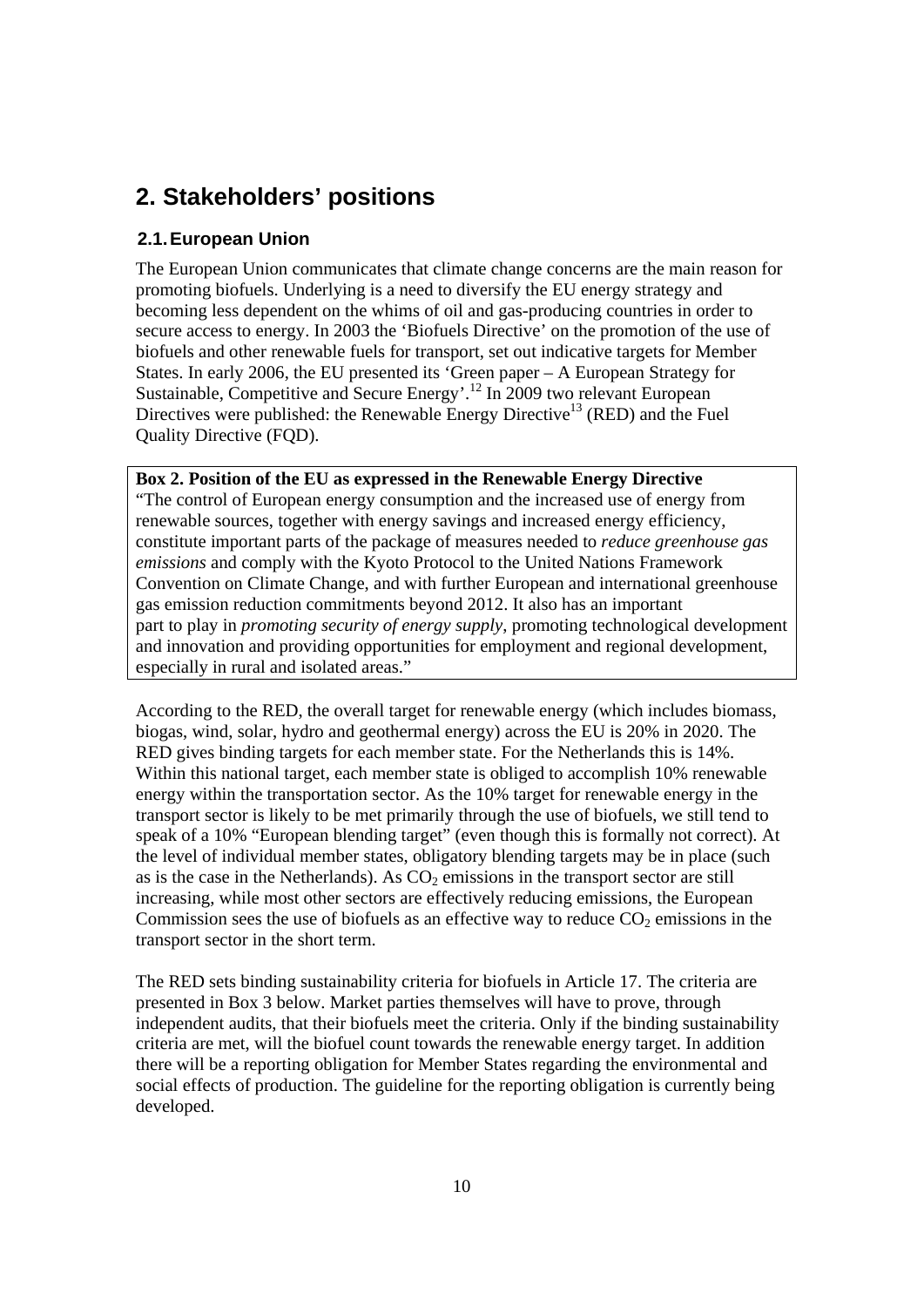# **Box 3. Article 17 of the EU Renewable Energy Directive: Sustainability Criteria**

1. The *greenhouse gas emission saving* from the use of biofuels and other bioliquids shall be 35%. With effect from 2017, the greenhouse gas emission saving from the use of biofuels and other bioliquids shall be 50%. After 2017 it shall be 60 % for biofuels and bioliquids produced in installations whose production has started from 2017 onwards.

2. Biofuels and other bioliquids shall not be made from raw material obtained from *land with high biodiversity value*, that is to say land that had one of the following statuses in or after January 2008, whether or not the land still has this status.

3. Biofuels and other bioliquids shall not be made from raw material obtained from *land with high carbon stock*, that is to say land that had one of the following statuses in January 2008 and no longer has this status.

4. Biofuels and other bioliquids shall not be made from raw material obtained from *land that was peatland* in January 2008, unless it is proven that the cultivation and harvesting of this raw material does not involve drainage of previously undrained soil.

The Fuel Quality Directive sets standards for the quality of fuels. It states that the  $CO<sub>2</sub>$ emissions, measured over the life cycle of fuels, should be reduced with at least 6 percent in 2020. One of the ways to accomplish this is through using biofuels. Biofuels on their turn will have to comply with the sustainability criteria as outlined in  $RED<sup>14</sup>$ . The Fuel Quality Directive has been criticised by producing countries as it sets standards for the bio-ethanol and biodiesel that favours European producers.

# **2.2. The Dutch government**

The Dutch government wants to make a transition to a more sustainable energy supply (de 'EnergieTransitie').15 In September 2007, the work program '*Schoon en Zuinig. Nieuwe energie voor het klimaat'* was launched.16 It spells out the ambitions of the current government to reduce emissions by focusing on efficient energy use, sustainable energy and the reduction of dependence on fossil fuels. In particular it wants to:

- Reduce emissions (of especially  $CO<sub>2</sub>$ ) in 2020 by 30% in comparison to 1990;<sup>17</sup>
- Raise energy efficiency by between 1% to 2% a year;
- Intensify the use of sustainable energy, from 2% to 20% of the total energy use by 2020.

In June 2008, the Ministers of Economic Affairs (EZ), Foreign Affairs (BuZa), and Housing, Spatial Planning and Environment (VROM) presented the '*Energierapport 2008'*, describing the government's long-term vision and ambitions, and the measures that will be taken up to 2011 to work towards a more sustainable energy supply.<sup>18</sup> The government will invest €7 billion and points at opportunities for the Netherlands and Dutch businesses. Energy from biomass is presented as one of a package of measures.<sup>19</sup>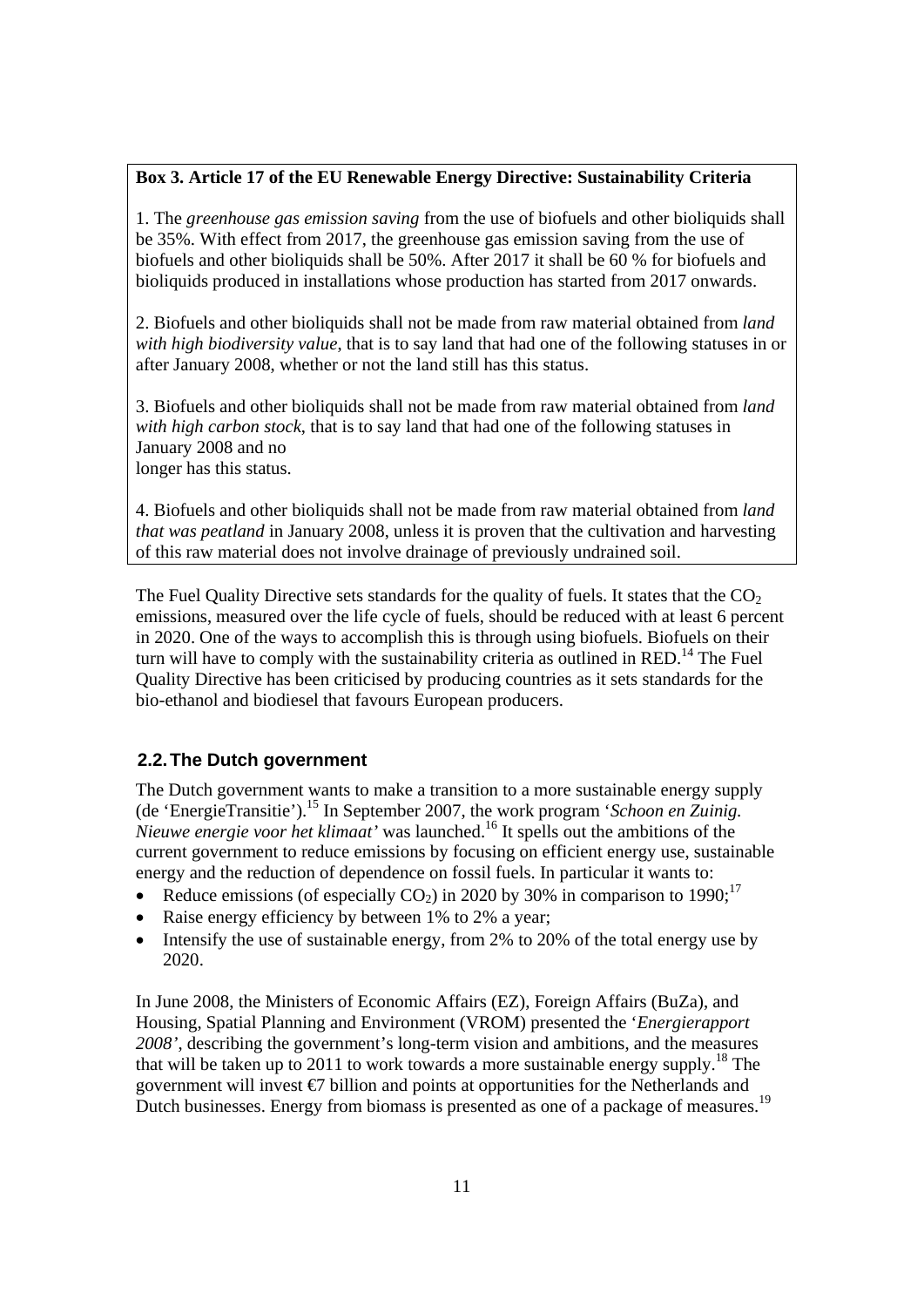In response to the heated debates on the use of biofuels, the Dutch 'Regieorgaan EnergieTransitie' published a document on the use of biomass for energy: '*Biomassa, hot issue. Slimme keuzes in moeilijke tijden'*. 20 It concluded that biomass is essential to achieve a sustainable energy supply. The advice: maintain ambitious goals, on the condition that the use of biomass takes place in a sustainable and intelligent way (p.7).

The Netherlands is one of the few European countries with legally defined blending targets for the transport sector already in place ('*Besluit biobrandstoffen voor het wegverkeer 2007'*). This policy sets the blending target for the Netherlands and offers room to implement sustainability criteria. So far, the Dutch government has not implemented any sustainability criteria, awaiting the criteria that are being developed by the EC. Due to unresolved uncertainties about sustainability and growing criticism of negative impacts of first generation biofuels, on 10 October 2008, the Council of Ministers agreed to bring down the biofuels targets for 2009 and 2010 from 5,75% to 4%.

Below we attempt to indicate the various positions of different government departments and some of their main considerations and interests related to bioenergy in general and agrofuels in particular. The information is based on interviews held with senior officials at the various departments. Though the interviewed officials got a chance to react on earlier versions of the texts, it should be noted that these are not official positions, nor does it intent to be a complete overview. Our mere aim is to provide a rough sketch of some of main arguments and dilemma's faced by the different departments.

# **2.2.1. Ministry of Housing, Spatial Planning and the Environment (VROM)**

#### *VROM has responsibility for implementing the EU's sustainability criteria*

The Netherlands (together with Germany and the UK) has been pushing the sustainability agenda at the European level. The European Union has now defined sustainability criteria for biofuels and will establish a list of reporting obligations, through the Renewable Energy Directive. As Directives are addressed at member states, the member states will have to implement the criteria for reporting obligations themselves. Within the Netherlands, implementing sustainability issues for biofuels is in the hands of VROM.

### *The blending target has important positive effects*

VROM strongly supports the blending target, and points out that the target, through its associated sustainability criteria, offers an important opportunity to enhance the sustainability of production. This is unique, as currently there are hardly any binding criteria for agricultural products. VROM expects that the sustainability criteria for biofuels have a positive effect on the wider agricultural sector, not least by triggering the discussion on the need to invest in sustainable agriculture. Also, VROM stresses that the blending obligation and the associated sustainability criteria apply to *all* European countries.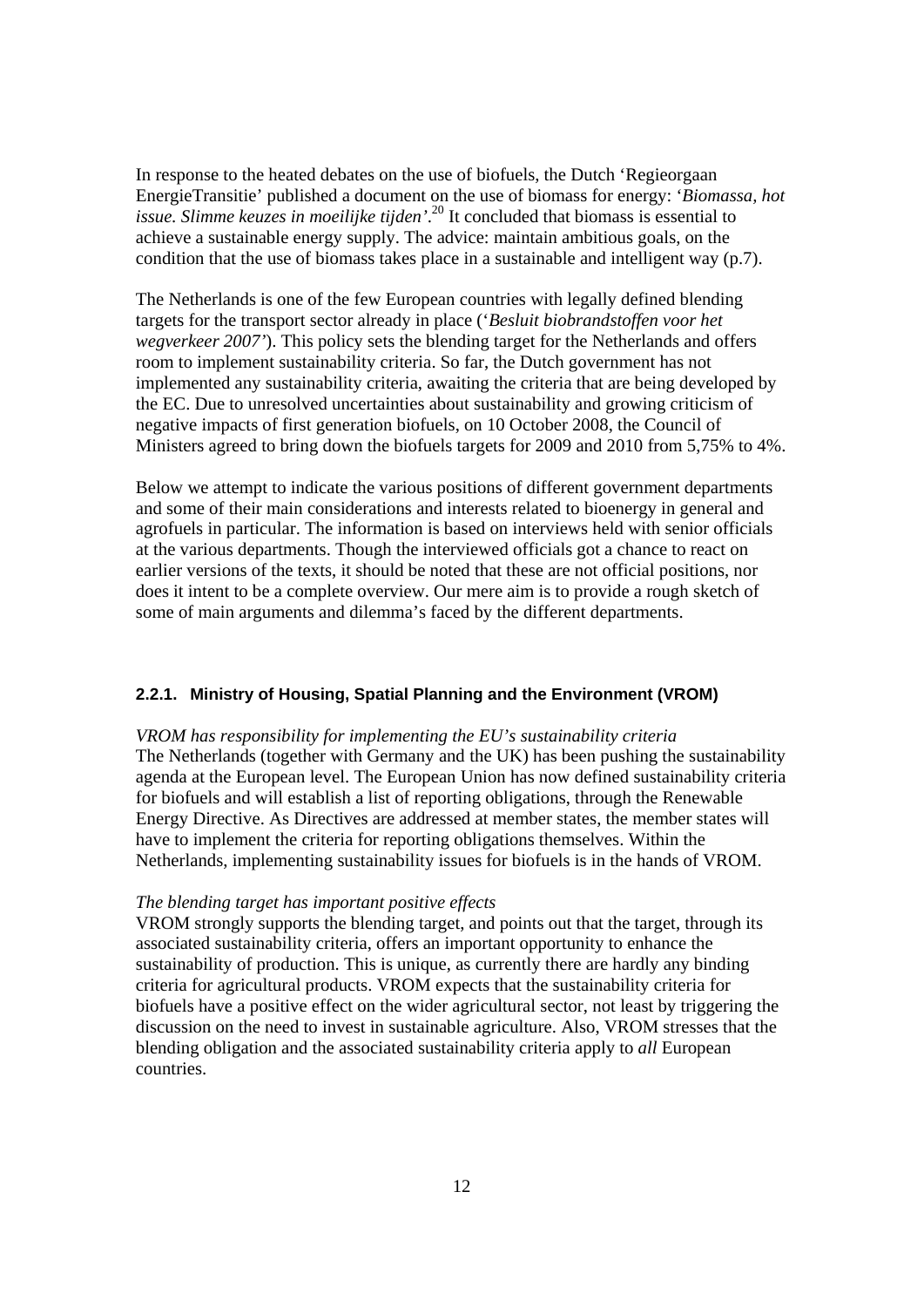### *Biofuels are here to stay*

Even though electric cars certainly have a future, heavy transportation (like trucks and planes), will continue to require liquid fuels. For this type of transportation, biofuels are the only alternative for fossil fuels. In other words, biofuels are here to stay, at least for a couple of more decades. The Netherlands and Europe will remain largely dependent on the import of biofuels, namely bioethanol from Brazil. An increasing amount of biodiesel will come from European countries, like the Ukraine, where biodiesel is produced from rapeseed. At the same time, VROM stresses the need to develop 2<sup>nd</sup> generation biofuels and alternative sources. Related to this, the Dutch government has already introduced an incentive for the production of  $2<sup>nd</sup>$  generation biofuels with the 'Double Points Scheme for Advanced Biofuels'. This new scheme allows companies that sell biofuels made from lignocellulose, wastes and residues to earn double points when fulfilling their biofuel obligations. In other words, a company that meets its entire obligations for 2010 via these advanced biofuels, will only need to add  $2\%$  rather than 4% biofuel.<sup>21</sup>

### *Linking biofuels to rising food prices is misleading*

Increased production of biofuels has been linked to rising food prices. According to the interviewed VROM officials, this is a largely artificial discussion, as it tends to overlook the changes in global food consumption and the associated growing production of feed for cattle.

In similar vain, they argue that it is misleading to discuss the negative effects of oil palm production for biofuels (2 to 3% currently), while neglecting the fact that a lot of oil palm ends up in non-food products, such as cosmetics.

#### *WTO regulations are a hurdle to improve the sustainability of production*

VROM stresses that the current sustainability criteria go a long way, especially in addressing the global environmental effects (climate change and biodiversity loss). At the same time it is acknowledged that local environmental effects and indirect land-use changes (ILUC) remain hard to monitor, not least because WTO regulations are a significant hurdle to develop strict criteria. In the absence of strict criteria, the Directive obliges biofuel producers to report on social and local environmental effects.

### **2.2.2. Ministry of foreign affairs – Netherlands Directorate-General of Development Cooperation (DGIS)**

### *Implementing sustainability criteria on biofuels requires a legally binding international agreement*

The European Commission faces a serious challenge in implementing the three sustainability criteria defined in the RED. The first, related to GHG emissions, should not be that hard to implement, as the reduction in GHG emissions is measurable. The second and the third criterion, however, are more difficult, due to the lack of legally binding international agreements. The second criterion, for example, implies that production of crops for biofuels should not go at the expense of 'high value biodiversity areas'. The problem is that there are no international legal agreements concerning 'high value biodiversity areas'. IUCN has a system to classify such areas, but this is not likely to be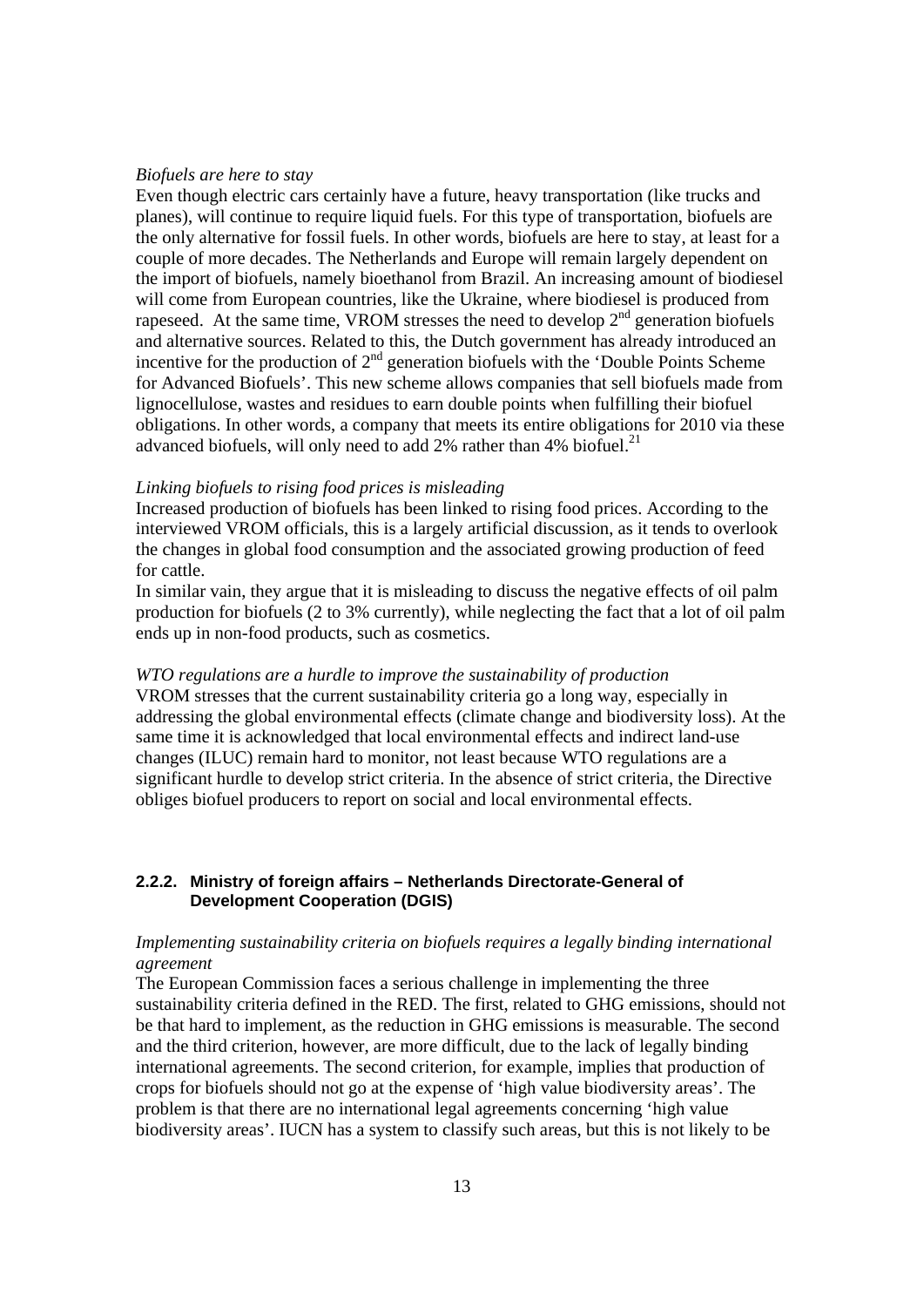accepted by producer countries, as it is a voluntary, one-sided classification by an NGO. Hence, 'high value conservation areas' will have to be defined in bilateral agreements. According to DGIS, the lack of legally binding international agreement is a very serious omission for international acceptable implementation.

### *Agrofuels should be part of converging production chains*

People have always used biomass for food, fuel and fibre. In the modern economy feedstock is also used in the energy sector and the bio-chemical industry. DGIS stresses that the production of biofuels for the transport sector cannot be approached in isolation from the other sectors. The demand for biofuels means that agriculture, energy and biochemical sectors are converging. The production and use of biomass, and its potential effects, should therefore be addressed as a whole, and from a global perspective. Treating the sectors separately leads to the awkward situation in which sustainability criteria only apply to palm oil used for biodiesel, but not when the same palm oil is used for cooking oil. According to DGIS, a discussion on biofuels should lead to a discussion of the sustainability of biomass production within the context of the wider 'bio-based economy'. An important lesson that can be drawn from the debates surrounding biofuels is that there are currently not many instruments to stimulate sustainable agricultural production.

### *Biofuels are an opportunity for developing countries*

Any economic development has effects – both positive and negative. For example, in recent discussions the argument was made that increasing food prices are bad for urban poor, while the positive effects of price rises for poor rural farmers were often conveniently neglected. An over-simplification either way does not help. According to DGIS, the precautionary principle should not mean that you stop all development efforts. DGIS stresses the need to look at the bigger picture – taking a macro-economic approach – and search for opportunities rather than for problems. Moreover, DGIS argues that we should look beyond the needs and opportunities of the Dutch farmers and the Dutch biochemical industry, as the bio-based economy does not start in the port of Rotterdam. According to DGIS, the production of agrofuels is primarily an economic opportunity for developing countries to decrease dependence on oil imports, to generate revenue from export, and to develop their agricultural sectors. For developing countries to capitalize on these opportunities, agricultural innovation is key. According to DGIS, the most important and promising innovations will be developed and implemented by knowledge institutions in developing countries and the support of innovation in the South should therefore become an important element in Dutch ODA.

### *Implementation in Europe needs more attention*

Besides an importer from third countries, Europe is also a major producer of biomass and there is currently insufficient attention for the implications of the compulsory blending of biofuels for agriculture within Europe. From the perspective of DGIS, the Netherlands and Europe should start with practicing what they preach. The policies that Europe develops, including the sustainability criteria, also concern the farmers in Europe. What does it mean for EU Common Agricultural Policy? What are the GHG emissions from the land that were lying fallow and are now taken back into production? Is this expansion so different from what developing countries do? DGIS stresses that neither Europe nor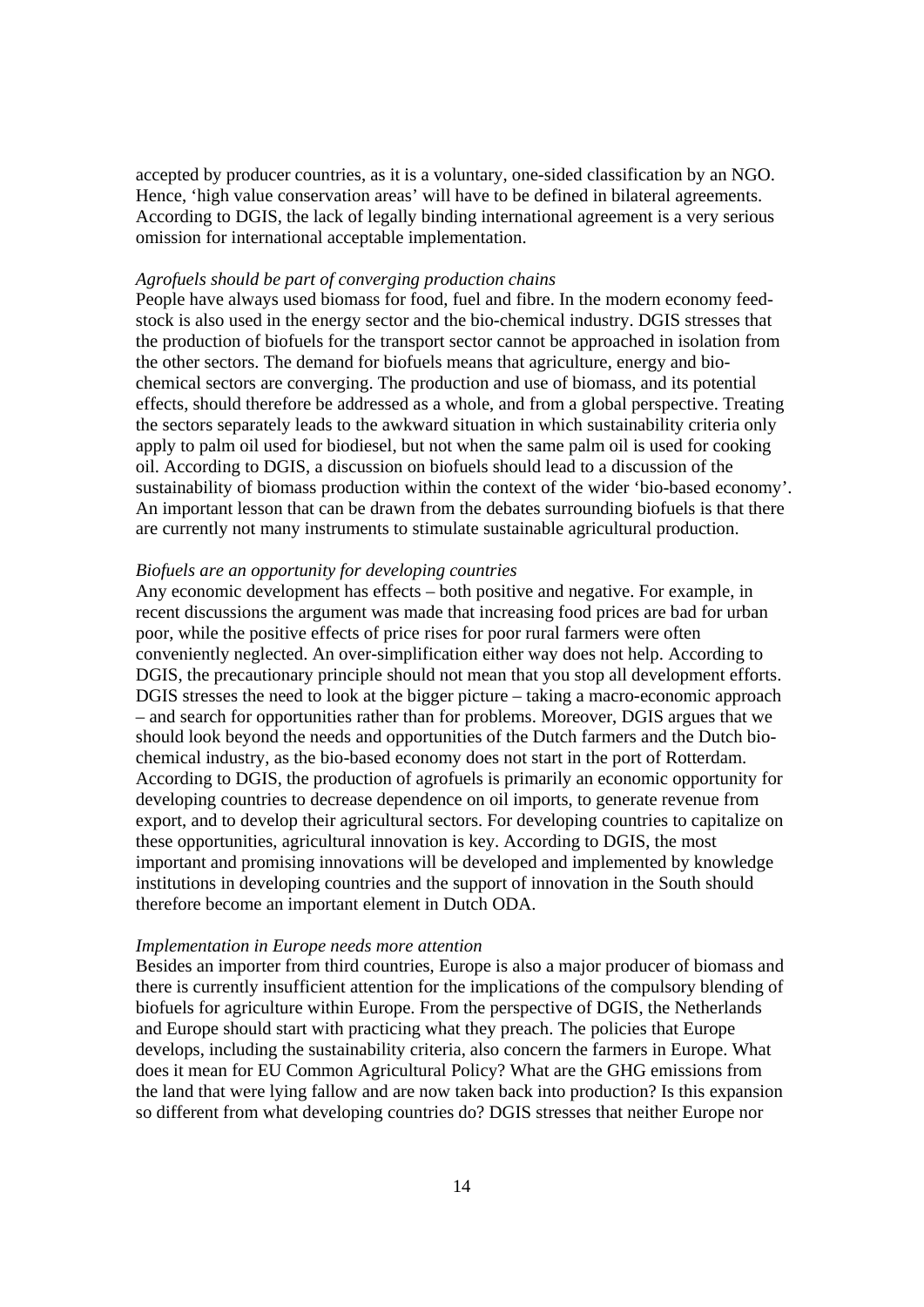the Netherlands is in a position to tell other countries what to do or not. European countries and the Netherlands should thus start themselves with making changes, which requires more attention to coherent policies related to the climate, agriculture and nature.

### **2.2.3. Ministry of economic affairs (EZ) and the MoU with Brazil**

# *EZ signed an MoU with Brazil, being the key provider of bioethanol*

The EU-target for 2020 implies the use of 10 million tonnes of biofuels per year. For the Netherlands this amounts to 0.5 million tonnes. To meet these targets, the import of biofuels from the South will remain indispensable. In this light, Brazil, being the most important biofuel provider for the Netherlands, is a crucial player. Even though the Dutch Ministry of Economic Affairs (EZ) is not directly involved in policymaking that concerns the production of biofuels in the South, in April 2008 the ministry (in close collaboration with other ministries) signed the so-called '*MoU on bioenergy cooperation, including biofuels*' with Brazil. The MoU provides a framework for an open dialogue between the Netherlands and Brazil. It is broad in scope and concerns all biofuels in principle. In practice it has so far concentrated mostly on bioethanol, as this is the most important Brazilian biofuel for the Netherlands and Europe.

### *Sustainability is key element of the MoU with Brazil*

In 2009, two meetings between Brazilian and Dutch delegations took place to discuss priorities. The last meeting focussed on sustainability issues related to the production of biofuels in Brazil. The focus on sustainability follows a motion of Van der Ham in April 2008, who demanded that work to be performed in the framework of the MoU with Brazil should be in line with the Cramer Criteria.<sup>22</sup> The MoU involves ten high priority areas for cooperation, and a substantial part of them can indeed be traced back to the Cramer Criteria. From the point of view of EZ, the MoU is relevant for Brazil, because more emphasis on sustainability increases their marketing possibilities in Europe. The MoU with Brazil – by its nature – does not include any obligations. Other than the exchange of information, there are no targets or measurable criteria identified in the MoU with Brazil. Regarding the design of and compliance with sustainability criteria, EZ points to the European directive and stresses that, ultimately, the responsibility for meeting sustainability criteria lies with the producers themselves.

During the last meeting the possible negative effects of biofuel production on land-use on a macro-scale and indirect land-use changes (ILUC) were discussed. The main problem with such indirect land-use changes is that these types of effects are hard to operationalise, and even harder to measure.<sup>23</sup> Monitoring ILUC might therefore very well be the biggest challenge. The EC has included ILUC in her criteria, but the question remains how to implement it. This, EZ stresses, requires more scientific research.

### *For EZ the main interest is to make Rotterdam a biofuel hub*

From the side of EZ, the main interest is in stimulating trade, and the development of opportunities for an important logistic function for the Dutch harbours and for the Dutch industry. The Netherlands wants to become (remain) the gateway for biofuels in Europe and Rotterdam has the ambition to become a biofuel hub for West-Europe. So far, that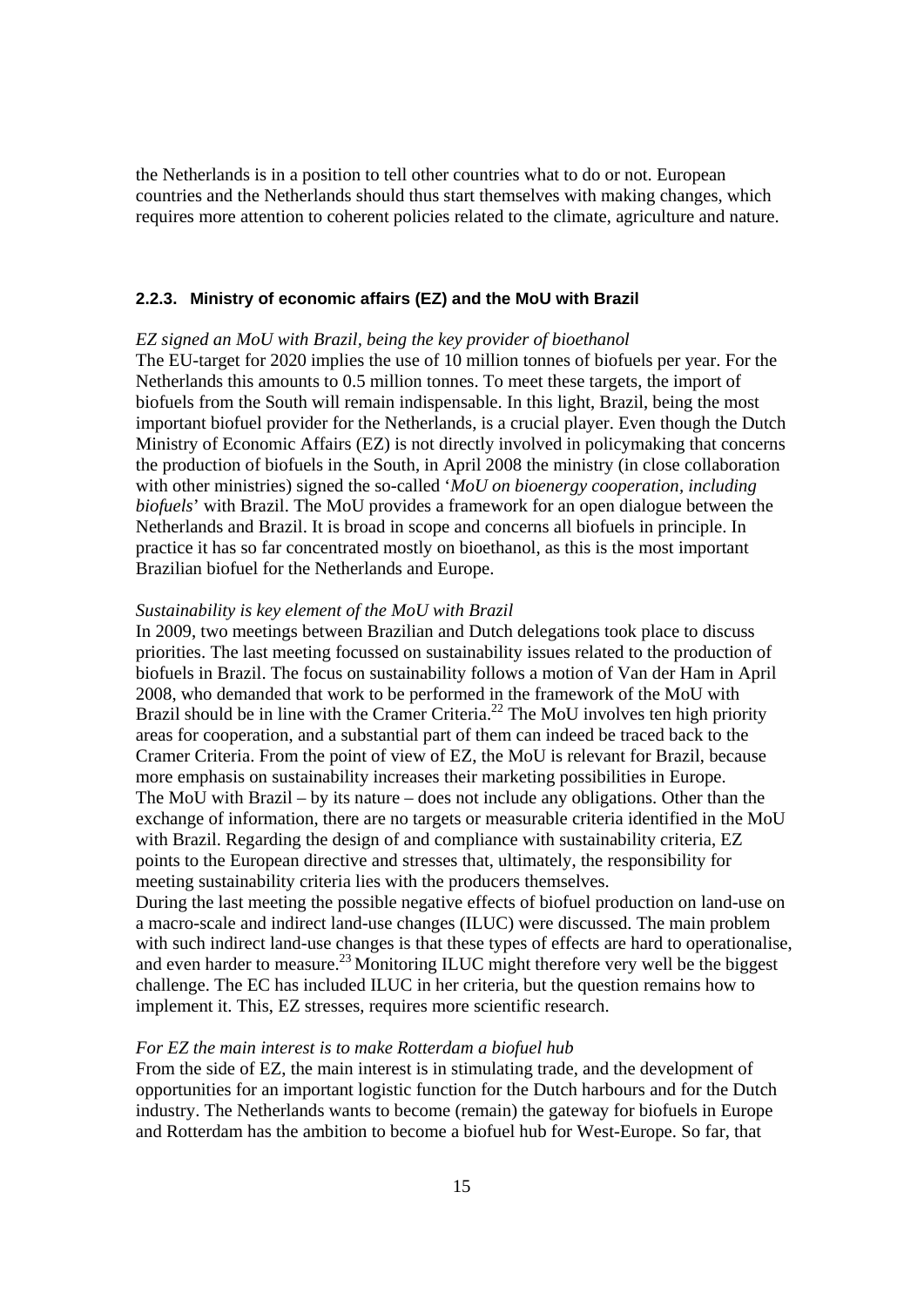seems to be working out well. Import of bio-ethanol in Rotterdam was 1,2 million tonnes in 2007 and increasing every year. The Swiss company Biopetrol is building the largestbut-one biofuel plant in the world in Rotterdam. $^{24}$ 

### **2.2.4. Ministry of agriculture, nature and fisheries (LNV) and the 'Biobased Economy' program**

*Efforts should be directed towards improving agricultural production systems*  Although the production of biofuels from woody materials and algae through second and third generation technologies has great potential, LNV argues that the possibilities of first generation biofuels should not be dismissed, as first generation biofuels are crucial in the current phase of market development. The production of first generation biofuels can and should be improved significantly, for example by utilizing post-harvest losses, and by improving the productivity per hectare. Scientific efforts should therefore be directed to help people to intensify land-use systems. The Netherlands can play an important role, by helping producing countries to increase productivity through agricultural innovations.

### *The future is biobased*

LNV expects that the near future will witness an explosion of new possibilities to use biomass, in various sectors of the economy. The so-called biobased economy has recently become an important topic of discussion at the highest management levels of many companies. The chemical industry is already investing in new and innovative technologies to use biomass for the production of plastics and other synthetic materials. This is, for a large part, an autonomous process within the chemical sector, triggered by new opportunities in combination with the expectation of higher oil prices in the future.

*To stimulate a biobased economy, LNV initiated an interdepartmental program*  LNV sees biomass as the key replacement of oil- and gas-based products and services, and promotes a transition from a fossil-based economy to a biobased economy. LNV therefore initiated an interdepartmental program on the 'Biobased Economy', including the other relevant ministries (VROM, EZ and DGIS). LNV established the program based on the explicit recognition that the biobased-economy should be addressed in an interdepartmental way, ensuring coherence between the ministries, as issues pertaining to the production and use of biomass are not confined to the agricultural sector, but also to the environment, energy, business and international cooperation sectors. The program aims for a dialogue with knowledge institutes, private sector and civil society within the Netherlands and wants to link up with the discussion at the European level. The program has created its own committee for research and tries to help the private sector in its endeavours to find biomass-related business opportunities. Currently the program is, for example, collaborating with the chemical industry, building a pilot bio-refining factory in Delft. According to the head of the program, the integrated interdepartmental approach towards the biobased economy is unique in Europe.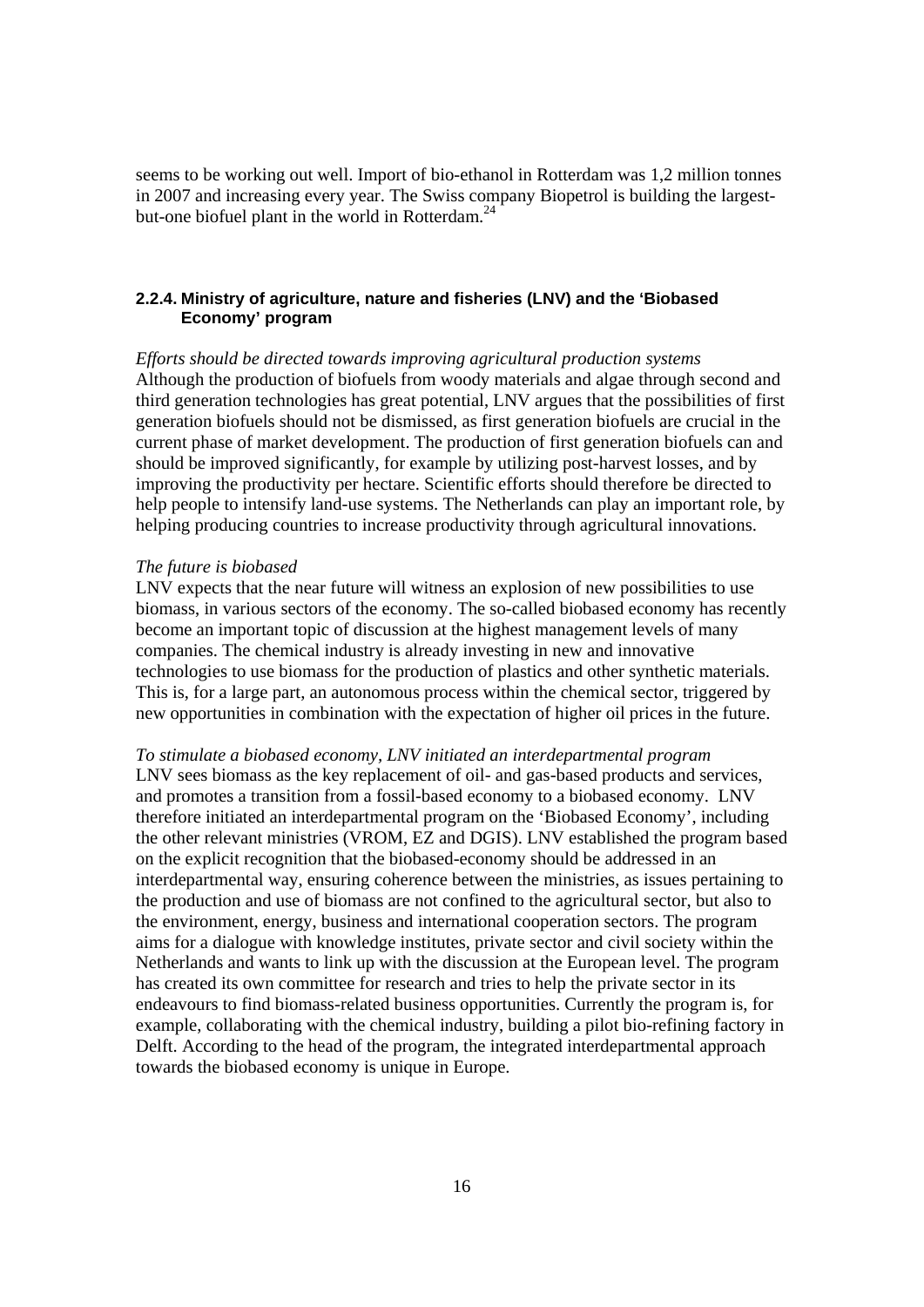#### *Energy from biomass is the last stage in a system of co-production*

The program Biobased Economy envisions a 'system-innovation' with a key role for sustainably produced biomass. Even though biofuels receive a lot of attention (mostly as a result of the blending targets set by the EC), they are only a minor portion of the envisioned biobased economy. The program promotes co-production, which means that one unit of biomass is used for various end purposes, such as food, pharmaceutics, the chemical industry, construction and energy. According to the principle of co-production, smart use of biofuels will start with the highest value use (i.e., food), while the residues are used for lower value applications. Hence, the idea is to dissect different streams of biomass components for various end uses. This implies that the production of energy from biomass should be seen as the very last step in the biomass production chain – using waste streams for energy production. The concept of co-production implies that no one single sector should be considered in isolation, as that would produce sub-optimal solutions.

### **2.2.5. Committee for Biomass Sustainability Matters**

In the Netherlands, the Committee for Biomass Sustainability Matters' (CDB: 'Commissie Duurzaamheidsvraagstukken Biomassa' in Dutch) was asked by VROM to advise the government on issues related to the use of biomass and sustainability. The CDB consisted of experts with various backgrounds from different stakeholder groups, and was chaired by Dorette Corbey. The committee recently published its first three advises.25 The commission states that the large-scale use of biomass can contribute to reducing GHG emissions, poverty alleviation and sustainable development. However, without sustainability guaranties, stimulating the use of biomass is likely to be a step backwards rather than a step forwards.

Their main recommendations are:

- 1) The European directives (the Renewable Energy Directive and the Fuel Quality Directive) identify sustainability criteria for the production of transport fuels and impose an obligation on Member States to report on this. The directives do, however, not guarantee that information concerning the nature and origin of transport biofuels is made public. The CDB therefore advises, in order to provide full transparency, that fuel providers are obliged to report on the nature and origin of biofuels, and disclose this information publically, as this allows consumers to choose for sustainable fuels.
- 2) Biorefining enables the production of various products from the same biomass, and as a result, the difference between liquid flows and solid flows is disappearing. Sustainability criteria should therefore not only be applied to biofuels, but also to biomass that is used for other purposes (e.g., electricity plants and bio-chemical industry).
- 3) Addressing indirect land use change (ILUC) is a huge challenge. To address ILUC the CDB advises a package of 3 coherent measures: 1) The introduction of an ILUC factor. The ILUC factor is initially set at 1 (i.e. 1 hectare of agricultural land for biofuel production equals 1 hectare of additional indirect land-use change). 2) The ILUC factor can be lowered to allow for biofuel derived from yield increase or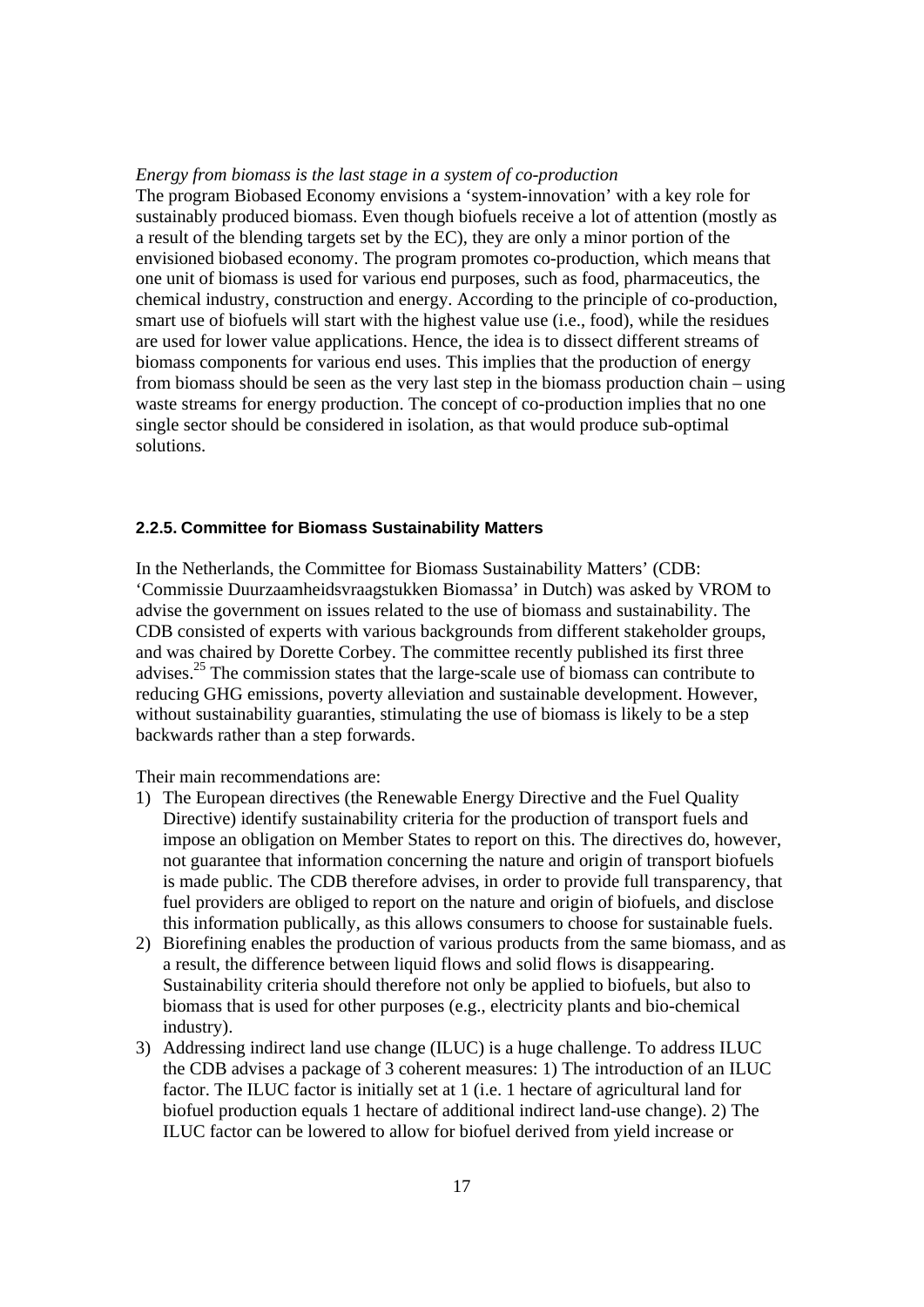allocation of  $CO<sub>2</sub>$  emissions in co-products. Put simply, if a producer produces the same amount on half of the acreage, it has also halved the possible indirect land-use change effect. 3) Acknowledging the possible negative indirect effects of biofuel production on biodiversity that cannot be addressed adequately in an ILUC factor, the protection of biodiversity should be addressed directly. Therefore, the CDB proposes to introduce a small levy on fuels to generate money that is earmarked to biodiversity worldwide. Furthermore, the Commission recommends minimizing the effect of ILUC by prioritizing the use of waste and residues and degraded lands. In addition, investments in the efficiency of the agricultural sector are crucial to increase the yield per hectare.

### **2.3. Biofuel planning in low and middle income countries**

*The following information is not based upon interviews but has been derived from literature. It therefore does not reflect the opinion of a country mentioned.* 

In the case of many low and middle income countries – including Brazil, Colombia, Ethiopia, Indonesia, Liberia, Malaysia, and Tanzania – agrofuels have been seized upon as a new vehicle for the promotion of economic growth. After decades of declining prices for agricultural produce and gloomy perspectives with regard to the prospects for economic strategies based on the export of bulk agricultural produce, the sudden aboutturn in market trends is leading governments to revisit their policies on agriculture. In the wake of the market upturn, international agribusiness, oil companies and finance institutions are demonstrating their preparedness to commit foreign direct investment in emerging markets for agrofuels. The enticing prospect of securing such investments for the development of agricultural production is leading to the development of agrofuel policies in an ever increasing number of countries. In some cases, such as Brazil and Indonesia, the countries concerned already produce a large proportion of the global market inputs for agrofuels. The Brazilian government, in particular, is an outspoken advocate of agrofuels, and claims that the production of agrofuel effects neither food production nor food prices. Instead, the Brazilian government sees agrofuel production as an "instrument to fight poverty" (FIAN, 2008).

In Africa, many governments look at the advantages of biofuel production for the economy. For example, both the Tanzanian and the Ethiopian government have declared that 20% of their country's land may go towards biofuel production. Foreign companies have been invited to start plantations and production. Other countries, too, such as Mozambique and Liberia, have set ambitious national targets for energycrop expansion and have made significant progress in securing foreign investments. In Uganda, plans to cut down thousands of hectares of the country's largest rainforest reserve for a sugar plantation for ethanol are currently suspended, following civil protest on the issue.<sup>26</sup>

The Chinese government aims to have 10% of all energy consumption from renewables by 1010 and 16% by 2020. This should partly come from biomass and the government therefore plans to 'develop' 13.3 million ha of forests for biodiesel production and power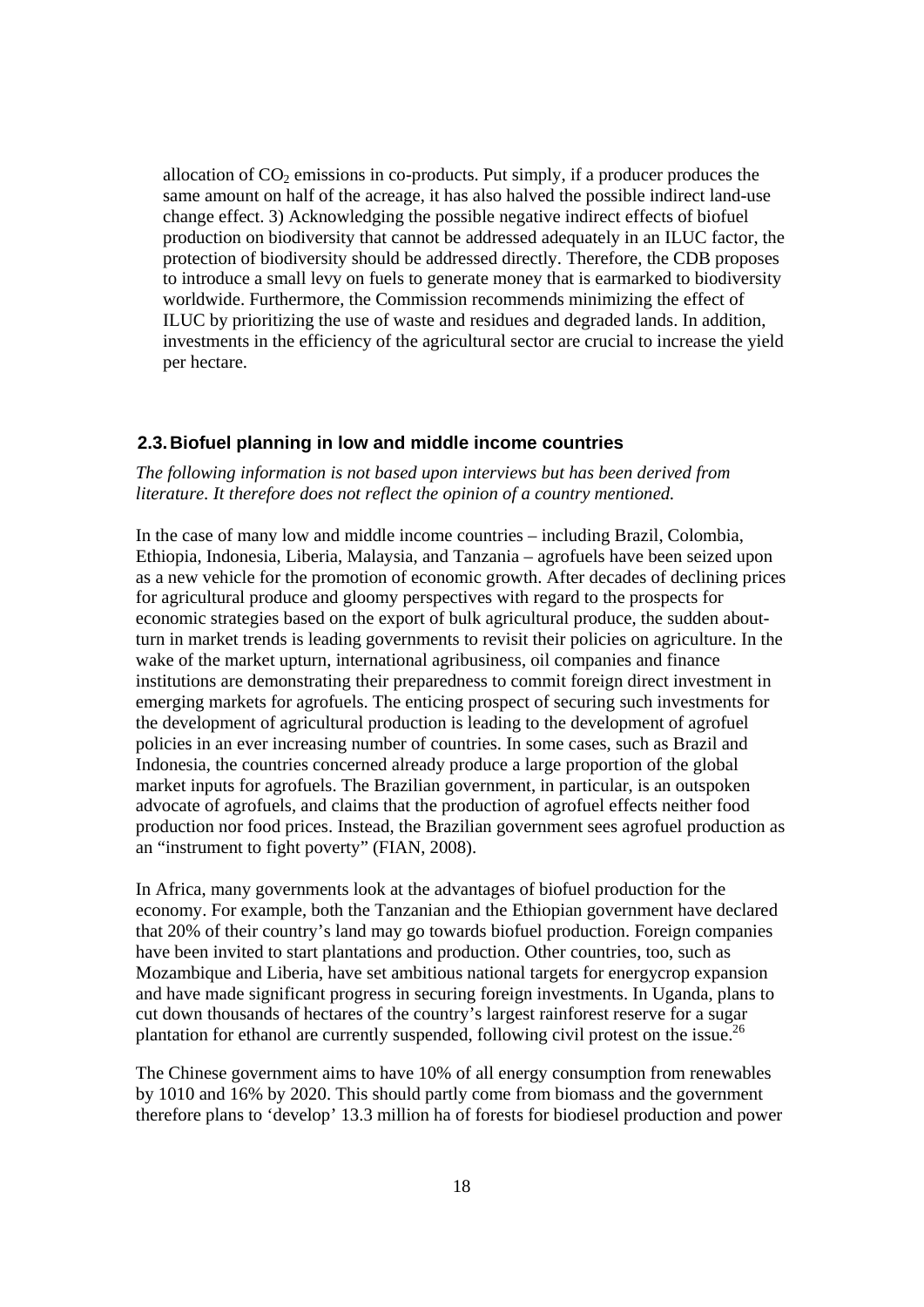generation. 'Developing forest' could mean many things, ranging from the establishment of mixed tree plantations on agricultural lands to the conversion of high value natural forest to monocultural tree plantations . In addition to its domestic production ambitions, China is an important importer of palm oil for its biodiesel plants and the Chinese government encourages Chinese companies to invest in biofuel production overseas, particularly in Brazil, Malaysia and the Philippines (Roberts, 2007).

Table 1 below gives an indication of the plans to expand agrofuel production for a selection of southern countries. All countries presented in Table 1 are planning to at least triple their existing production of energycrops, and most are planning for a four to fivefold increase in production.

| Table 1. Examples of planned agroited expansion |                   |                                                      |  |  |
|-------------------------------------------------|-------------------|------------------------------------------------------|--|--|
| Country                                         | <b>Energycrop</b> | <b>Planned expansion</b>                             |  |  |
| <b>Brazil</b>                                   | Sugar Cane        | From 6 million ha currently to 30 million ha         |  |  |
| <b>Brazil</b>                                   | Soy               | From 20 million hectares to 80 million hectares      |  |  |
| Colombia                                        | Oil Palm          | From 0.188 million hectares to 0.488 million         |  |  |
|                                                 |                   | hectares                                             |  |  |
| Ethiopia                                        | Jatropha          | New entrant to the sector with 1 million hectares to |  |  |
|                                                 |                   | be planted, 17.2 million hectares identified as      |  |  |
|                                                 |                   | 'suitable'.                                          |  |  |
| Indonesia                                       | Oil Palm          | From 6 million hectares to 20 million by 2020        |  |  |
| Liberia                                         | Oil Palm          | New entrant with 0.7 million hectares planned        |  |  |
| Malaysia                                        | Oil Palm          | From 6,4 million hectares in 2006 to 26 million      |  |  |
|                                                 |                   | hectares in 2025                                     |  |  |
| Tanzania                                        | Sugar Cane        | New entrant with 0,4 million hectares to be planted  |  |  |
| <b>Tanzania</b>                                 | Oil Palm          | New entrant to the sector with 0,1 million hectares  |  |  |
|                                                 |                   | to be planted                                        |  |  |

**Table 1: Examples of planned agrofuel expansion**

Compiled from: African Biodiversity Network (2007): Agrofuels in Africa – the impacts on land, food and forests. ABN: July 2007; Seedling. 2007. Special issue on biofuels, Barcelona: Seedling, July 2007.

### **2.4. Large-scale plantation holders and transnational companies**

Gazetted targets for future biofuel consumption in many of the major energy consuming countries have encouraged large-scale investments from agribusiness, oil companies and finance companies. Investors have recently moved into the sector with an evident preparedness to commit large volumes of resources in emerging markets usually thought of as being risk laden.

Although most of the existing markets have an oligarchic character, being controlled by a handful of large companies, the scale of the market expansion appears to be creating many opportunities for new entrants, geared to the production of an increasingly wide range of different energycrops in an increasingly diverse range of production conditions. Without pretending to be comprehensive, table 2 below sets out a number of the significant commercial developments taking place.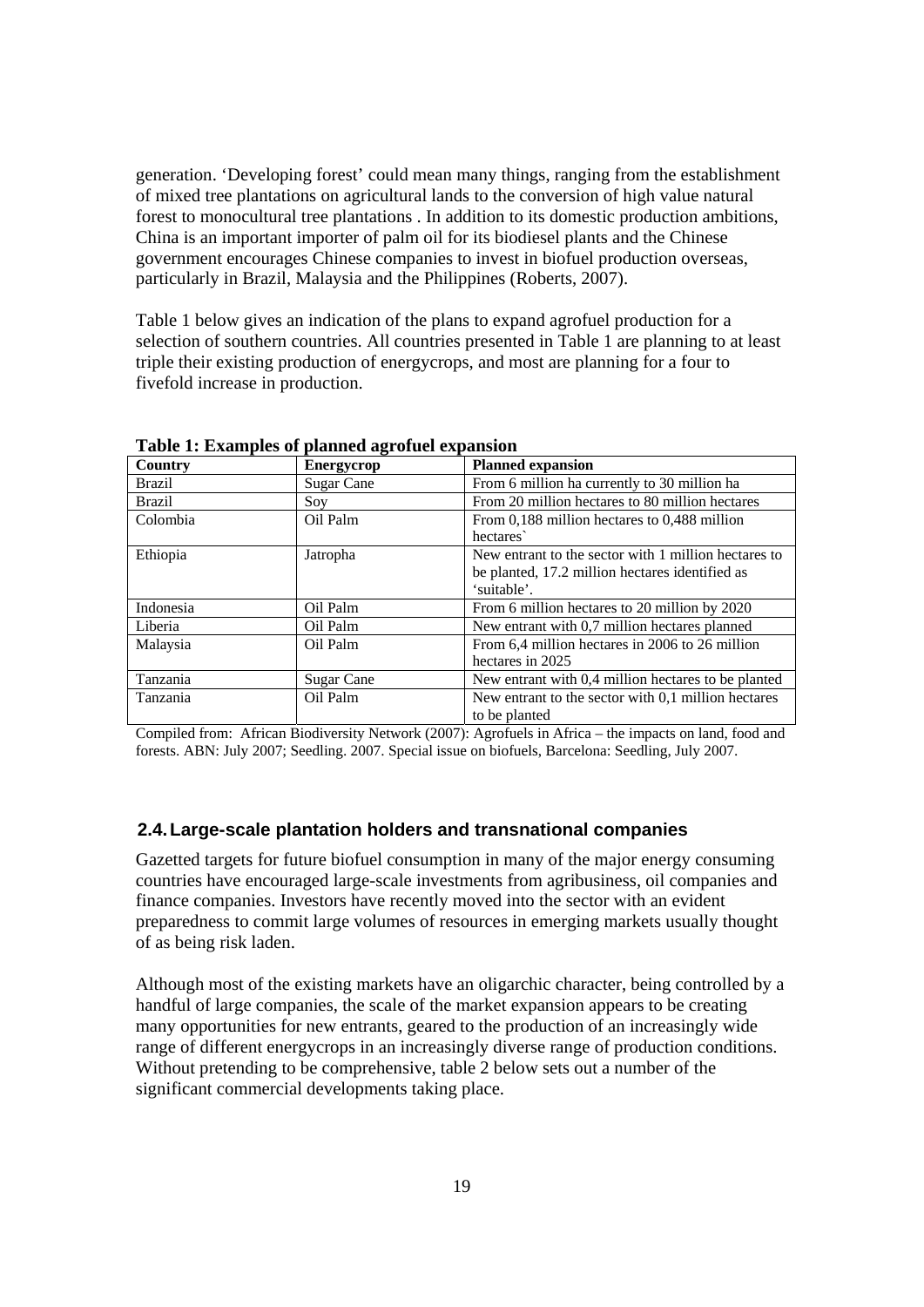| Country       | Energycrop            | Examples of recent investments                         |
|---------------|-----------------------|--------------------------------------------------------|
| <b>Brazil</b> | Sugar Cane /ethanol   | U.S. \$9 billion in 2006 into sugar production and     |
|               |                       | alcohol refinery                                       |
| <b>Brazil</b> | Whole agrofuel sector | U.S. \$ 8.1 billion investment expected over 2007-     |
|               |                       | 201127                                                 |
| Indonesia     | Palm Oil / bio diesel | U.S. \$5.5 billion in palm oil in 2005 and \$4 billion |
|               |                       | in 2007 in palm oil and refineries 28                  |
| Ethiopia      | Jatropha              | U.S. \$77 million for biodiesel production             |
| Mozambique    | Sugar Cane            | U.S. \$510 million for bioethanol by Central African   |
|               |                       | Mining and Exploration Company                         |

**Table 2: examples of investments in energycrops and downstream industries**

Compiled from: African Biodiversity Network. 2007. Agrofuels in Africa – the impacts on land, food and forests. ABN: July 2007; Seedling. 2007. Special issue on biofuels, Barcelona: Seedling, July 2007.

In various countries, especially in Africa, large investors have indicated there interest in large tracts of land and sometimes already obtained leases. Many investments, however, are still either in the planning phase or starting pilots. Much land speculation has taken place and due to the economic slowdown and more restrictive financing by commercial banks, many of these claims and pilots are not viable. A reality check is needed.

The automobile industry is investing in designing and producing flex-fuel cars – due to pressure from high fossil fuel prices and government regulations to reduce  $CO<sub>2</sub>$  emissions through alternative fuels. These special vehicles can run on conventional petrol, but also on blends with a higher percentage of ethanol (up to 85%). In Brazil there is ample experience with this type of cars and they are best-sellers. Flex-fuel cars are now developed and produced by various car manufacturers (e.g. Toyota, Volkswagen). In the US, executives from various automobile brands (GM, Ford, Chrysler) have been pressing their government to improve infrastructure and increase access to biofuel at gas stations to make their investments worthwhile. The number of fuel stations where biofuels can be taken in is on the increase (in the Netherlands at a much slower pace than for example in Germany). In the Benelux, Rotterdam was the very first: on 21 January 2006 Argos Oil opened the first biofuel station there.<sup>29</sup> On the other hand, Israel is going to invest heavily in hybrid cars (battery plus petrol) and an electricity grid for cars.

As companies have invested money in biofuel production, any publicity on negative side effects could potentially be harmful to their business. Abengoa Bioenergy, involved in the production of biofuels in the US, Europe and Brazil, for example, actively campaigns to dispute claims about the threats of biofuels for food security and the environment. It calls this 'manipulation'.30 The private sector can also play a more constructive role in improving the sustainability of biofuel production.

Interestingly, the food and personal care industry is largely against the policies to promote the use of agrofuels because of the rise in the prices of prime commodities that its production causes. Unilever, for instance, is very critical about binding targets for mixing in biofuel and about government support for the development of bioenergy given to energy companies.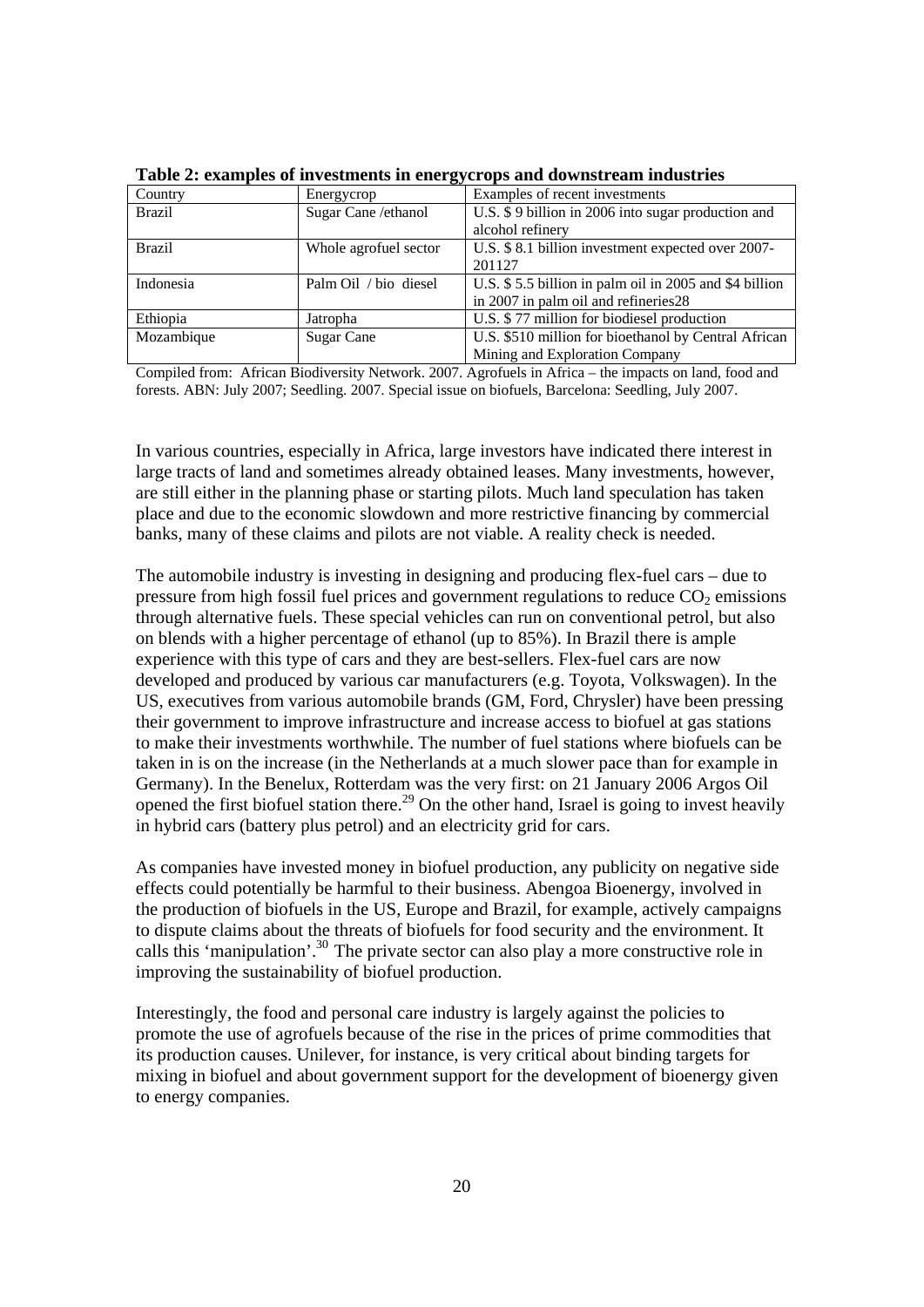# **2.5. Dutch and international Non-Governmental Organisations**

Development NGOs tend to be very critical of large-scale agrofuel production. They emphasize that growing agricultural feedstock for agrofuel competes with food production for human consumption. The price spike of prime commodities is considered to push millions of people worldwide into further poverty. Catchphrase: 'The fuel dollar of the rich competes with the food dollar of the poor.' Jean Ziegler, former UN Special Rapporteur on the Right to Food, called the European directive (10% biofuel in 2020) a 'crime against humanity'.31 Development NGOs also point to the threats of displacement of pastoralists and farmers when agrofuels are produced on supposedly 'idle' or 'marginal' lands.

Oxfam International strongly opposes the support of agrofuels. They emphasize that agrofuels can neither replace global fossil fuels nor curb climate change. They also point to the food price effect, which they consider disastrous for the poor. Oxfam International calls for a freeze to biofuel mandates and measures to effectuate vehicle-efficiency. They call for Free Prior and Informed consent of communities where biofuel projects are planned. They stress that indirect effects cannot be contained by standards.<sup>3</sup>

Environmental NGOs, too, are generally critical of large-scale agrofuel production due to its threats to biodiversity<sup>33</sup> and the limited or even negative net effects on climate change. In this regard, Friends of the Earth, for example, is one of the more outspoken NGOs (see, e.g., Friends of the Earth, 2008)

WWF is one of the less critical environmental NGOs. Unlike Oxfam, WWF believes in the possibilities to contain the direct and indirect effects of agrofuels production by effective standard setting and policy design. According to WWF, agrofuel should be seen as only one element in a much wider and ambitious set of measures to curb climate change and secure energy supply. Promoting energy efficiency is most important. They point to stopping deforestation and carbon capture as crucial elements in any positive climate-energy scenario, and mention wind, hydro, solar and thermal energy as well as low-carbon natural gas as good options next to sustainably produced biofuels.

### In its "Position on Biofuels in the EU" WWF writes:

"*WWF promotes fuel efficiency standards for all vehicles and the development of an alternative, more environmentally sustainable, transport strategy as priorities. Nonetheless, so long as fuel cells and sustainable hydrogen production remain in their infant stages, biofuels appear as the only fuel supply alternative for the transport sector. The EU aims for biofuels to represent 10 per cent of all road transport fuel consumption by 2020. If delivered in respect of the sustainability conditions outlined below, WWF supports the EU biofuels target. The development of biofuels should be part of a broader strategy dealing with transport and renewable energy*." (WWF, 2007:1)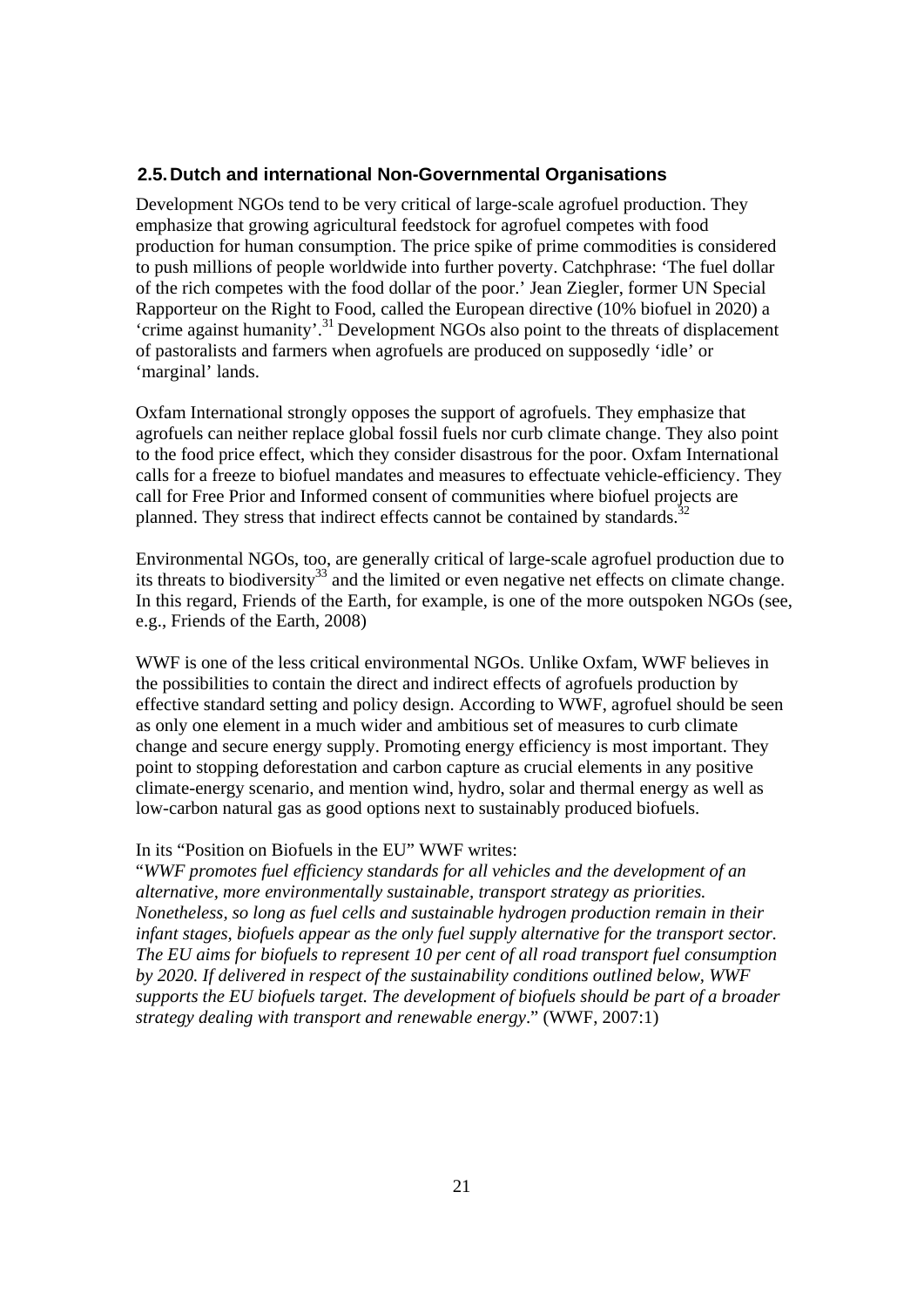# **Box 4. Opportunities for small-scale producers?**

Cordaid (2009), in a policy paper titled 'Energy from Agriculture: The opportunities and risks of biofuels for small producers and their communities', distinguishes between three models of biofuel feedstock production:

- (i) Small-scale agriculture for local energy production. At a small-scale, local farmers can produce their own energy, for example by recycling cooking fat to power a bio-diesel engine, and/or by growing an energycrop (preferably through intercropping) and sharing costs of processing with neighboring farms. Such a model would require investments to provide local producers and processors with training and technical assistance.
- (ii) Small-scale agriculture producing for commercial often regional markets. Such a model requires a legal framework to allow contract farming from which producers can benefit. Small producers would need to be organised into larger collectives (to negotiate terms with powerful buyers). This model also requires access to capital by small producers, enabling them to make investments to keep up with demand for quality and quantity.
- (iii) Large-scale export-oriented plantation agriculture. Currently this is the most common model. According to Cordaid, large investors generally benefit from this model, while small farmers are all too often marginalised.

Cordaid (2009) stresses that the opportunities for small-scale producers will come mostly from the second model, based on small farmers operating in commercial markets outside their immediate region.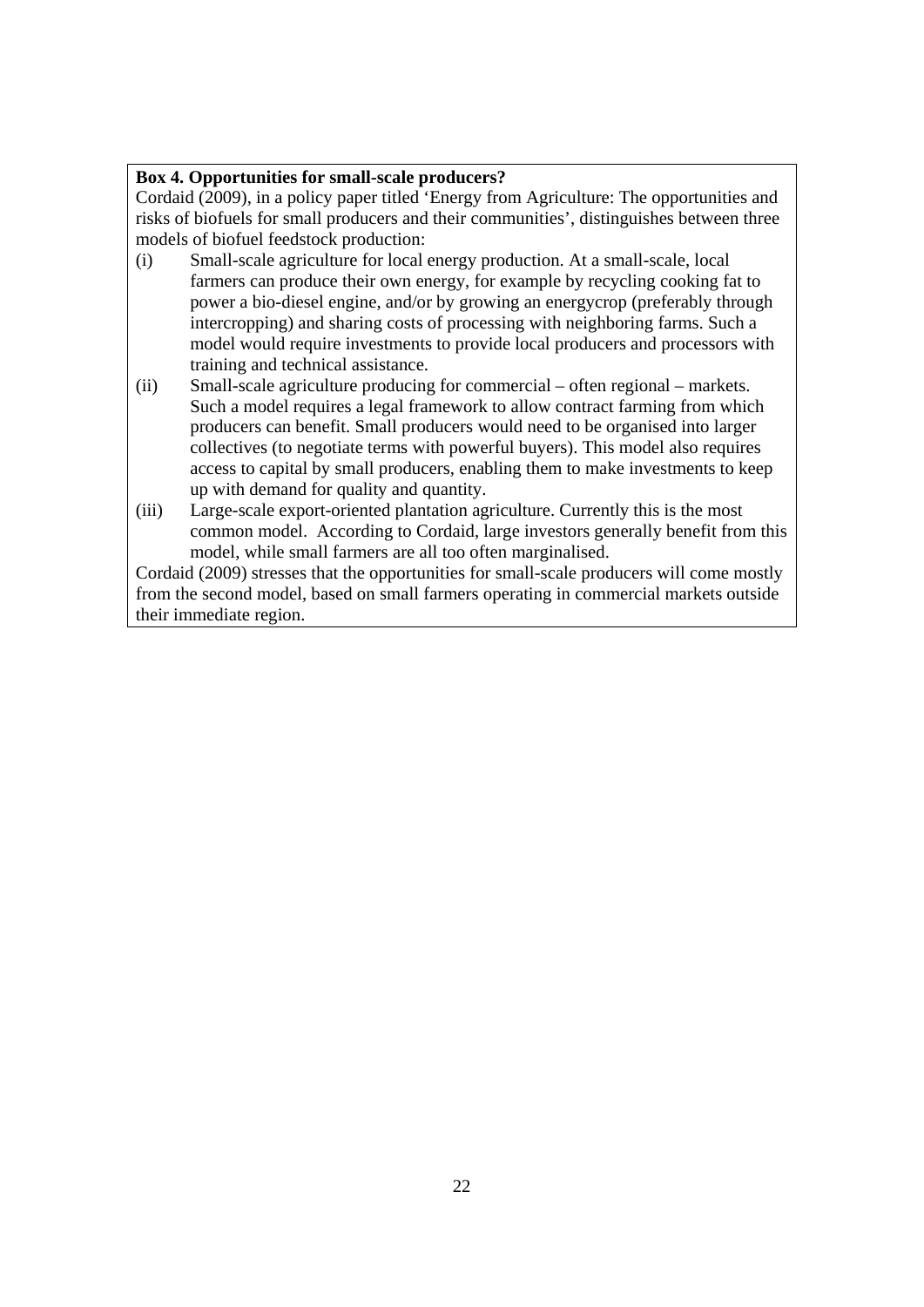# **3. What is known about agrofuel production and its effects?**

### **3.1. The role of agrofuels in mitigating climate change**

Only a couple of years ago, agrofuels were widely promoted for their potential in combating climate change. The reasoning was that, theoretically, agrofuels are carbon neutral: when burnt, the carbon they release has been offset by the amount they absorbed while growing. The  $CO<sub>2</sub>$  that is removed from the atmosphere by growing feedstock is called the sequestration effect, or 'carbon uptake'. However, we now know that, when taking into account the full life cycle of biofuel production (i.e., land-use change, tilling, harvesting, refining, transport and consumption) only certain agrofuels prove to have a favourable GHG balance.

Life-cycle studies on the GHG balance usually show that ethanol from corn performs poorly when it comes to reducing GHG emissions, while production of ethanol from sugarcane is found to lead to a significant reduction of GHG emissions. However, such life-cycle studies often do not account for the direct and indirect  $CO<sub>2</sub>$  effects of land-use change, i.e., the effects of clearing forest or grassland that results from increasing production of energycrops, which releases much of the carbon that was stored in plants and soils. Searchinger et al. (2008) included the effects of land-use chance in their calculations and showed that the various production chains of biomass differ highly in terms of their GHG balance. The most salient example is the clearing of peatlands for palm oil production. Peat – which used to be mined in the Netherlands as a source of fuel – is decayed organic matter and forms layers in the soil. Riau province in Sumatra has one of the most significant peatland carbon stores in the world. The peat forests in Riau covering 4 million hectares -account for just over a sixth of Indonesia's peatland area, but due to their great depth they hold more than 40% of the country's peatland carbon store (14.6Gt of carbon). If Riau's peatlands would be deforested and converted to palm oil, an equivalent of one year's global GHG emissions would be emitted (Greenpeace, 2007). Using peat lands in Indonesia and Malaysia for palm oil production thus leads to an enormous production of  $CO<sub>2</sub>$  that was stored in these soils before. It is estimated that it will take 600 years for the carbon emissions saved through use of biofuel to compensate for the carbon lost through peatland conversion (Danielsen et al.,  $2008$ )<sup>34</sup>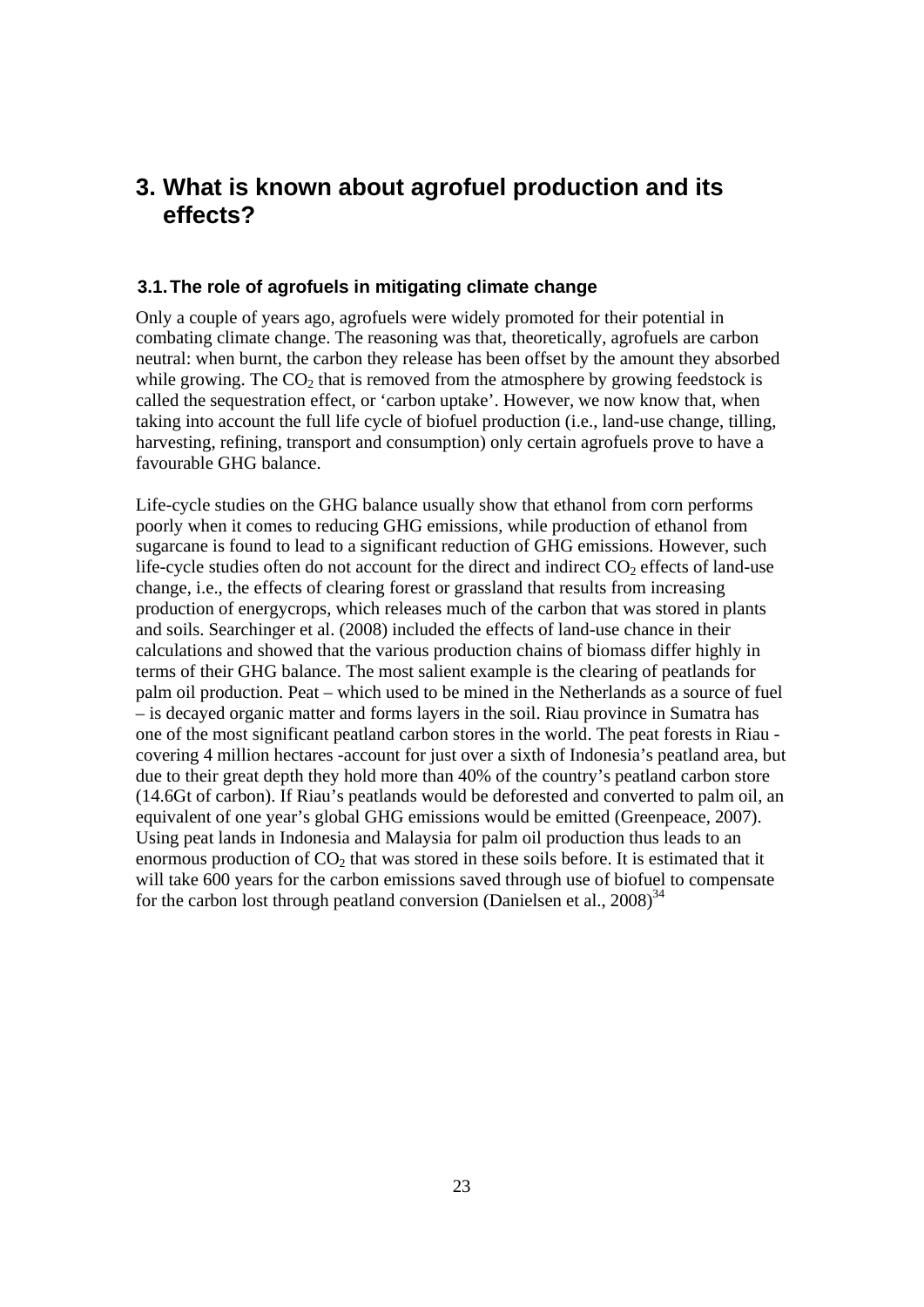

**Figure 2: Carbon impact of biofuel**

Source: Fargione et al. Science 319:1235–1237 (2008).

Converting rainforest, peatlands, savannas, or grasslands to produce energycrops is not a wise thing to do if you are aiming to reduce GHG emissions (see also UNEP, 2009). UNEP (2009) estimates that it would require between 118 and 508 million hectares of cropland, if first generation biofuels are used to meet 10 percent of the global transport fuel demand by 2030. These biofuels could thereby substitute 0.17 to 0.76 billion tonnes of fossil CO2.. If however, biofuels would be produced on converted natural areas, the associated extra land-use change would lead to an additional 0.75 to 1.83 billion tonnes of CO2. From the climate perspective, first generation biofuel production produced on natural lands does not make any sense (UNEP, 2009). **Converting natural lands including forest, savannah, and peatland - for agrofuel production to mitigate climate change is contra-productive.**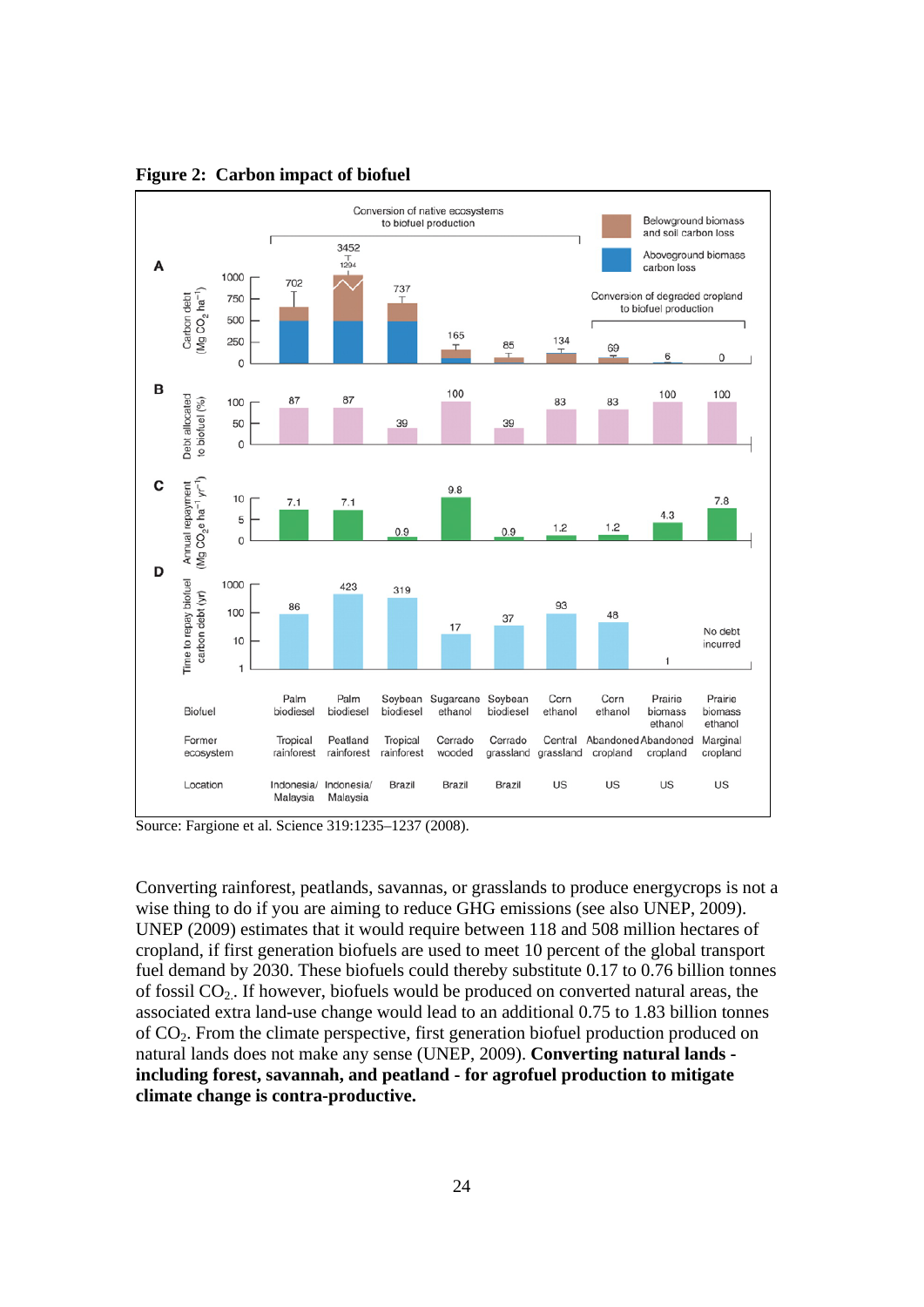Agrofuels can also be produced on existing agricultural land. When using existing agricultural land, the overall energy balance of various crops becomes crucial for GHG reductions. From an energy perspective, ethanol from sugar cane performs well (see figure 3). If ethanol from sugarcane was to replace 10% of the total gasoline consumption in the world – 34.75 million TJ in 2000, according to the IEA (2003) – carbon emissions would be reduced by 66 million tonnes (Ceq) per year. For that, another 30 million hectares of land are needed (Goldemberg (2006).



**Figure 3. Energy balance of ethanol crops, with commercially available technologies.** 

The net energy balance of biodiesel is even more complex. Firstly, because the oil is mainly used by the food and pharmaceutical industry and this market is commercially more attractive than using the oil for producing biodiesel. Secondly, the crop with the highest oil production – oil palm – is mainly planted on deforested lands in Indonesia. In the near future production is expected to increase in South America (Colombia, Brazil, Peru). Regions such as Para in Brazil have partially degraded land (low productive cattle ranches) where production could take place. But whether this will occur in reality remains to be seen because investments are mainly driven by the costs of planting and the vicinity of infrastructure (factory, transport infrastructure).

**Research shows that some crops can have a positive energy balance and can contribute to mitigating climate change. However, a 10% replacement of transport fuels with biofuels would already require substantial amounts of land. Biofuels can therefore only be a limited part of the solution.** 

Source: Goldemberg (2006)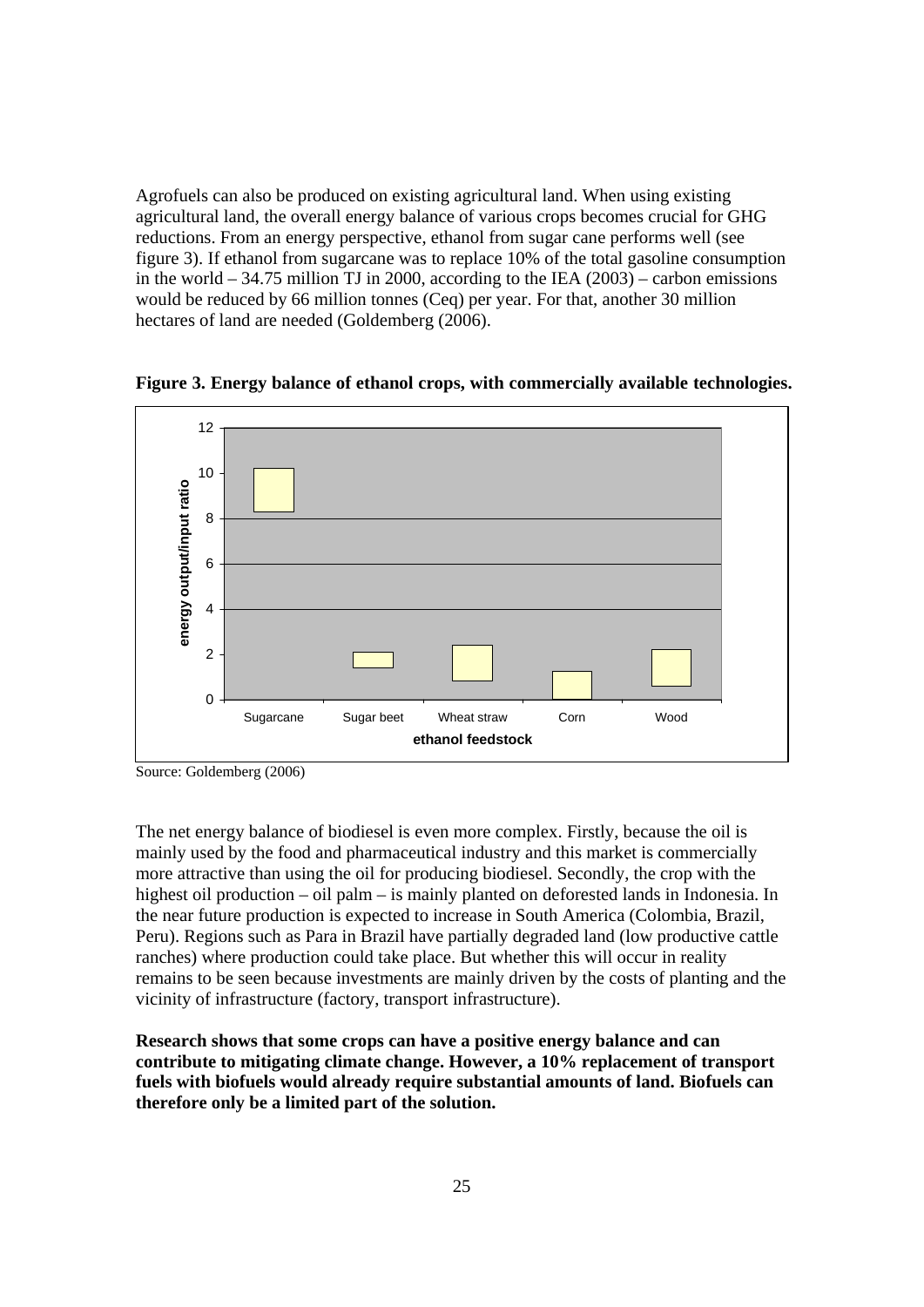If biofuels are produced on existing agricultural lands, but the previous users of that land turn to new lands, the net result is the same as when biofuel production takes place on natural lands. Hence, the worry about *indirect land-use changes*. Searchinger (2008), based on an analysis of ten major biofuel reports, reiterates that the GHG benefits of biofuel production depend largely on direct and indirect land-use changes. According to most reports reviewed, the overall GHG benefits of biofuel use are at best limited, and it is generally agreed that reductions in GHG emissions are more effectively achieved in other ways, for example by conserving energy (Searchinger 2008).

BeCitizen, a French consultancy bureau, analyzed five existing methods to calculate the impact of indirect land-use change on greenhouse gas emissions. The methods were all analysed according to the assessment criteria identified by the European Commission, which are: (i) the percentage of land displaced per hectare of biofuel planted; (ii) the type of land and the country where the substitution takes place, and; (iii) the GHG emissions linked to the indirect land-use change (ILUC). They found large differences when they applied the various methods to different biofuel production processes. They use these findings to conclude that the methods they analyzed are not robust and are therefore a poor fundament for policymaking. BeCitizen stresses that there is an urgent need to develop a more robust method to measure the GHG effects of indirect land-use change.<sup>35</sup> In addition, producing countries expressed their concern in a letter to the EC (15 December 2009) stating that the method for calculating ILUC is scientifically flawed.

**Research shows that the threat of indirect land use changes of natural lands is real, and adds to an already increasing demand for agricultural products. The methods for calculating ILUC are, however, still controversial.** 

# **3.2. Social- economic effects**

Investment in agricultural production is welcomed by many countries as a source of revenues for the state and to increase employment opportunities. Even before the growing demand for agrofuels, the massive expansion of production of sugarcane, soy, palm oil and cattle ranching led to high economic revenues for the producing countries and employment. Production expansion mainly takes place based upon converting natural lands and establishing large monoculture plantations.

There are some concerns related to this agricultural expansion. NGOs and researchers have been pointing to the (potential) negative effects of energycrop production on local people's access to land and natural resources. A key issue in this regard is the degree to which the (local) state respects and upholds property rights. This in turn depends on the degree to which property rights are in fact known and documented: traditional claims to land may not be well documented, or the state may have little capacity to monitor and enforce legally held land rights.

For Indonesia, the effects of large-scale commercial production of oil palm on people's access to land and resources are relatively well documented (e.g., Colchester et al., 2006;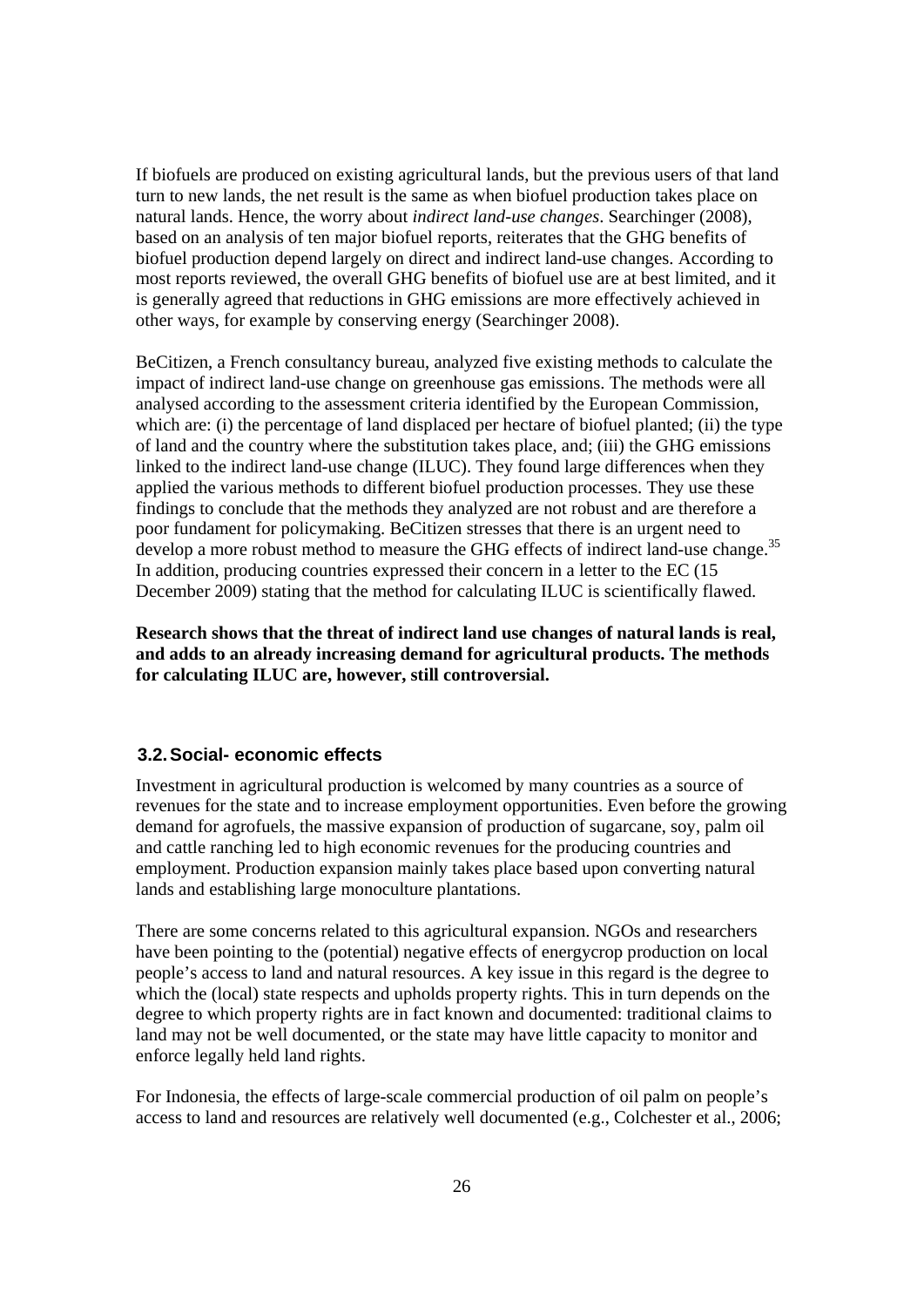Zakaria et al., 2007). Studies reveal numerous conflicts between companies and local communities regarding access to land. Such conflicts tend to be the result of weak (implementation of) laws regulating land acquisition. The Indonesian government regards approximately 75% of the country's land surface as 'state land'. This means the government can hand out industrial concessions to companies on these lands, even though major parts of this area are actually used by local people (Colchester et al., 2006; FOE/LM/SW, 2008; FPP/SW, 2007).

### **Box 5. Direct and indirect employment**

Large-scale biofuel production can have various effects for local livelihoods – both positive and negative. On the positive side, agrofuel production may provide significant employment opportunities in rural areas, both in the production and processing sectors, potentially driving up rural incomes and improving access to health and education. There has been some research on the employment effects of ethanol production from sugarcane in Brazil. BZOS (2007) found that the sector generates a large number of jobs, and has many indirect employment effects.<sup>36</sup> The Brazilian sugarcane sector provided 700,000 direct and 3.5 million indirect jobs in 2004. However, the number of jobs generated per ha of land may be low when compared to small-scale farming. Smeets et al (2006) found that wages in sugarcane and ethanol production in Brazil are generally well above the minimum wage. But the sector is characterized by bad working conditions, especially related to the burning of sugarcane and cutting through manual labour. FIAN (2008) reports not only on poor working conditions on Brazilian plantations (e.g., exposure to pesticides and excess heat and sun) but also cases of slavery and child labour.<sup>37</sup> The current trend towards mechanical harvesting of sugarcane will solve the bad working conditions but will also result in a net loss of jobs.

### **Box 6. Will biofuel production be beneficial for Africa?**

For OECD countries, the production of biofuels is clearly generating benefits. It helps them to meet the  $CO<sub>2</sub>$  reduction targets, it decreases their dependency on oil producing countries, and it is good for their agricultural sectors. However, the extent to which biofuel production provides opportunities for poor countries in Africa is an issue of debate. Surely, in a globalised world, biofuels are most competitively produced there were large-scale plantations can be established, and where land and labour are cheap. Africa, in this light, is an attractive continent to invest in. But, predictions on the net effects for Africa differ, because they use different assumptions. The International Food Policy Research Institute (IFPRI), for example, predicts important benefits for Africa, assuming that infrastructure in Africa will improve rapidly, enabling Africa to benefit from rising prices for agricultural commodities. The Food and Agricultural Policy Research Institute (FAPRI), on the other hand, applies models with a much slower development of infrastructure, leading to the prediction that the increasing food prices will have overall negative effects for Africa, being a net importer of food (based on interview with Dr. Ir. Prem Bindraban).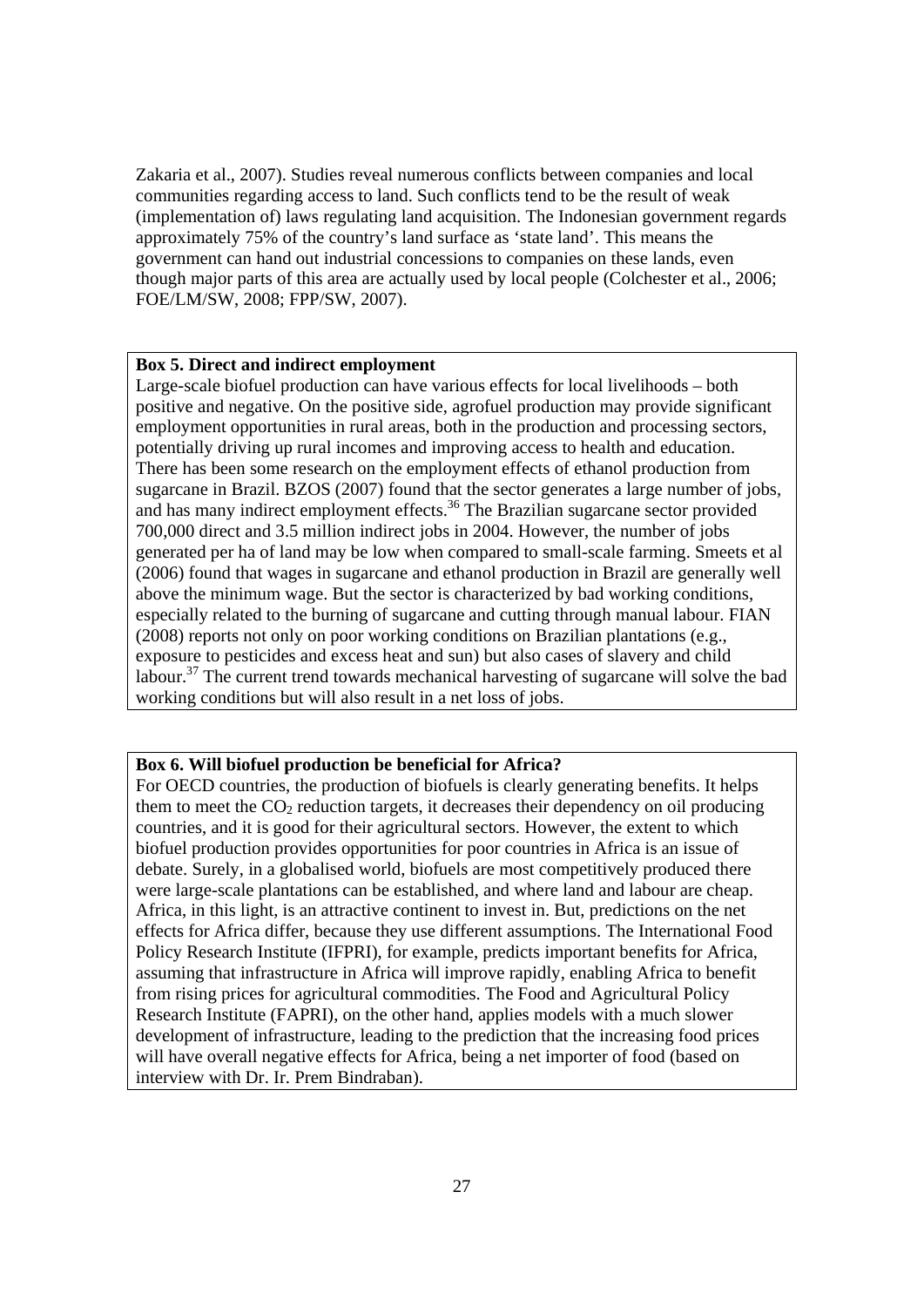In Africa, there are several examples of international companies investing in energycrop plantations (mostly Jatropha, but also other crops like sugarcane).<sup>38</sup> Reportedly, this is leading to the displacement of smallholders (Seedling, 2007). In Ethiopia, the government embarked on an ambitious plan to stimulate energycrop production – the Ethiopian Biofuels Development and Utilization Strategy. However, there is no land inventory on the basis of which development of plantations can be properly planned. This is expected to lead to both biodiversity loss and local people losing access to land (Seedling, 2007). Lakew and Shiferaw (2008) did a study on energycrop production in Ethiopia and found the requirements for investors in large-scale energycrop production are minimal. At the time of the study, the authors estimated that about 1.65 million hectares were assigned to investors, much of which was also in use by local people. Similar experiences have been recorded in Tanzania (ABN, 2007) and Ghana (Nyari, 2008).<sup>39</sup>

The government of Mozambique allocated a large tract of land in Massingir (Gaza province in the Southwest of the country) to the company Procana for the production of ethanol from sugarcane. An investment of US\$510 million was promised. This investment was controversial for various reasons, including a lack of company transparency<sup>40</sup> and the location of plantation. According to Procana, the land allocation process was correct and land rights had been respected (based upon the DuAT regulation: Community Consultation for the Granting of Rights for the use and Exploitation of land). In this case, however, ProCana took possession of half the land intended for the resettlement of communities displaced by Limpopo National Park. Local communities also claimed that that Procana did not respect the land boundaries ceded to them<sup>41</sup> and were worried that the sugarcane plantation would draw too much water from the watershed. At the end of December 2009, the government of Mozambique cancelled the contract with Procana, as Procana did not live up to its investment promises.

### **Box 7. Access to water**

The effect of energycrop production on access to (clean) water is an important aspect that needs special attention. Energycrops such as sugarcane consume enormous amounts of water, both as a crop and during the processing into ethanol. This can have large effects on local water availability. Effects of chemicals on water quality also need to be taken into account. AidEnvironment did a study for Wetlands International on the potential environmental impacts of energycrop production on Wetlands in Africa (Sielhorst et al., 2008). They compared sugarcane, oil palm, Jatropha, cassava and sweet sorghum concerning their requirements, and their potential impact on wetland conversion, water availability and water quality. The study reveals that special attention should be paid to the water needs of biofuel production, especially in drought-prone areas and stresses the need for careful land-use planning.42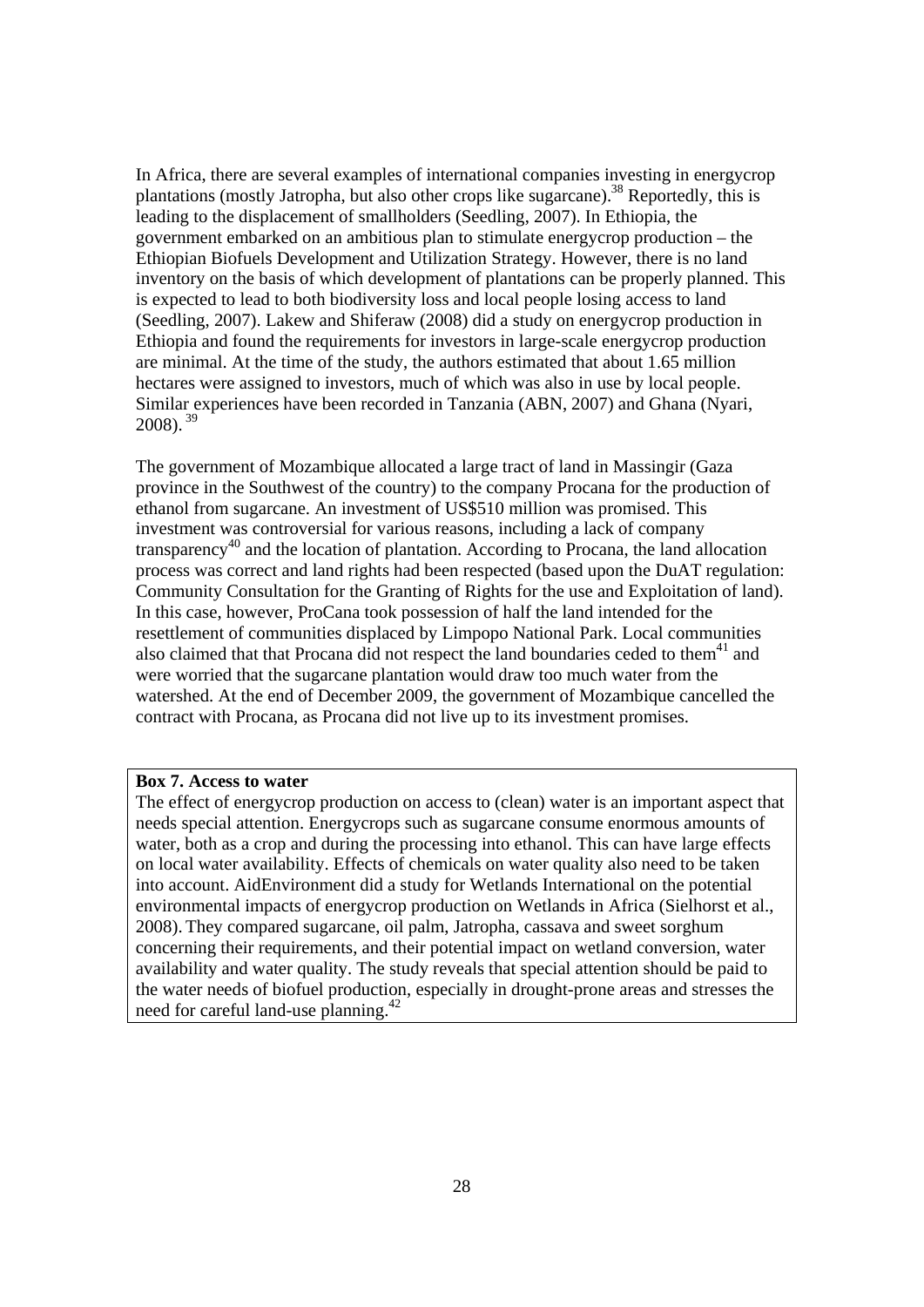In Brazil, commercial and large-scale sugarcane and soy production resulted in significant land concentration and high economic revenues for the state and the companies. Currently, of all lands planted with sugarcane, 70% belongs to only 340 industrial mills, with an average holding size of 30,000 ha. Historically, the process of land concentration is associated with expulsion of small farmers and up till today this leads to land-related conflicts. Soybean production (which has grown enormously since the 1970s for its use as feed) has lead to massive displacement of small farmers who did not have official prove of land tenure. Employment on soybean plantations is low, thus forcing displaced farmers to either move to urban slums or to move on and deforest land for agriculture (e.g.,Van Gelder and Dros, 2006). Considering that soy has become the most important crop for the production of bio-diesel in Brazil, increased demand for soy (following government legislation on mandatory biofuel blending requirements for diesel starting at 2% in 2008 and rising to 5% in 2013), is likely to increase such processes of land concentration and displacement of local farmers (Cotula et al., 2008).

Based on a review study on the impact of agrofuel expansion on poor people's access to land in producer countries, Cotula et al (2008) conclude: "*While biofuels may give some small-scale land users opportunities to strengthen access to land, in general we might expect rising land values to provide grounds for increased land access to more powerful interests at the expense of poorer rural people. Major concerns associated with such changes include increasing land concentration, lack of respect for existing land tenure, especially where it is sanctioned through traditional rather than legal authority, lack of prior informed consent in land acquisition, and in some cases aggressive land seizure*."

Many countries lack a proper regulatory framework to ensure that the development of the agrofuel sector does not compromise people's right to land and natural resources. There where land tenure is unclear and legal frameworks are disputed, industries looking for land to cultivate energycrops may choose to use aggressive land seizures. In the 1990s such cases have been reported with oil palm companies in Indonesia. More recently, worrisome stories come from Colombia, where expansion of oil palm plantations on the Caribbean coast is reportedly accompanied by armed groups, driving local communities off their lands (Balch and Carroll, 2007 cited in Cotula et al., 2008).

Land inventories and secure property rights are key to ensure that large-scale commercial interests do not negatively affect people's access to land. Hivos/SEI (2008) conclude on the basis of a knowledge survey among experts that tenure regulations are generally regarded as a key condition to prevent that industrial interests push smallholders from their lands. Likewise, a study by IIED and  $FAO^{43}$  found that the potential of bioenergy production to contribute to an 'agricultural renaissance' depends largely on the security of land tenure.

**In conclusion, one could say that investment in agrofuels could lead to the same conflicts as conventional agricultural expansion. In order for agrofuels to become environmentally sustainable and socially acceptable, existing practices have to change. Whether this is likely and feasible is up for discussion.**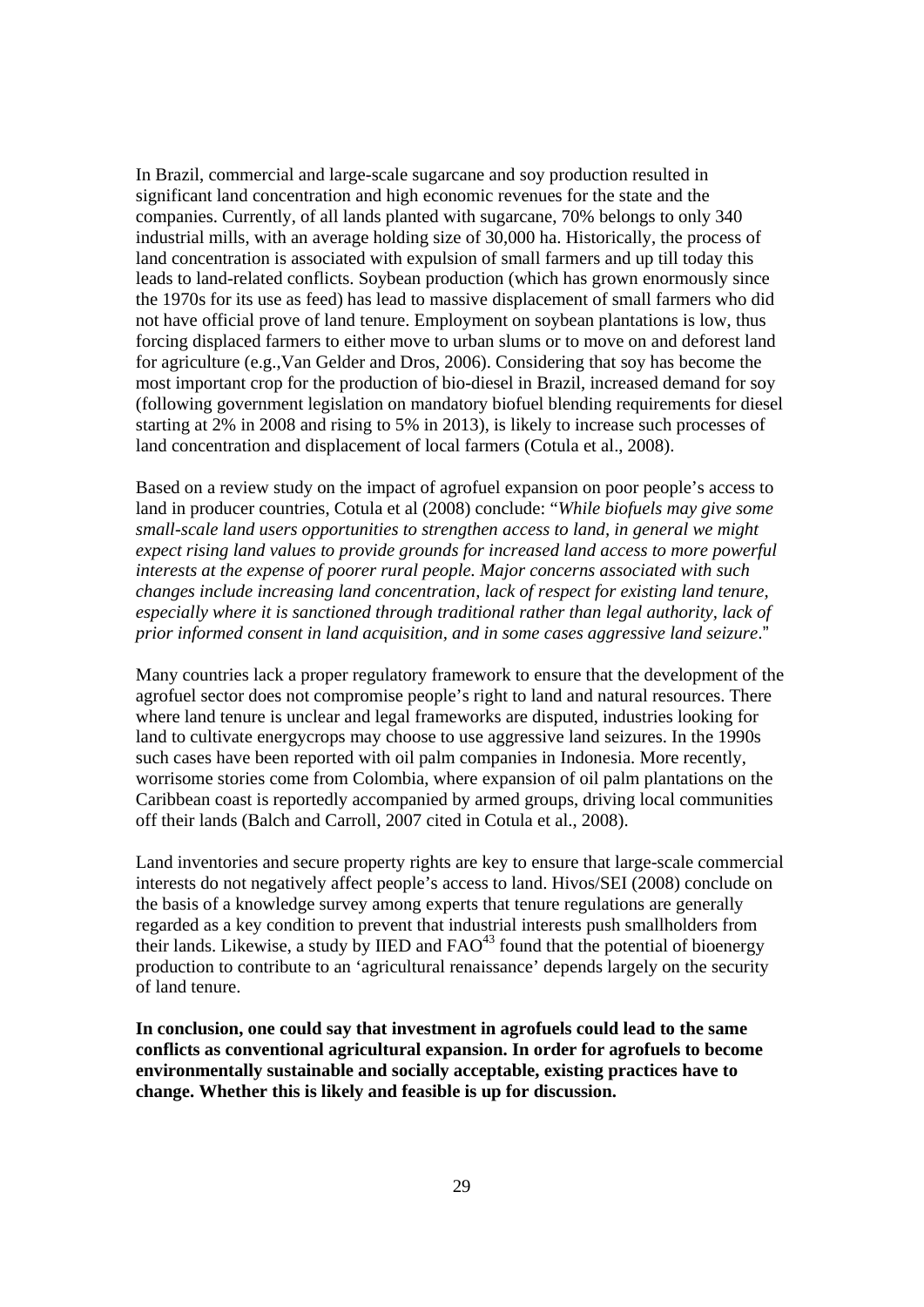### *Agrofuel production on marginal lands?*

Referring to the negative impacts of first generation biofuel production, some argue that biofuels  $(1<sup>st</sup>$  and  $2<sup>nd</sup>$  generation) could also be grown on or harvested from 'degraded' and 'abandoned' agricultural lands. Others, however, stress that areas that are identified as 'marginal', 'unused', 'idle' or 'waste' lands are often used by local people for other purposes like livestock farming. Environmental and development organizations therefore warn that using degraded or idle lands is too easily proposed as *the* solution for sustainable bioenergy production. Even in the case of second generation biofuel, the competition for land and water is likely to remain. Cotula et al. (2008:3) write: "*Clearer definitions of concepts of idle, under-utilised, barren, unproductive, degraded, abandoned and marginal lands (depending on the country context) are required to avoid allocation of lands on which local user groups depend for livelihoods."* 

Negusu Aklilu, director of Forum for the Environment in Ethiopia, points out that in Ethiopia concessions for plantations are given out without prior assessments, let alone consultation. What looks like 'idle land' to the external eye is likely to turn out to be grazing land or have important ecological functions. Further, he argued: "*The argument that agrofuel crops such as Jatropha can be grown on degraded land does not account for the fact that, even though this is technically possible, better quality land requires less irrigation. The yields are correlated to water availability, so in practice, agrofuel producers rather lobby or bribe governments for better tracts of land, thereby reducing their irrigation costs. In Ethiopia, no company has applied for or taken degraded land areas for agrofuel production so far*." <sup>44</sup>

The UNEP (2009) calls for comprehensive assessments of the amount of degraded land that could be used for the production of agrofuels, set against the other potential uses (e.g., food production, forestry, natural regeneration).

**A commercial investor is not likely to use marginal or degraded lands, as this would require high investments and less productivity. In order for this to occur, governments would have to subsidize such investments. Whether this is a wise investment of public money is up for discussion.** 

### **3.3. Biodiversity**

*"…as long as environmental values are not adequately priced in the market there will be powerful incentives to replace natural ecosystems such as forests, wetlands and pasture land with dedicated energycrops, thus harming the environmental credentials of biofuels*." (Doornbosch and Steenblik, 2007: 4)

Environmental impacts should be measured along the chain (from production to consumption), taking into account the effects on climate change, soil depletion and erosion, siltation of rivers, pollution (from chemicals and waste), water quality and quantity, and biodiversity. Obviously, environmental effects will differ greatly, depending on which raw materials, which technologies and (most importantly) which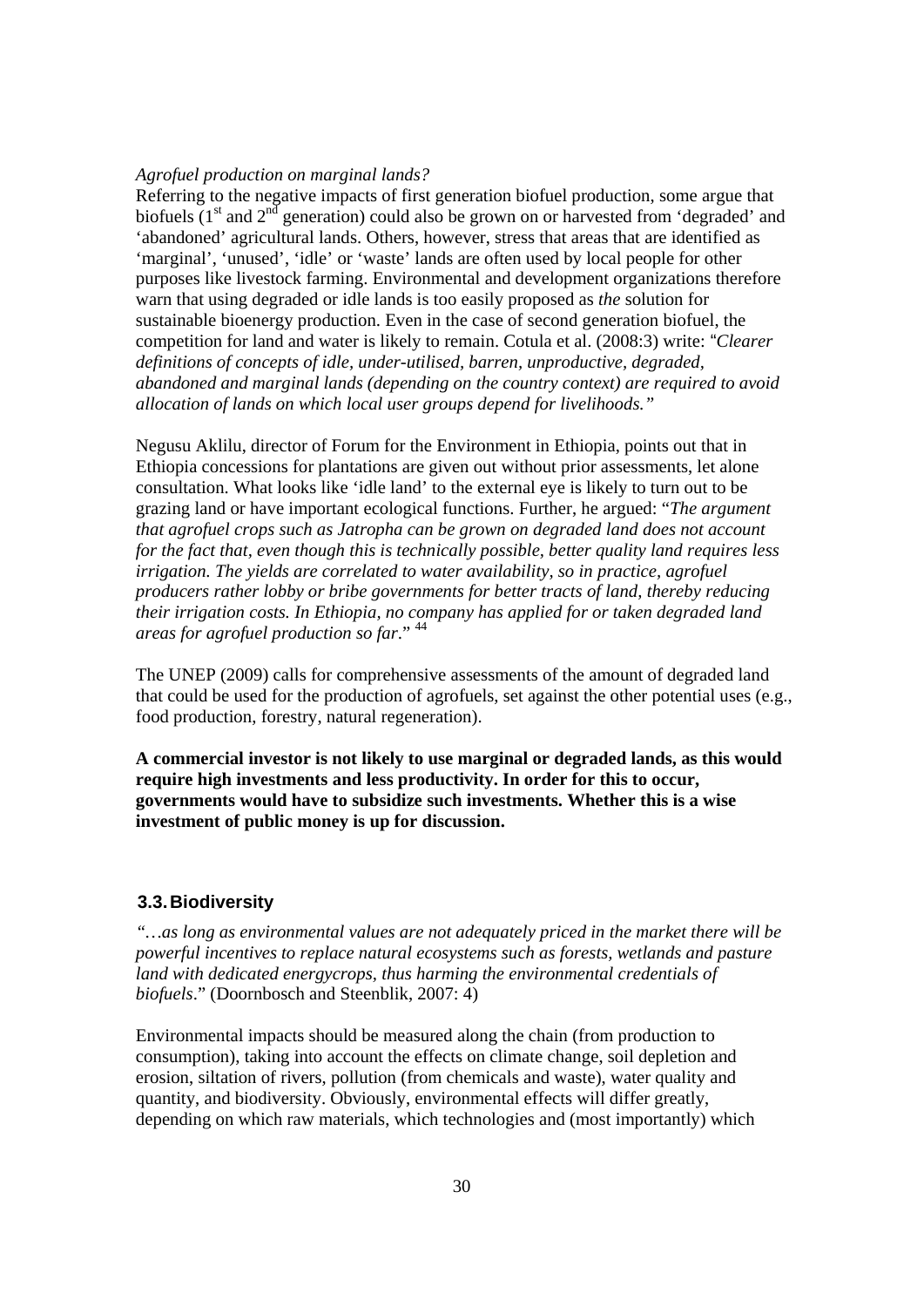lands are used. The effects on biodiversity are receiving most attention by environmental NGOs. The main worry is that expansion of energycrops takes place at the expense of previously uncultivated areas (forest, savannah, grassland) and as such leads to habitat destruction and biodiversity loss (e.g., Zah et al., 2007; Sielhorst et al., 2008).<sup>45</sup> In addition, ill-planned conversion can lead loss of ecosystem functions. The Millennium Ecosystem Assessment produced a convincing argument to avoid further loss of ecosystem functions as this is detrimental to our economic system and well-being.

There is some debate on the extent to which, at a global scale, the demand for biofuels is causing biodiversity loss. Some argue that the effect of biofuel production on biodiversity is relatively limited; claiming that agricultural expansion for crops that have *no* energy end-use is the main driving force behind the loss of biodiversity. Indeed, energycrops make up only a small percentage of the total global agricultural area. The UNEP (2009) estimates that global land use for biofuel crops was about two percent of global cropland in 2008, or about 36 million hectares. It seems therefore safe to say that biodiversity loss is not caused by energycrop production in particular, but rather by agricultural expansion in general. At the same time, the UNEP (2009) warns that the effect of increased demand for biofuels on agricultural expansion in the world will be significant, estimating that about 118 to 508 million hectares of cropland will be needed to meet 10 percent of global transport fuel demand by 2030. The Gallagher Review (RFA, 2008) concludes that the targets defined in the European Renewable Energy Directive (RED) is likely to lead to agricultural production expansion into sensitive lands such as forest and peat land areas.

Louise Fresco (2006) emphasizes that, to avoid biodiversity loss, there is a need to invest in general agricultural management and to avoid the production of low yielding annual crops. She argues that biofuels as such are not a problem, but that the problem should be sought in low agricultural productivity and efficiency. In this regard, the crop choice is crucial, as it largely determines the need for agricultural lands. Biodiesel from soybean production, for example, needs a lot of land, while bio-ethanol production from sugarcane needs much less land. If cellulosic feedstock are also used (e.g. switch grass, and fast growing trees) for the production of biofuels, even less land is needed. Fresco (2006) proposes to use the savings from avoided oil import and income from energy production for investments to increase agricultural productivity.

Considering the biodiversity impact of agrofuel production, there is a distinction between direct and indirect effects, and between local, and regional/global effects. When establishing oil palm at the expense of forest, this has a direct negative effect on local biodiversity. Indirect local effects on biodiversity occur when oil palm is established on existing agricultural lands, but displaces farmers, who are subsequently forced to move on and open up new lands for food production at the expense of forest. At regional and global levels, too, such 'leakage' effects take place, i.e., when bio-crop production replaces food production this is likely to lead to increased food production in other areas, possibly at the expense of previously uncultivated areas. A national-level leakage effect has been observed in Brazil, where sugarcane production for ethanol pushed soy production and cattle ranching to other areas such as the Amazon and the Cerrado (see, e.g., Birur et al., 2007). At the global level, similar replacement effects can take place.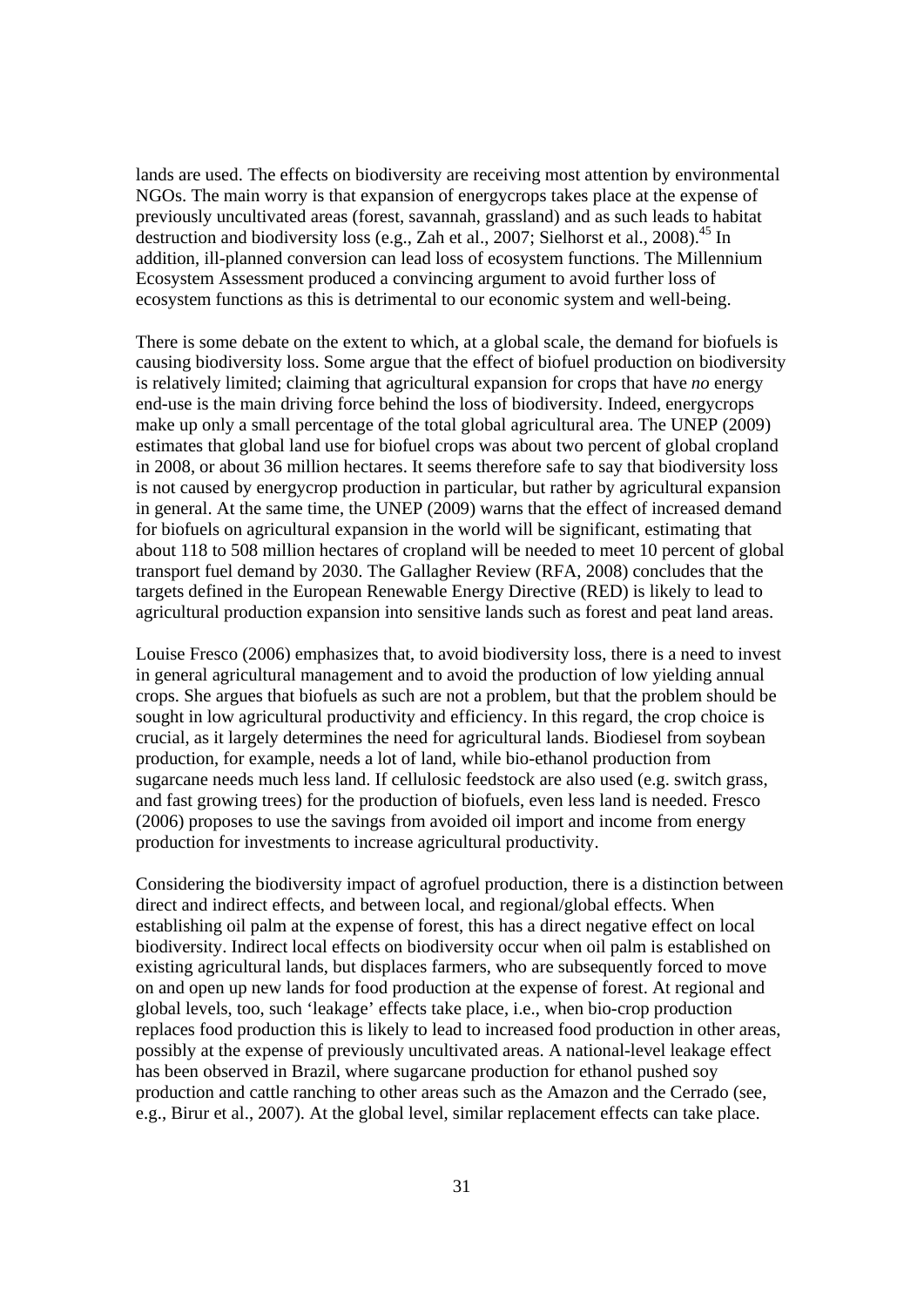For example, the diversion of European rapeseed oil from food to fuel purposes has increased the demand for Indonesian oil palm for the European food industry (Thoenes, 2006) and may thus cause agricultural expansion in Indonesia at the expense of natural forest<sup>46</sup>

### **Box 8. Physiological limitations**

In relation to the increasing demand for agricultural products, some scientists point to the limited availability of water and nutrients, which form the 'basic physical and physiological limitations' of the natural environment. The crop physiologist Thomas R. Sinclair, for example, warns that, no matter what technology is being used, the close relationship between the available amounts of water and nitrogen and the amount of plant mass they can produce—not human demand—will determine how much biofuel the world can produce (Sinclair, 2009).

The Netherlands-based Nutrient Flow Task Group (NFTG) is trying to raise attention to the scarcity of phosphor – or 'the next inconvenient truth' as the Broker (issue 15, august 2009) called it. Phosphor is an essential nutrient for plants and animals. Increased agricultural production leads to a rising demand for phosphor, while de global phosphor supplies are estimated to be exhausted within 100 years.<sup>4</sup>

Bindraban et al. (2009) note that most studies on the potential global biomass production do not take into account the ecological limitations.

### **Box 9. Invasive Species**

Invasive species form another direct threat to biodiversity. IUCN's Global Invasive Species Programme (GISP) has identified all the crops currently being used or considered for biofuel production and ranked them according to the risk they pose of becoming invasive species. The report (titled 'Biofuel Crops and Non Native Species: Mitigating the risks of Invasion') calls on countries to carry out risk assessments before they plant biofuel crops. It urges governments to use low-risk species of crops for biofuels and introduce new controls to manage invasive species.

The giant reed (*Arundo donax*), for example, is a proposed biofuel crop from West Asia which is already invasive in parts of North and Central America. Naturally flammable, it increases the likelihood of wildfires – a threat to both humans and native species in places such as California. In South Africa, the giant reed is considered a national problem as it drinks 2,000 liters of water per standing meter of growth, threatening water security for the nation's growing human population.

Many of the plant species being considered for biofuels have the potential to become invasive if introduced to new areas, the report warns. Few governments have adequate systems in place to assess risks of invasion or contain them once they occur, and developing countries are the most vulnerable.<sup>48</sup>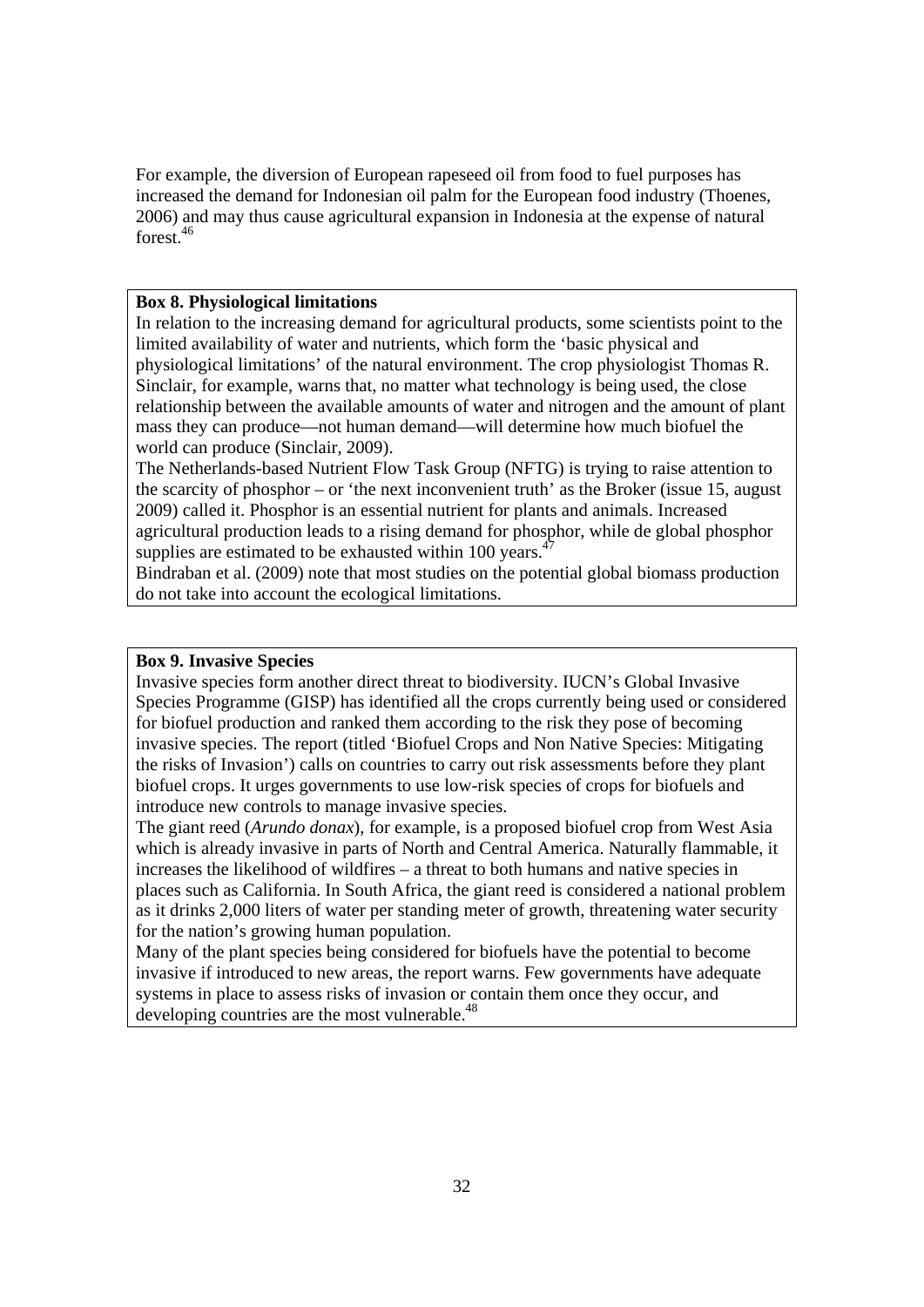### **3.4. Food security**

One of the main concerns is related to food security – both for the growing world population as well as within countries. The recent price spikes of food threaten the livelihoods of millions of people in developing countries in Africa and Asia.<sup>49</sup> In 2007, food riots took place in places as diverse as Mexico, Bangladesh, Haiti, Egypt and Senegal.<sup>50</sup> The increasing production of biofuels has been blamed as one of the causes for the rising food prices. The argument is that the production of energycrops on the same agricultural fields as food or feed has lead to competition for land and rising prices for agricultural commodities.<sup>51</sup>

But, are rising prices are a good or a bad thing? Some stress that the current rise in prices holds opportunities.<sup>52</sup> In the first place, rising prices of agricultural commodities will have positive income effects for farmers who are net producers of agricultural commodities. Furthermore, for the first time in years, strong calls are made for renewed attention to the long-neglected agricultural sector in developing countries (see, e.g., The World Development Report, WDR, 2008).<sup>53</sup> Notwithstanding these potential positive effects, rising food prices are harming the landless and urban poor (Hivos/SEI, 2008). Clancy (2008) stresses that most people purchase most of their food, and are thus vulnerable to food price rises, while a much smaller number of households, those who are net producers of food, may benefit from increased crop prices.

The estimates for the impact of biofuel production on food prices vary widely. This is little surprising because it is such a politically sensitive issue and because it is highly complex to calculate. Clearly, it would be too simple to attribute food price rises solely to energycrop production. Other causes for the recent spike in food prices are: crop failure and bad harvests due to climate change (erratic rainfall and desertification), long-term low investments in agriculture, speculation with prime agricultural products such as wheat and grain, low grain stocks , high fertilizer and diesel prices for farmers (due to high oil prices); and, last but not least the growing world population with changing consumptions patterns, especially increased meat and milk consumption in China and India.

Without discarding the importance of other factors, there is widespread consensus that the growth of agrofuel production implies a real threat for food security, particularly in developing countries (e.g., Hunt, 2008, FAO, 2008, World Bank, 2008, Searchinger, 2008). The FAO (2008) states that biofuels have been, and will be, a significant factor in explaining rising food prices, and the World Bank (2008) concludes that the large increase in biofuel production from grains and oilseeds in the US and EU were the primary cause of the rising food prices between 2005 and 2008. Bindraban et al. (2009) found that estimations of the effect of biofuel production on recent rising food prices vary between 30 and 80%. The most-cited estimate may be that of the International Food Policy Research Institute (IFPRI), which holds biofuels responsible for 30% of price increases.54 It should be noted that such statistics generally reflect only global market prices; local fluctuations and price shocks can show considerably different patterns.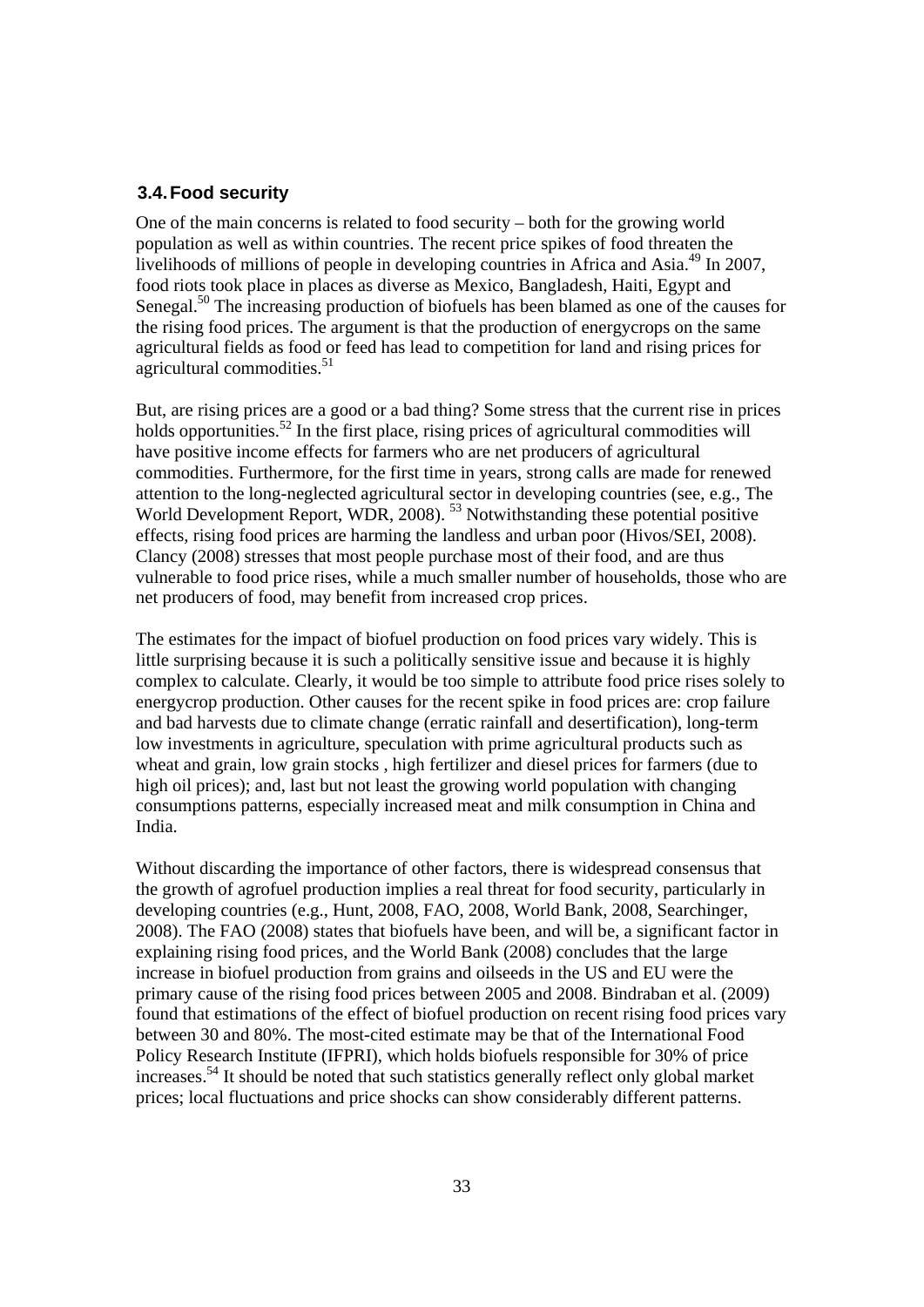The Gallagher Review states: "… *increasing demand for biofuels contributes to rising prices for some commodities, notably for oil seeds, but the scale of their effects is complex and uncertain to model. In the longer term, higher prices will have a net small but detrimental effect on the poor that may be significant in specific locations. Shorterterm effects on the poor are likely to be significantly greater and require interventions by governments to alleviate effects upon the most vulnerable."* (RFA 2008: 9)

#### **Box 10. US ethanol production and World food prices**

The use of corn for biofuels seems to have been one of the drivers of food prices increases, such as the increasing price of maize which caused the *Mexican "tortilla crisis*" (Spieldoch, 2007). The corn acreage in the US increased at the cost of other crops, especially soy and wheat, which has influenced the prices of both. This, plus the fact that corn production was subsidized by US government, has led Mexican farmers to switch to other crops, and Mexico became dependent on imported corn. When the US government started to promote the use of corn for ethanol, the supply of US corn dropped, leading to shortages in Mexico and hence high corn prices (Tortilla crisis). Elobeid and Hart (2007) used agricultural models to estimate the effect of different scenarios of future US bioethanol production expansion on commodity prices and food costs in the world. They found that the areas were corn is a dominant grain for food consumption (including Sub-Saharan Africa an Latin America) will experience the largest increase of food prices ('at least 10%'), while regions where rice is the main food grain show modest food price increases ('less than 2.5%').

### **3.5. Recent scenarios on the potential and effects of agrofuels**

### *Netherlands Environmental Assessment Agency (2008)*

A recent study by the Netherlands Environmental Assessment Agency (MNP)*,* within the framework of the Netherlands Research Programme on Scientific Assessment and Policy Analysis for Climate Change (WAB), analyzed eight studies that estimated the global potential of biomass for energy purposes (Lysen and Van Egmond, 2008). The study found huge variations in estimations, varying between zero in the pessimistic scenario of Wolf et al (2003), up to 1500 EJ in an optimistic scenario of Smeets et al (2007). The study specifically addressed factors that effect the potential, such as food production, water use, biodiversity, energy demand and agricultural economic. None of the studies, however, provided a complete analysis of all relevant parameters. Unresolved issues that require more research are, for example, competition for water, future diets, and the effects on demand for agricultural lands and food prices. The report also notes that most potential studies do not – or to a very limited extent – address the effects of biomass on biodiversity.

Taking into account water availability, soil quality and protected areas, the authors expect that biomass can provide between 200-500 EJ/year. The three main sources would be i) waste streams (residues from forestry and agriculture, and other organic waste); ii) additional forestry; and iii) energycrops. One of the main conclusions of the report is that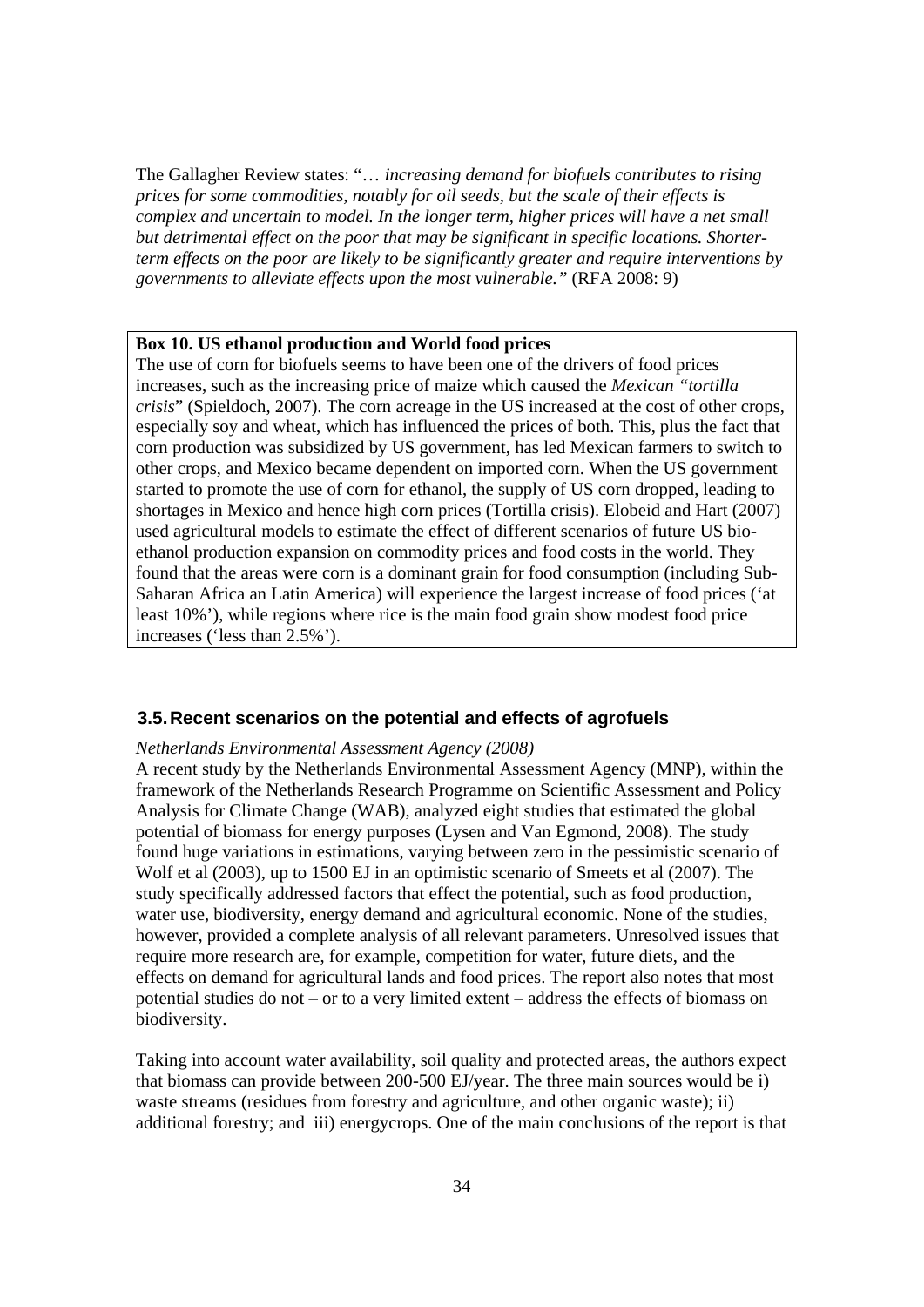the estimations of the demand for energy tend to be lower than most estimations regarding the potential of biomass for energy purposes. In other words, according to the authors, biomass can play a significant role in meeting the energy demand. In this, they see a limited role for (sustainably produced) agrofuels and an important role for wastes and residues. The study emphasizes that annual crops are not suited as important source for energy, as their potential is relatively small, while there effects are potentially large (Lysen and Van Egmond (2008).

Another study of the Dutch Netherlands Environmental Assessment Agency (Eickhout et al, 2008) found that meeting the biofuel targets that are set in the EU and the US would require 60 million hectares by 2020, which means that crops for biofuels will consume 70% of the total agricultural expansion for wheat, maize, oilseeds, palm oil and sugarcane, much of which will take place outside Europe and US. The agency predicts negative effects on biodiversity and advises to reconsider the 10 percent biofuels target of the RED, because the GHG benefits are low, and the risks for biodiversity and food security are severe (Eickhout et al, 2008).

### *United Nations Environmental Program (2009)*

The UNEP, focusing on crop-based fuels, presents a pessimistic view. In 2009, its International Panel for Sustainable Resource Management launched a new report with a broad assessment of the Pros and Cons, based on a review of published research up to mid-2009 and the input of independent experts world-wide. The report concludes that, if current mandates<sup>55</sup> for biofuel production are not reconsidered, expansion of agriculture for the production of agrofuels is likely to result in the widespread loss of biodiversity. Reconsideration of current biofuel mandates, targets and quota should limit the demand to levels which can sustainably be supplied. According to the report it is more sensible, from a climate point of view, to use lands for reforestation or solar power than planting energycrops. The report states that the use of waste and residues (such as biomethane from manure and second generation ethanol produced from agricultural and forestry wastes) provides a much safer and more sustainable option for bio-energy than the use of agrofuels (UNEP, 2009).

### *Searchinger (2008)*

Searchinger (2008) analyzed ten major reviews of biofuels policies, and draws the following conclusions:

- liquid biofuels will make only a limited contribution to world energy supplies and greenhouse gas reduction;
- direct and indirect land-use effects are likely to greatly reduce the GHG benefits;
- biofuel production has been a major cause of rising food prices;
- expansion of energycrop production will primarily take place outside Europe, with potential to contribute to economic development. Energy production from agricultural residues is likely to become more important within Europe;
- biomass is much more efficiently used in electricity production compared to biofuels, both in terms of GHG emissions and costs;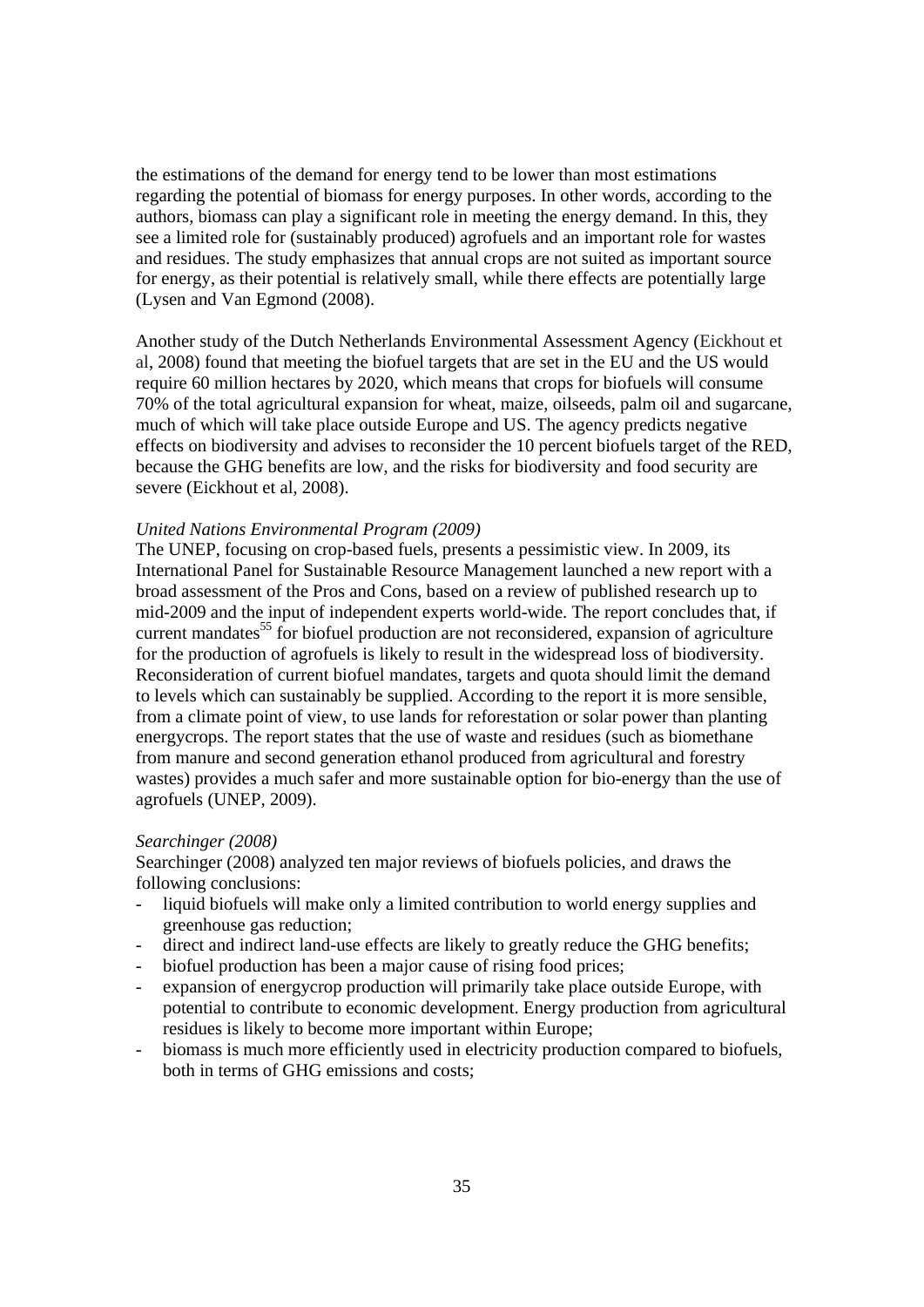for sustainable and effective use of biomass for energy production, heat and power generation<sup>56</sup> from organic (agricultural, forestry and urban) waste is more promising than the production of biofuels from energycrops.

Searchinger (2008), just like the UNEP (2009), recommends reconsidering biofuel mandates that are currently in place, including the 10 percent mandate of the EC. In stead, money should be spend on research and development

### *Bindraban et al (2009)*

Bindraban et al (2009) assess the potential effects of the obligatory blending target of 10% in 2020 for the Netherlands, using the Cramer Criteria as reference. The study is based on a broad review of literature and consultation with experts. The authors emphasize that the growth of agricultural productivity in the coming decennia is constrained by the lack of investments in agriculture during the last decennia, as most investments in agricultural development will take at least 10 years before they generate effect. Moreover, they stress that possibilities for productivity increase are bounded by the natural limitations, such as land, water and nutrient availability.

According to Bindraban et al (2009) more agricultural lands are needed in the future for the production of food, as productivity increase will not match the increasing demand for food. Agrofuel production will further increase the demand for extra agricultural lands. They do not foresee a large potential of increasing production on 'marginal' areas, as these require huge external inputs (water and nutrients) and lack the necessary infrastructure. Hence, agricultural production on marginal areas would require huge investments, while yields will be limited. Agricultural production (for both food and fuel) will thus concentrate on fertile areas, with sufficient water available. This means that agrofuel production will compete for natural resources with the production of food. Expansion of agricultural lands for the production of biofuels will result in extra GHG emissions, and the loss of biodiversity.

The authors calculate that the 10% target for biofuels in the Netherlands would require between 612,000 and 810,000 ha of agricultural lands – the amount of land that could feed 2.7 to 3.6 million people with a European diet. They conclude that with a 10% target in 2020, it will be impossible to meet all the Cramer criteria. Further they argue that it is unlikely that biofuels will contribute to the objectives of the Convention on Biological Diversity, the UN Framework Convention on Climate Change and the MDGs.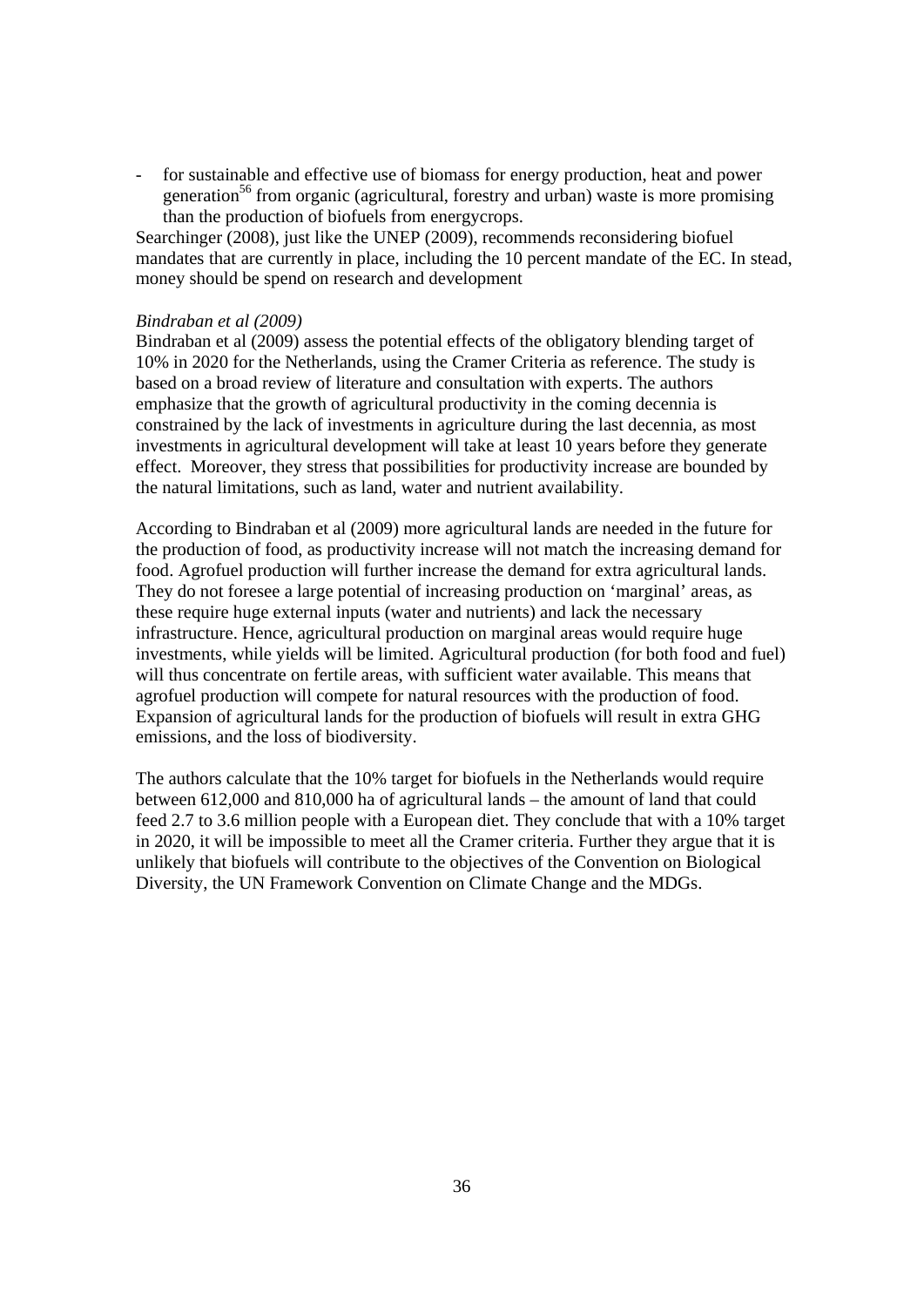### **Box 11. The Dutch academic debate**

Among researchers internationally there is no consensus on the merits and drawbacks of the use of biofuels. In the Netherlands, 'proponents' of agrofuels can be found at the Copernicus Institute, Utrecht University, led by Prof. Dr. André Faaij. At Wageningen University, scholars like Prof. Dr. Ir. Rudy Rabbinge<sup>57</sup>, Dr. Ir. Martha Bakker and Dr. Ir. Prem Bindraban, are more critical on biofuel policies (see the interview with Martha Bakker Bindraban in the annexes). There are also academics who argue that problems related to biodiversity loss and food security should be seen in a much wider context. Prof. Dr. Ir. Jan Douwe van der Ploeg, also at Wageningen University, points the finger at neoliberal trade policies, food imperia, and the marginalisation of small-scale agriculture.58 Likewise, Prof. Dr. Ir. Louise Fresco of the University of Amsterdam expressed scepticism about how the impact of agrofuel production on food prices is publicised in the media and instead points at the neglect of the agricultural sector as a whole $59$ .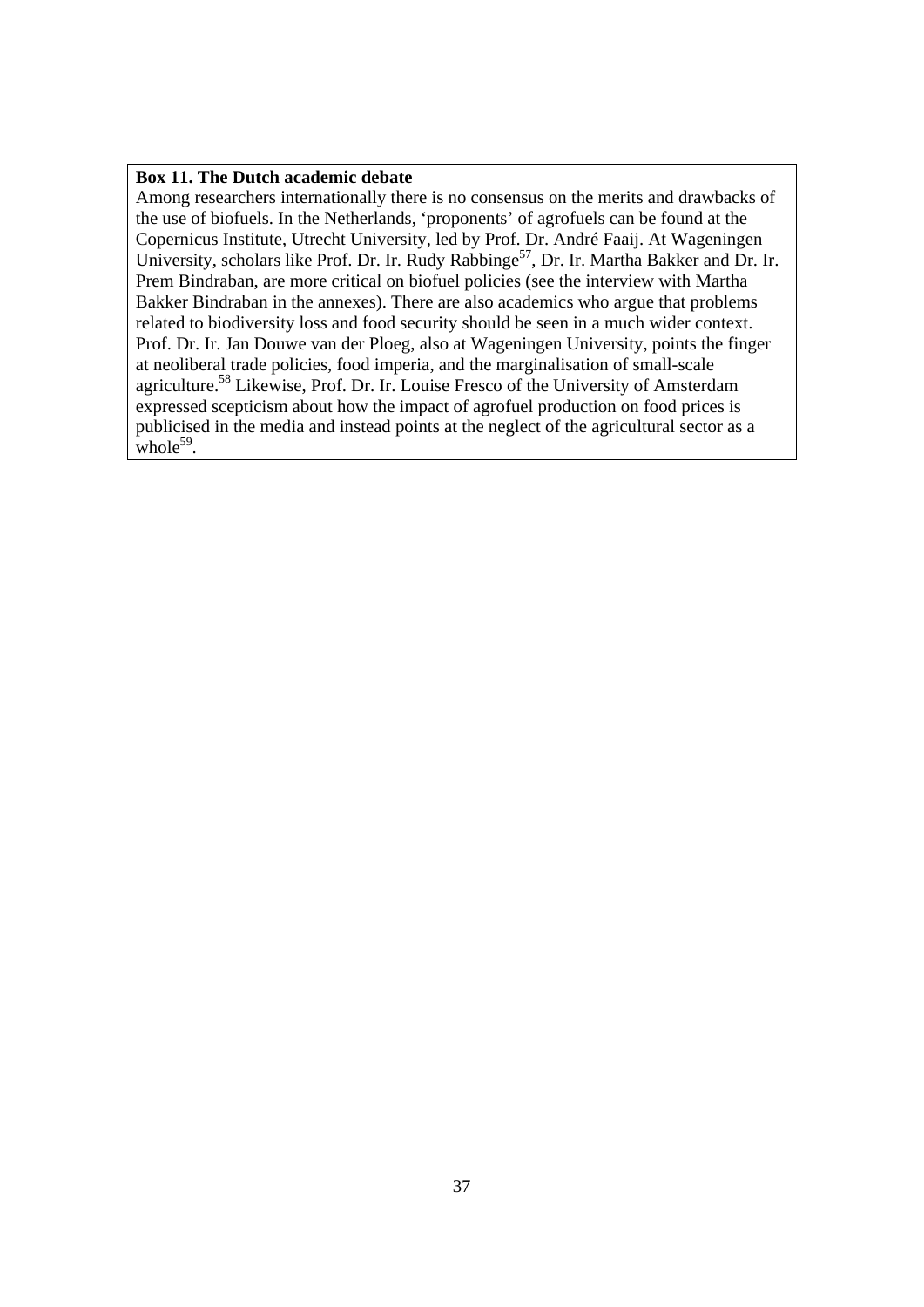# **4. Discussion**

Most scholars and practitioners agree that the potential of current technologies to provide a significant share of the current energy demand without compromising the environment and food security is limited (e.g., Doornbosch and Steenblik, 2007). However, there is huge disagreement on the implications of these limitations.<sup>60</sup> On the one hand there are those who argue against further investment because of the potential negative effects for the poor and the environment (e.g., Pimentel et al., 2009). On the other hand there are those who argue that more investments are urgently needed, pointing to the potential positive effects for the poor and the environment (e.g., Fresco, 2006). The lack of nuance in claims made by NGOs, businesses and governments, make discussions even more complex. The proponents present a rosy picture where energycrop production rehabilitates degraded lands that were previously unused, provides watershed protection, decreases dependence on imported fossil fuels, provides local access to energy, and provides employment with decent wages to people that would otherwise be unemployed. According to President Lula of Brazil, for example, bioenergy production is key to fight poverty. The opponents present a gloomy picture in which forests are destroyed to make place for plantations, scarce water resources are depleted, production processes are inefficient and do not lead to net reductions of GHG emissions, working conditions on plantations are dehumanizing, and small-scale farmers are displaced on massive scales.<sup>61</sup>

The level of disagreement found – both among academic as well as among activists and practitioners – is daunting. As Knauf et al. (2008) state: the current debate is dominated by extreme viewpoints. How to make informed policy choices when the effects of bioenergy production are still so unclear? The Gallagher Review chooses the middle-ground. It argues to increase investments in research and policy structures in the bioenergy sector, as this is needed for the development of technologies, to transform the supply chains, and to develop and implement adequate control systems to address displacement and food price effects. At the same time the Gallagher Review – from a precautionary principle point of view – calls to slow down the rate of introduction of biofuels, for example by lowering the targets, until proper systems and technologies are in place (RFA, 2008). Strikingly, this recommendation is found in all of the most recent overview studies that were assessed for this report (e.g., Eickhout et al, 2008; UNEP, 2009; Searchinger, 2008). A similar point is made by Peters and Thielmann (2008), who argue that more research on current impacts and new technologies should precede large scale stimulation of bioenergy production through tax measures and blending targets.

### **4.1. Second generation biofuels?**

Second generation plants that are currently being developed are either ethanol plants using lignocellulosic feedstock or FischerTropsch-diesel plants. The advantage of production of biofuels from lignocellulosic materials is that it can be integrated in first generation biofuel plants. FischerTropsch-diesel plants require particularly high investments, without guarantees in terms of economic competitiveness. Bindraban et al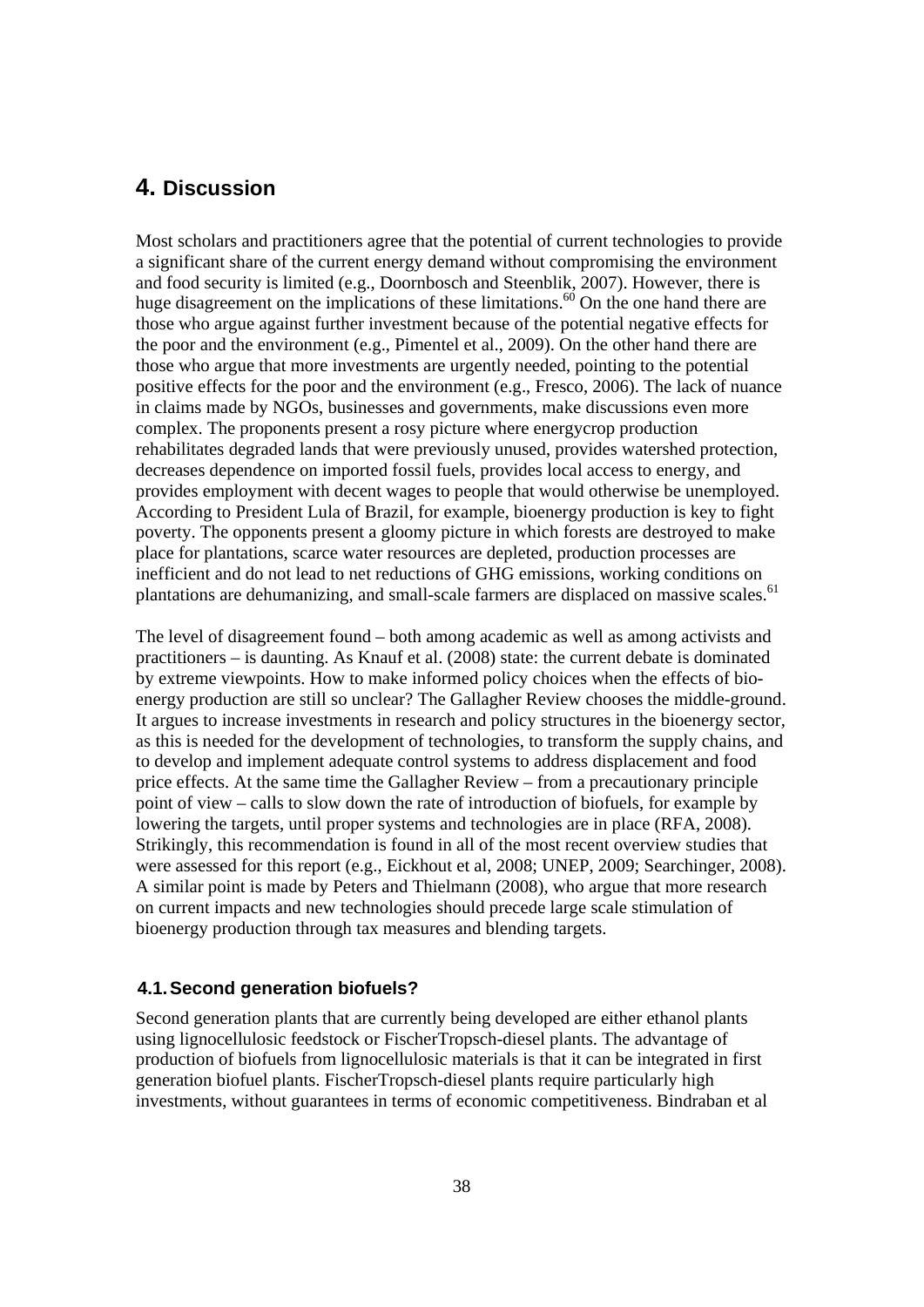(2009) estimate that the contribution of second generation biofuels in the total biofuel mix will be between 0 and 40 percent in 2020.

Development of second generation bioenergy (i.e., energy from tree crops and waste streams) is generally seen as a way to take advantage of the opportunities, while minimizing the negative effects. With second generation technologies biomass is converted more efficiently into biofuel, which causes the use of land to diminish (requiring a smaller arable land area) and improves the GHG balance. Furthermore, production of second generation biofuels is less likely to result in direct competition with food. But there may be indirect competition. When crops are cultivated for the production of second generation biofuels, they will compete with food crops for land and water. Also, when the residues of foodcrops are used for the production of biofuels, this implies these residues can no longer be used as organic fertilizer, and this may thus effect food production indirectly.

At the moment the use of second generation biofuel is not yet commercially viable. Optimists estimate that they will increasingly be used between 2010 and 2015. This will depend on technology breakthroughs and investments in infrastructure. Biorefining ('bioraffinage') matches well with second generation biofuel production. Biorefining is a way of splitting up plant/organic material into a number of components, thereby increasing the economic value and often improving the GHG as well. Grass, for example, provides fibres (for combustion, the building industry, or second generation biofuels), proteins (for fodder) and polysaccharides (to produce chemicals). Producing chemicals from green organic materials has a strong indirect positive effect on the greenhouse gas balance, because usually chemicals are synthesized witch uses a lot of (fossil) energy.<sup>62</sup>

A possible barrier to the development and implementation of second generation technologies is formed by the current high demand for first generation biomass. Most investments are currently done in first generation biofuels. This is the so called 'lock-in effect'. A company like Shell has major infrastructure available for the production and distribution of fossil fuels. The blending of biofuels is relatively easy for them. After years of commitment to  $2<sup>nd</sup>$  generation biofuels, Shell announced on 2 February 2010 a US\$12 billion investment in  $1<sup>st</sup>$  generation sugarcane ethanol in Brazil.<sup>63</sup> Also, while the development of second generation biofuel has many advantages, the opportunities for small businesses in developing countries may be limited, as the use of advanced technologies favours large-scale businesses (UN-Energy,2007).

Further, Eickhout et al. (2008) stress that, when land-use changes are taken into account, second generation biofuel production can also cause increases in GHG emission. Producing biofuels from waste materials is seen as one of the best options, but this too requires advanced technologies and could trigger unwanted effects. Sustainability criteria should therefore also apply to these production chains.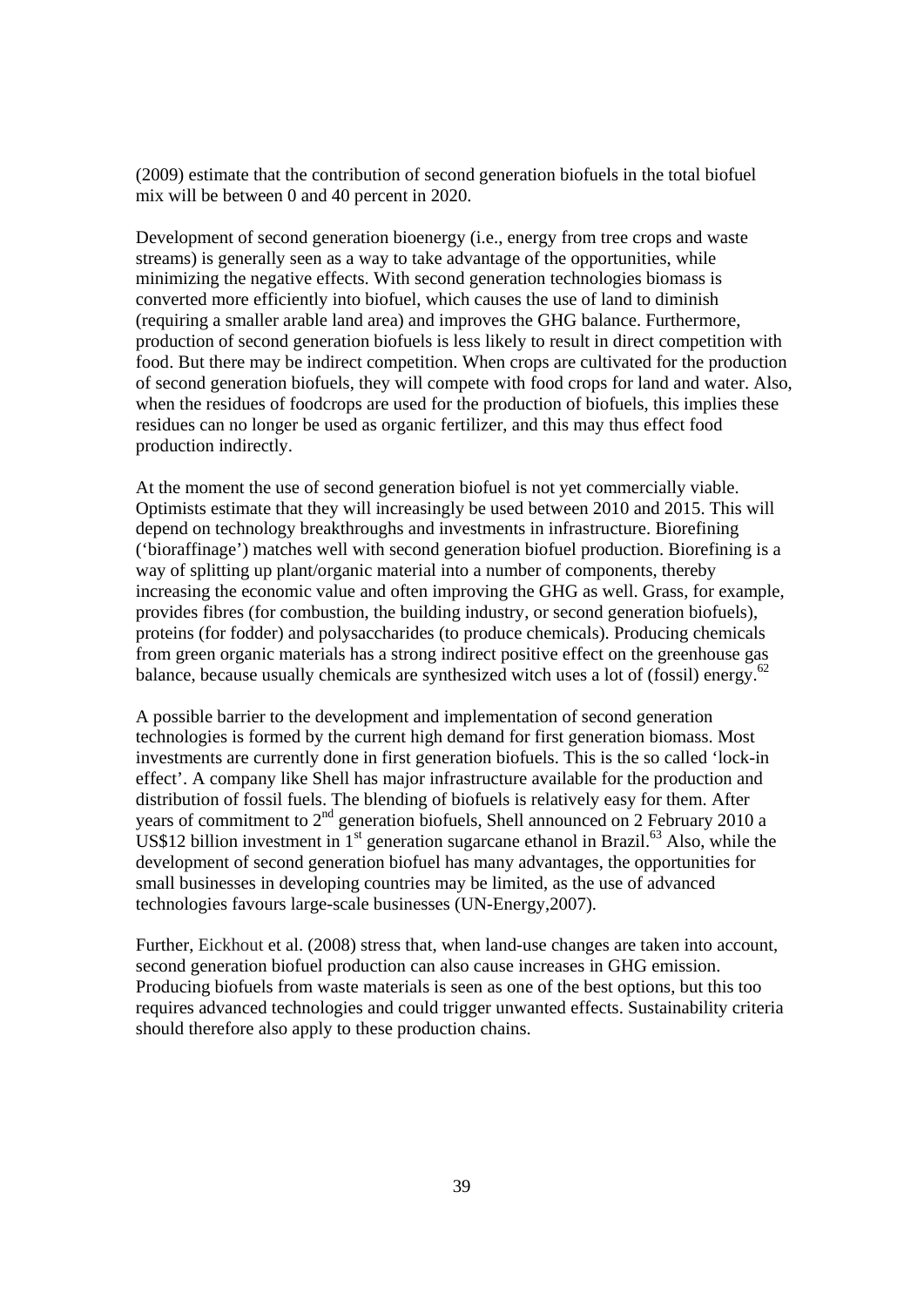### **4.2. Large-scale versus small-scale production**

"*Large-scale privately owned plantations are not the only economically viable model for biofuels feedstock production. Producers' associations, governments and investors may want to explore alternative business models such as joint equity in production and processing. Policy instruments based on financial incentives can help provide for inclusion of small-scale producers in the biofuels industry."* (Cotula et al 2008:3)

Agrofuel production is attracting investors, and is likely to bring economic opportunities. The question is, to whom? In some cases there will be opportunities for small farmers and small and medium-sized enterprises to benefit, in other cases large industrial companies will benefit. In the latter cases, activities may either lead to increased employment opportunities, but it could also lead to displacement of small farmers and poor labour conditions for plantation workers (UN-energy, 2007). In inter-cropping and agro-forestry systems a high-productive cash crop can be very attractive for a farmer (for example some palm oil trees). But such systems cannot meet overall demand.

Experience with oil palm producers in Southeast Asia suggest that it is not self-evident that small farmers will benefit from increased demand of agricultural crops. In Indonesia smallholders tend to be tied, often by debt and by technical constraints, to large palm oil concerns, limiting their ability to negotiate fair prices or manage their lands according to their own inclinations. Proof exists that small-holders did not profit from the high rise in the price of palm oil on the world market. In stead, the companies – including transnational companies – increased their profit margins. This is mainly due to the current business model of the larger companies (processing in the cheapest place and enhancing profit margins to increase shareholder value). Smallholders also lack the time, skills and resources to develop and document the management plans required by independent assessors as evidence that they are looking after their crops and lands in conformity with standards. Smallholders can rarely afford the costs of independent certification itself, while economies of scale make this investment proportionately much less daunting for large estates (Vermeulen, and Goad, 2006; Anderson, 2006).

The possibilities for small-scale production depend to a large extent on the crop, the technology and the market. For example, ethanol production requires large economies of scale because the production process in the distilleries is rather complex. Biodiesel, on the other hand, offers better opportunities for small-scale production. For export purposes, large-scale production has an advantage, because it is easier to achieve consistent quality standards, while small-scale production could very well provide the resources for decentralized energy systems, for instance for use in electricity generators (World Bank, 2008). UN-Energy (2007) predicts that the future will see a mix of scales, i.e., large-scale capital-intensive industrial production, but also farmer cooperations that compete with these businesses (possibly protected by policies and supported by agricultural extension services) and small and medium scale production for local energy production. For large, medium and small-scale energycrop production to co-exist, secure land rights for small landholders is an important condition (Cotula et al., 2008).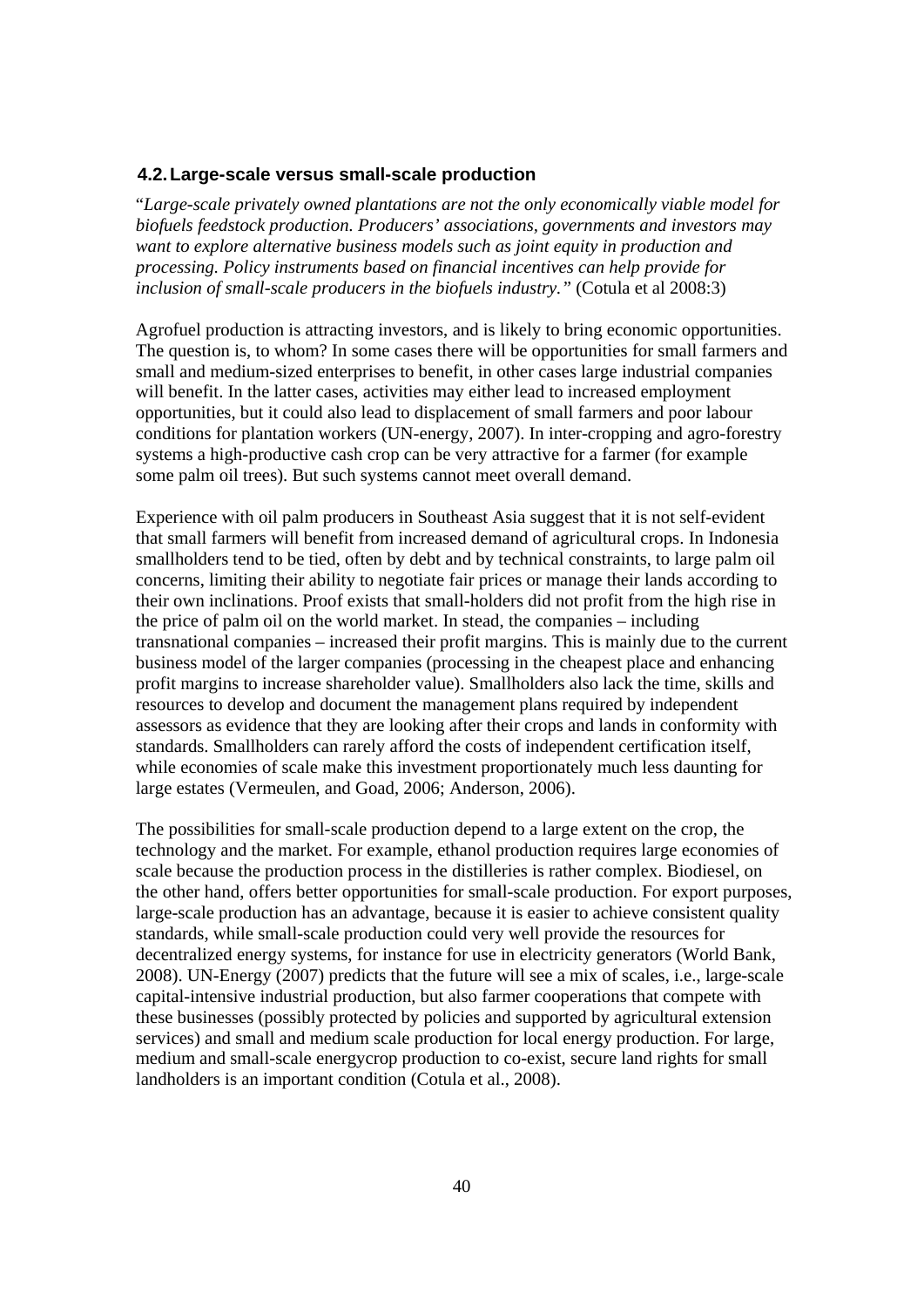The Brazilian Biodiesel Program is a good example of an attempt to include family farmers in biofuel production. Although farmers that participate in the scheme did see a rise of income, 80% of the current biodiesel production comes from soy oil from large plantations. This shows how difficult it is to include family farms in a commodity market, and how difficult it will be to reach an economy of scale with family farms. It might well be that for family farms (which need a diverse system to cope with external shocks) it is more profitable to produce (perishable) food for a growing urban market. $64$ 

### **4.3. Local energy self-sufficiency and the export market**

Energy security is an important issue for many developing countries. Most of the developing countries are net importers of oil and this dependence is a huge weight on their foreign currency reserves. This situation is aggravated if countries subsidize petrol at the pump. Furthermore, future access to affordable oil is uncertain, because oil demand is going to rise further in the future (particularly in China and India), while oil production is in the hands of a limited number of countries.<sup>65</sup> In theory, domestic bioenergy production offers opportunities to become less dependent on oil imports, improving the trade balance (Dufey, 2006).

But, will domestic energycrop production also lead to local access to energy? Some are sceptical and point out that energycrop production is not likely to improve local access to energy, as its production tends to be dominated by industrial elites interested in export. An example used to back up this argument is Nigeria, which is a major oil exporter, while a large majority of the population lacks access to energy from fossil fuels (Seedling, 2007). Others stress the opportunities for local decentralized biofuel systems, especially in remote, off-grid rural areas. Biomass that can be converted to energy with simple technologies has potential for decentralized production of biofuel. Some communities in Mali, for example, use Jatropha to power generators that provide electricity to households  $(Hasan, 2007)$ <sup>.66</sup> Also, lessons can be drawn from the Brazilian experience with its special program for small farm biodiesel production (Knauf et al., 2007). Actual experiences, however, are scarce, as many initiatives are in a pilot-phase. Ethanol production is not feasible at the community-level, and biodiesel production still requires large tracts of land to meet the demand of a village. So far, locally produced biomass does not replace the need for fossil fuels nor meet electricity needs. More sophisticated biomass systems could replace the burning of fuel wood. But why would a household buy technology when fuelwood is free? Biogas installations have proven to be competitive with biomass use for cooking (poor urban households generally buy charcoal, which is relatively expensive), but in urban areas LPG-tanks would probably be cheaper and have less in-house gas emissions. Only if gas has to be imported, locally produced fuel can be competitive if there is enough production and sufficient domestic demand. Brazil has gained experience with the introduction of ethanol gel (ethanol itself is too combustible and led to many accidents).

There is a potential conflict between the use of biomass for local energy production and other uses of biomass, such as the use of agricultural residues for animal feed, fertilizer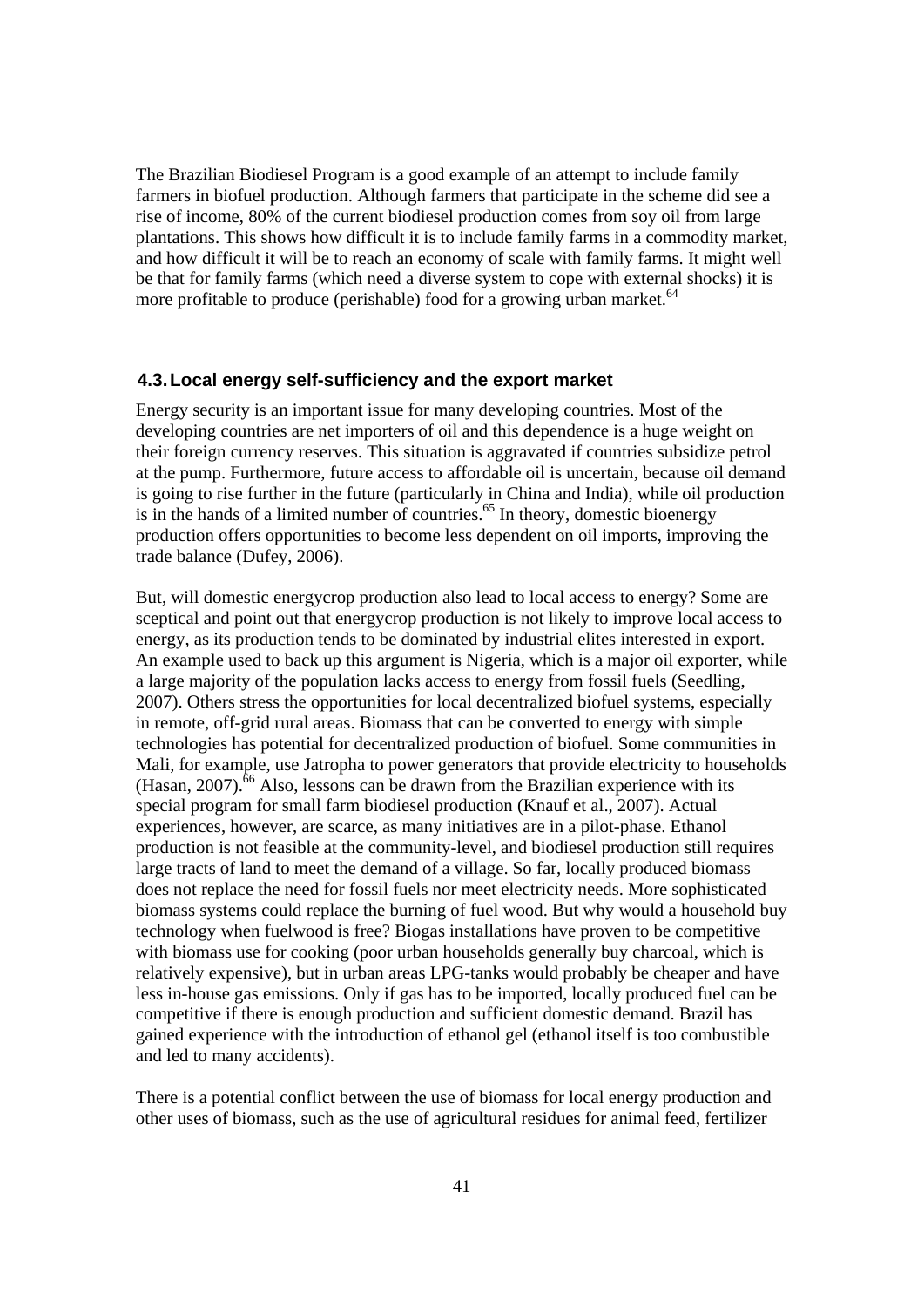and construction materials. Also, the costs of (simple) biofuel technologies are likely to be a huge barrier, as current energy in the form of fuel wood generally has no financial costs. Therefore, credit schemes will play a key role in getting such decentralized systems operating in the field (UN-Energy, 2007). According to UN-Energy (2007) the most promising bioenergy technologies for local systems are bio-gas through biofermentation systems, small-scale biomass gasification and power production from liquid biofuels such as vegetable oils and biodiesel (existing diesel engines can be adapted to use biofuels).

### **4.4. Towards sustainability through standard setting and certification?**

Most stakeholders agree that, for biofuels to be sustainably produced and used throughout its entire value chain, a comprehensive and mandatory certification scheme is a *sine qua non*. Fresco (2006) argues that sustainability criteria can be applied even more structurally and points to the possibilities within the WTO regulations for countries to refuse market access for bioenergy on the basis of environmental criteria.

Certification clearly has limitations. First, there is a risk that, due to complex procedures and high costs of certification, small producers are put at a comparative disadvantage. Second, and related to the previous point, sustainability criteria lead to higher production costs and the certification process costs money. In order to remain competitive with alternatives this would require external financial support (Smeets et al., 2006). If the same sustainability criteria would be applied to fossil fuels and the negative effects on the environment would be included in the price of fossil fuel, the balance would shift to certified biofuel without the need for subsidy.

Third, certification can be – and is – used as an 'import barrier in disguise'. Fourth, there are large markets that may be less interested in certified products (e.g., China and India). And, fifth, while the aim should be to come to one comprehensive global certifying scheme, it is hugely complex to develop internationally agreed criteria and monitoring systems for certification schemes. Finally, yet importantly, one of the main criticisms on certification schemes is that they cannot properly address the macro impacts and indirect effects of large scale production. It is difficult to apply a set of criteria related to macro impacts (e.g., the cumulated effect of agricultural lands on ecosystem functions and increasing food prices) to individual companies.

The Roundtable on Sustainable Biofuels (RSB), initiated in 2007, has developed a set of draft Principles and Criteria for sustainable biofuel production, which can be downloaded (as a PDF file) at http://bit.ly/RSBNewVersion. RSB is planning to establish a certification system based on these Principles and Criteria in 2010. Also, BIOPEC – a Dutch public-private partnership  $-$  is setting up a certification scheme for biomass streams. Certification includes both the establishment of a body responsible for the development of a coherent, specific, measurable and attainable certification system, as well as the establishment of an audit system (inspections) by independent auditors contracted to the certification body. This has resulted in a National Technical Agreement (NTA 8080: *Sustainability criteria for biomass for energy applications*), based on the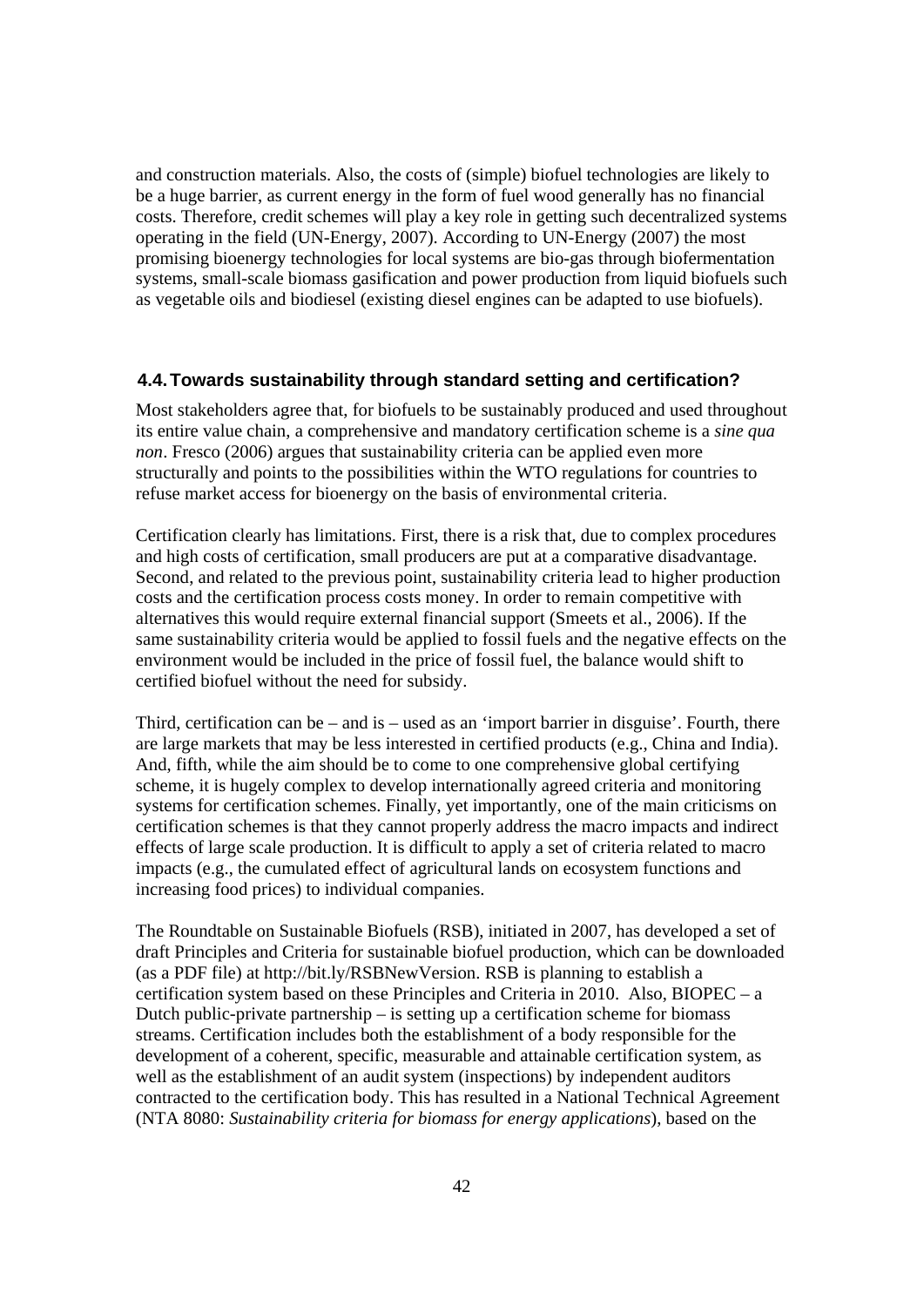Cramer criteria.<sup>67</sup> The Global Bioenergy Partnership (GBEP)<sup>68</sup> is an international platform where countries discuss indicators for sustainability. An agreement on a set of crucial indicators would be a first step towards a global agreement on what sustainability entails. The next step would be application of these indicators in relation to criteria.

For biofuel sustainability criteria (such as the Cramer criteria and RSB criteria) it is important to include the indirect effects of land-use changes, but so far it remains unclear how this can be done.<sup>69</sup> Indirect land-use effects are extremely complex to measure, and this implies huge challenges for the design of policies and regulations. After all, individual producers can hardly be blamed for indirect land-use effects of their agrofuel production (Hunt, 2008).

### **4.5. Land-use planning**

The last decade several Round Tables were established, including the Round Table for Palm Oil (RSPO) and the Round Table for responsible Soy (RTRS). NGOs and companies cooperate in these Round Tables to develop sustainability criteria. Experience shows that within these settings it is impossible to discuss expansion. An individual company does not want to limit its growing potential and addressing overall expansion is seen as the responsibility of governments. Governments alone can set the proper regulation of spatial planning, enforce zoning and settle disputes. Therefore, certification of biofuels can not address negative indirect effects of agrofuel production. Direct and indirect effects of biofuel production can only be effectively addressed through an adequate land-use planning framework at the level of local and national government authorities, in a process that involves all stakeholders, including communities and NGOs.  $70$  This is also the point of departure of the Dutch 'Testing Framework for Sustainable Biomass' (Toetsingskader).<sup>71</sup>

Proper and enforced land-use planning may very well be *the single most important* precondition to avoid negative direct and indirect effects, such as land conflicts, socialeconomic marginalisation of local communities, competition with food production, biodiversity loss and a negative GHG balance. Moreover, in the absence of adequate zoning, unregulated expansion of biofuel plantations will ultimately hinder economic progress in terms of the destruction of natural resource capital (ecosystem functions) and reduced market access due to failure to meet international sustainability requirements. Still, spatial planning is hardly addressed by national and international parties involved in policies and actions related to sustainable biofuel production.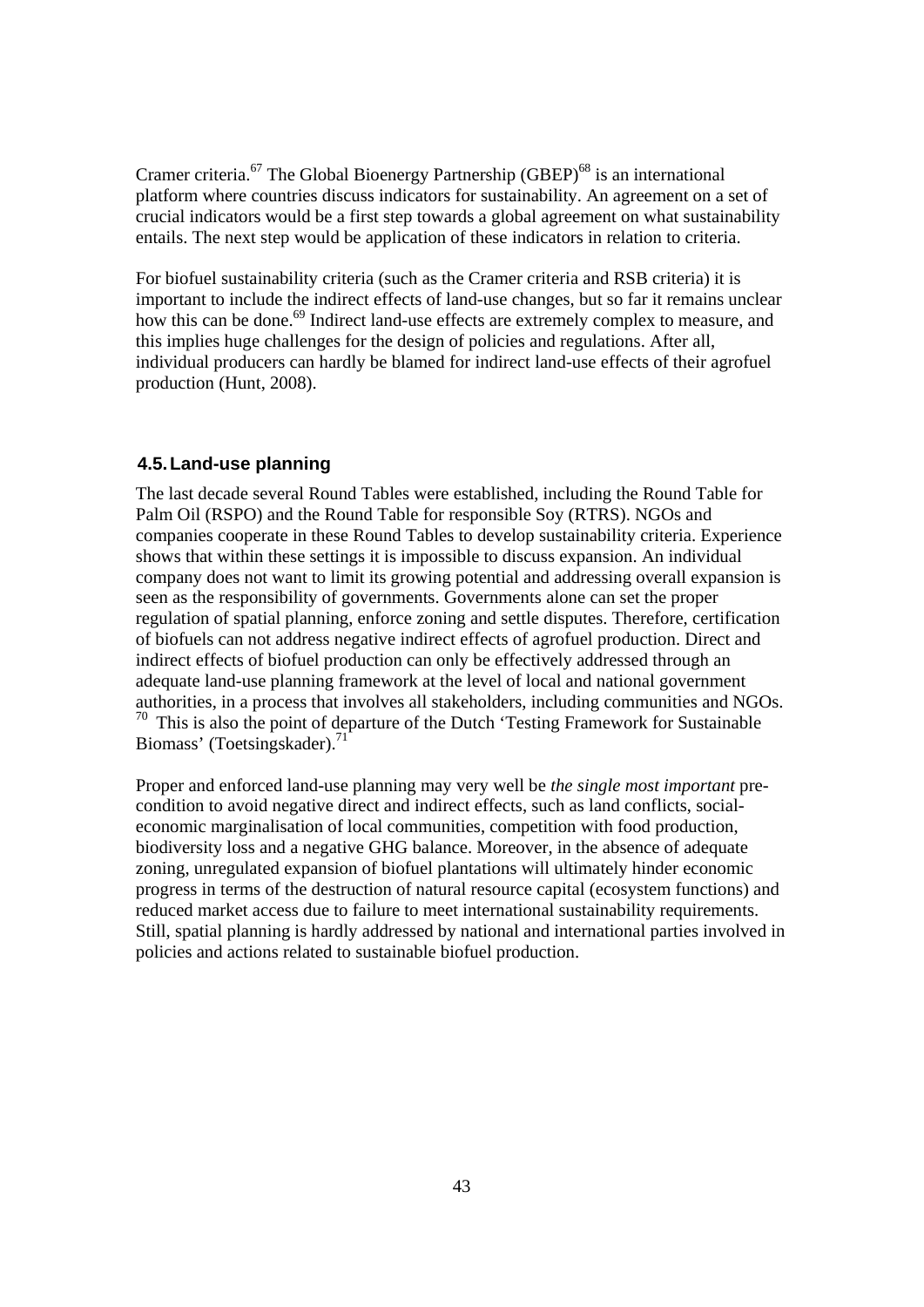### **4.6. Future research**

We identify several key areas for further research:

### *1) Empirical data on environmental and socio-economic effects*

There have been many forecast studies on the production of biofuels.<sup>72</sup> Forecasts are important and are driving energy policies and civil society movements. However, with the biofuel boom well on its way, and companies and governments investing in expansion of biofuel production, it is high time for empirical research on both the direct and indirect effects of biofuel production, at all scales. Such studies are needed, to identify the real opportunities and threats for the poor. While we found a growing consensus among academics regarding the potential negative effects of biofuel production in terms of biodiversity loss and rising food prices, much less consensus seems to exist on the question whether, and under what conditions, agrofuel production can lead to local economic opportunities in low income countries. Smeets et al (2006) point to the need for research on the effects of large-scale energycrop production on the social conditions of the local population. Thus, holistic impact assessment methods to assess changes on livelihoods and the environment need to be developed and used in the evaluation of the European blending targets.

### *2) Addressing indirect impacts and standard setting and certification*

As mentioned earlier, many agree that certification can be used as a tool to prevent negative effects of biofuel production. Certification initiatives for biofuel production could draw from the lessons learned by other certification and standard-setting initiatives, such as the FSC (Forest Stewardship Council) and the RSPO (Roundtable on Sustainable Palm Oil).<sup>73</sup> Also, there are some promising developments regarding organic energycrop production, e.g., organic sugarcane production in the state of Sao Paulo (Smeets et al 2006). Many challenges remain. Extra attention will need to go to the development of indicators that can capture indirect impacts, valuation approaches on how to assess overall damages and benefits, and monitoring- and tracking systems.

### *3) Small- versus large-scale production*

Many important questions relate to the scale, such as: Do energycrops offer opportunities for production in integrated systems by individual small-scale farmers? What is the actual and potential role of farmers' organizations and cooperatives to compete or cooperate with large scale business? Do large-scale energycrop businesses offer opportunities for small-scale farmers, as in outgrower schemes? Should family farms produce energycrops or rather concentrate on high value food crops?

### *4) Technologies*

Most observers agree that more research is needed on efficient technologies, both for the agricultural sector as a whole, and for the biofuel sector in particular, such as biofuels derived from wastes, switch grass and marine algae. There is an urgent need to develop and implement commercial technologies for conversion of cellulosic materials into biofuel. Knauf et al (2007) draw attention to the need to further explore the possibilities of biogas.74 More research should also go to technologies for decentralized systems that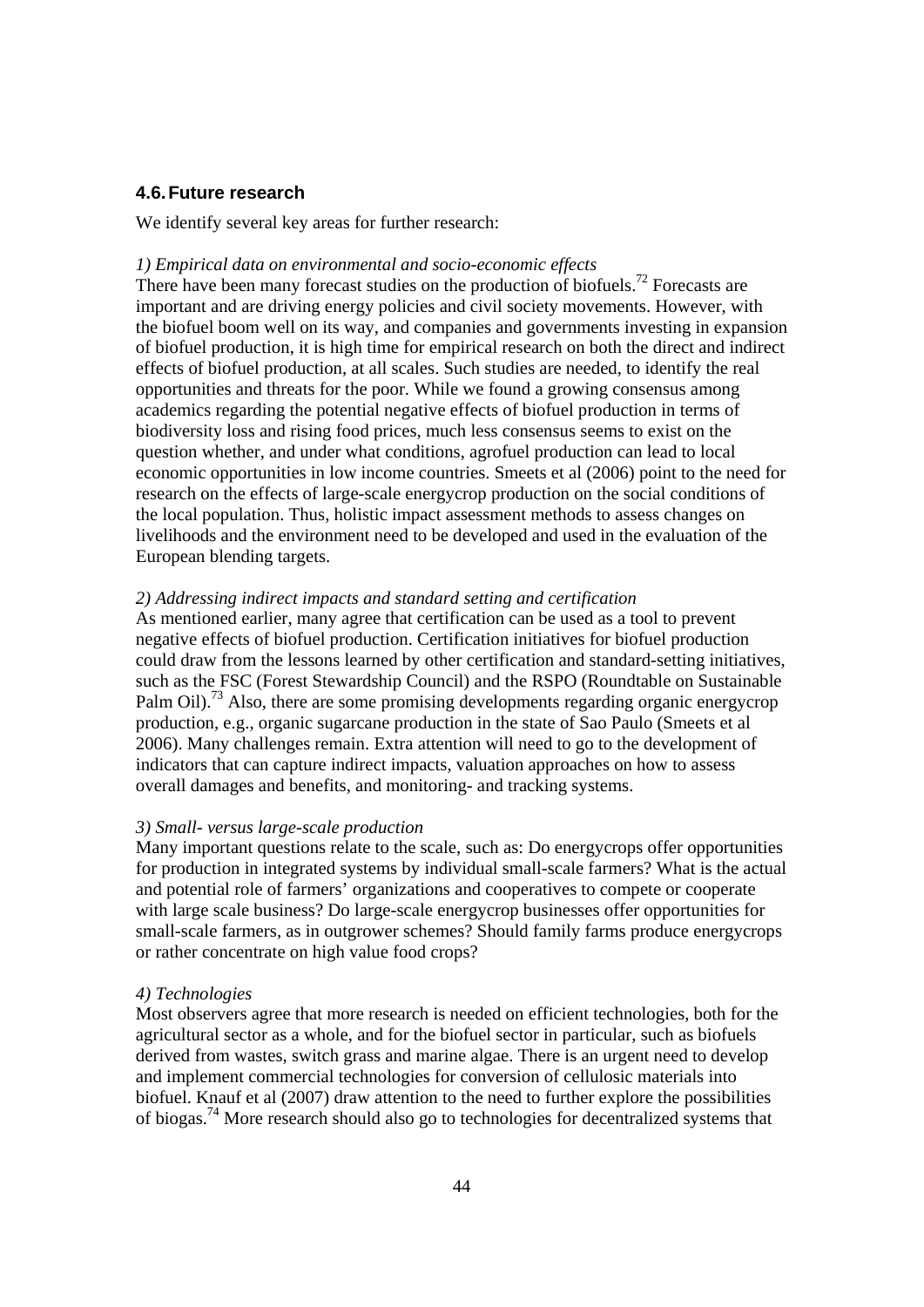can provide local access to energy, from the most realistic and competitive source. The UNEP (2009) also point to the need for research to compare the relative advantages of stationary power generation versus converting biomass into liquid fuels-assessments and to compare the merits of biofuels versus solar power on the same land.

### *5) Tenure, access to land and land-use planning*

There is a need to document (conflicts in) land rights and claims to land as an information source for the global agrofuels debate, both as a tool to strengthen the hand of local communities and as a means to capacitate the (local) state in the upholding of property rights. Also, research should be directed to developing and testing spatial planning instruments in relation to sustainability criteria and macro-monitoring schemes. Socioeconomic studies are needed on the possibilities and constraints to enforce existing legislation. Methods are needed for using spatial planning instruments in the monitoring of direct and indirect effects of biofuel production.

### **4.7. Science meets policy: discussion topics**

One of the main underlying themes of the meeting on the  $18<sup>th</sup>$  of February is the striking discrepancy regarding (1) perceived effects of blending targets, and (2) the response to increasing concerns.

Related to the European blending targets, we found that there is a growing consensus among scientists on the fact that these targets lead to significant agricultural expansion, with negative effects on biodiversity and food prices. At the same time, we found that policymakers in the Netherlands tend favour such policy instruments, using the argument that they provide the opportunity to implement strict sustainability criteria, with potential positive effects on the sustainability of agriculture as a whole. We encourage an open debate between scientists and policy makers regarding the perceived **pros and cons of policy instruments** that stimulate the production of agrofuels.

In addition, while most parties acknowledge the potential negative effects of agrofuel production, the **responses differ** greatly, notably between NGOs on the one hand, and governments on the other. NGOs are generally sceptic about developments and assume that expansion will occur business-as-usual. Their point of view is supported by historic developments and still occurring conflicts. While most NGOs, implicitly or explicitly, refer to the precautionary principle, governments tend to emphasize the opportunities (and seem willing to take the associated risks). Policymakers in Brazil, Colombia, Indonesia, Malaysia, Ukraine and African nations emphasize the potential positive effects on economic growth, employment and rural development in producing countries. Such positive effects may occur under conditions of good governance (particularly in the field of spatial planning and land rights). Through the RED, European governments assume that by setting sustainability criteria, the necessary pre-conditions of governance will be met. The question is whether this is justified if producing countries are unwilling to talk about expansion issues.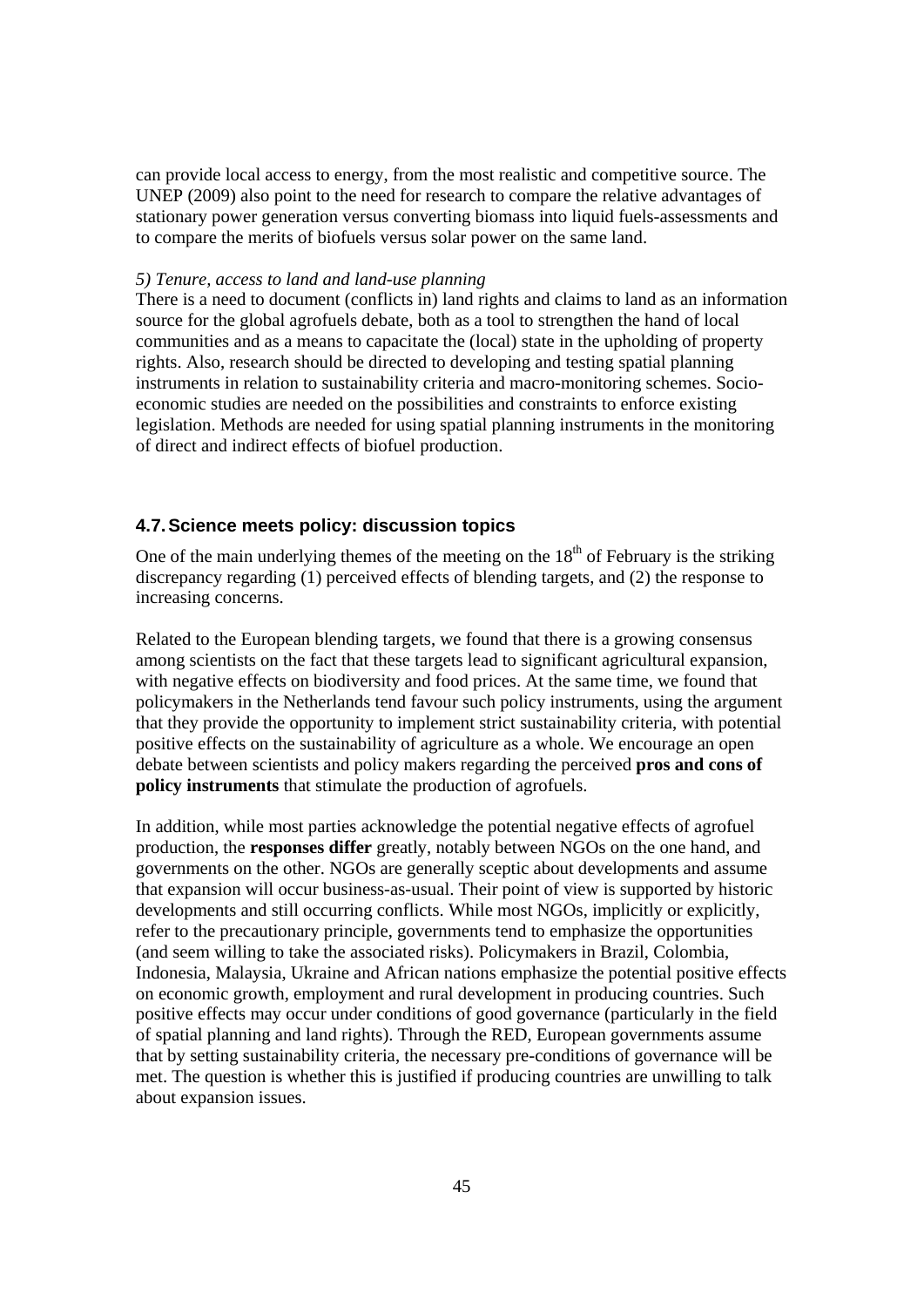Other issues that can be discussed at the meeting include:

- 1. *Availability of biomass*: Perceptions on the availability of biomass and land needed for production differ greatly. How can these differences be explained, and solved?
- 2. *Marginal lands*: It is often assumed that agrofuels can and will be produced on degraded or marginal lands. What pre-conditions need to be in place to regulate this and to what extent is this assumption justified?
- 3. *GHG emissions*: Agrofuels were enthusiastically received for their assumed contribution to climate change mitigation. Recent studies have lowered the expectations significantly. How can GHG emissions through Indirect Land Use Change be accounted for?
- 4. *First generation biofuels*: It is often assumed that production and use of first generation biofuels is a necessary first step on the road towards sustainable and efficient use of biomass in a biobased economy (including energy purposes)**.** But, are 1<sup>st</sup> generation agrofuels indeed indispensable in the transition process?
- 5. *Inconsistencies*: The European Union has an ambitious position, but there are some inconsistencies in the European context. For example: (i) European countries protect their own interests, both as a producer and as a processor; (ii) The effects of agricultural expansion within Europe (and whether or not European farmers produce in a sustainable manner) are overlooked; and (iii) Producing countries should produce in a sustainable manner, but sustainability criteria only apply to feedstock used for biofuels and not for fodder or food.
- 6. *Certification*: It is often assumed that standard setting and certification have the potential to prevent the occurrence of negative effects. To what extent is this justified? What are the major advantages and drawbacks of certification systems? Can indirect effects ever be addressed through the current certification schemes?
- 7. *Other commodity chains*: Can biofuel sustainability criteria be applied to other commodity chains as well (i.e., to link criteria directly to production, notably soy, cattle ranching, timber and palm oil)?
- 8. *Spatial planning*: What is the potential role of spatial planning to meet concerns related to land rights, biodiversity and ecosystem resilience?
- 9. *Small- and medium-scale farmers*: What are potentially positive spin-offs of the increased international demand for biofuels for small- and medium-scale farmers, and how can be assured that these materialise?
- 10. *Assumptions*: How does the development of policy take into account the certainties and uncertainties in science?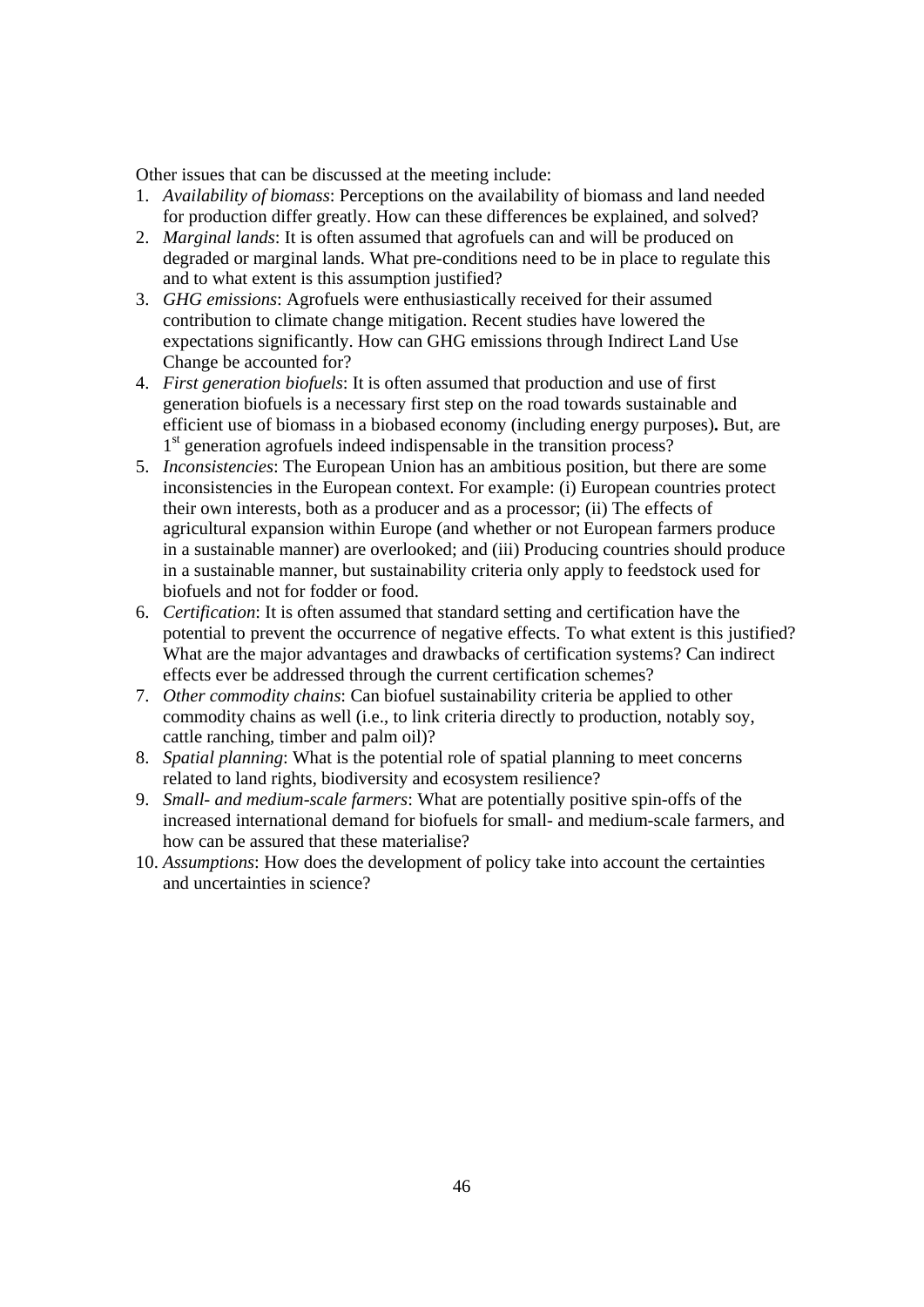# **Box 12. Some facts derived from this study**

- Some biofuel crops can lead to a reduction of GHG emissions if they would substitute fossil fuels under the pre-condition that no natural lands are converted, which would affect the GHG balance negatively;
- The blending targets and growing demand for transport fuels will lead to agricultural expansion if biofuels are used as part of the energy strategy;
- $\overline{a}$  If  $\overline{a}$ <sup>st</sup> generation biofuels will constitute a large percentage of the demand for transport fuels, this will compete with other uses such as food and fiber;
- Because crops currently used for biofuels are already used for other purposes, expansion of these crops will occur anyway, and biofuels cannot be discussed in isolation of expansion for other purposes.
- Commercial investors are not likely to invest in biofuel production on marginal or degraded lands;
- Food prices are likely to be affected by biofuel expansion;
- Under a 'business-as-usual' scenario of agricultural development and expansion, there is a high potential for negative effects on local communities' access to lands and biodiversity.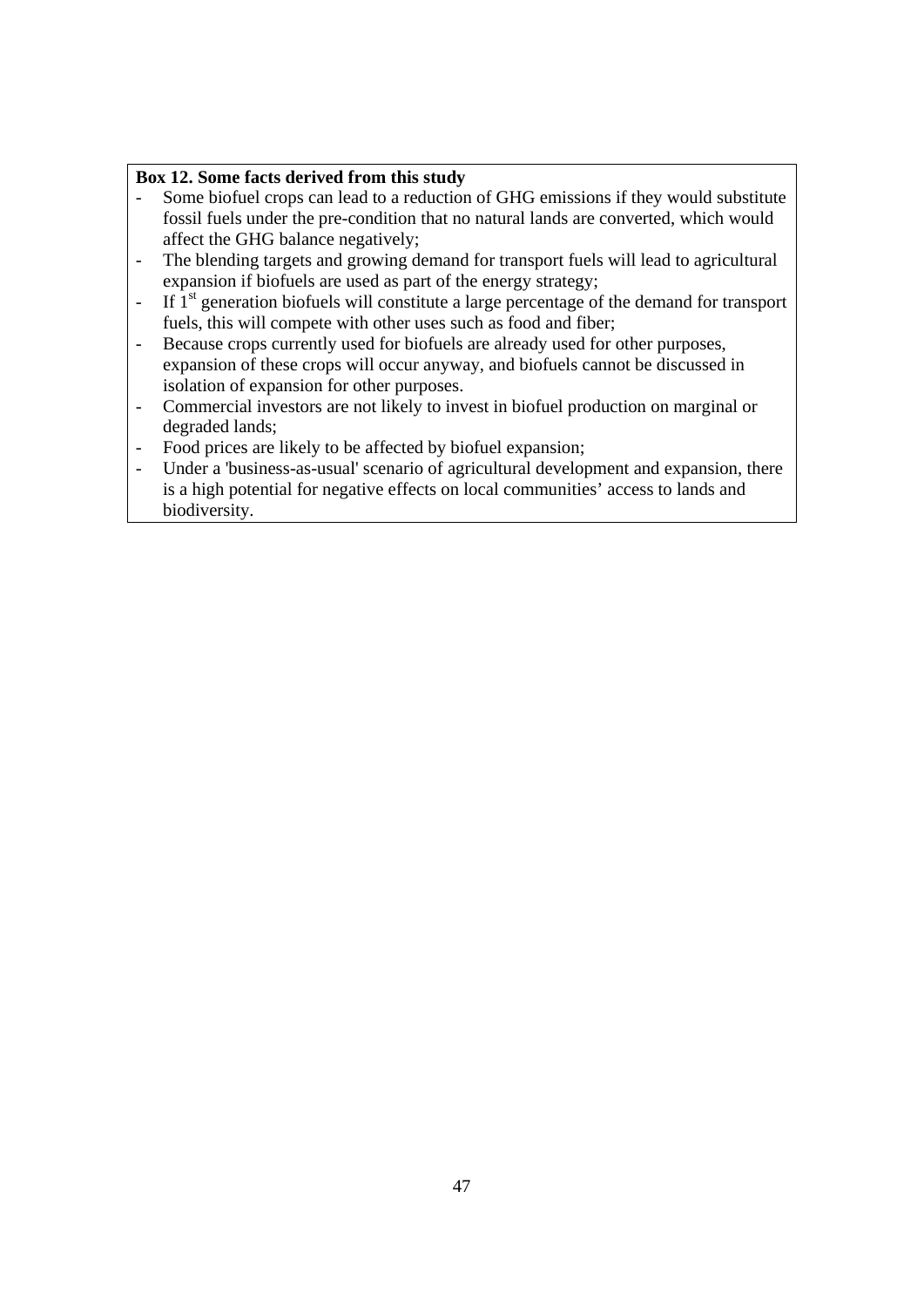### **Endnotes**

<sup>1</sup> The price of fossil fuels on the world market is rising at rates and to levels unprecedented since the 'oil crisis' years that commenced in 1973. Much as was the case in the 1970's, the rapid rise in the price of oil is generating concern in western countries with regard to their dependence on fossil fuels, leading to a diversification of energy sources. Combined with the exceptionally high price of crude oil in 2006 and 2007 this created a market for substitutes such as bioethanol and biodiesel. Prices for fossil based crude oil have reached record levels above \$ 92.- per barrel. Production costs of agrofuels differ strongly between countries; generally agrofuel production becomes economically viable at above \$ 39.- a barrel.

<sup>2</sup> For the Net Energy Balance (NEB), see: Hill, J., Nelson, E., Tilman, D., Polasky, S. and Tiffany, D. (2006). Environmental, economic, and energetic costs and benefits of biodiesel and ethanol biofuels. PNAS 103(30), 11206–11210. See http://www.pnas.org\_cgi\_doi\_10.1073\_pnas.0604600103

 $3$  Bio-ethanol production from sugarcane in Brazil is relatively cheap and economically viable at oil prices of US\$ 25 – 30 per barrel. However, the production of most other biofuels is more expensive than production of fossil fuels. Demand for these biofuels thus depends on policies like tax exemptions and blending quotas. See: Dufey (2006); Peters and Thielmann (2008).

 Algae provide 30 times more energy per acre than land feedstock and algae fuel is biodegradable. The Dutch company Ingrepro b.v. is the largest industrial algae producer in Europe

(http://www.ingrepro.nl/website/about.php). The United States Department of Energy estimates that if algae fuel were to replace all fossil fuel in the US, this would require 40.000 square kilometres, about the size of the Netherlands (E. Hartman, A promising oil alternative: algae energy, Washington Post, January 6, 2008.) Companies like Shell and HR Biopetroleum have started cultivating algae on Hawaii for the production of biofuels. Essent too, together with AkzoNobel, is involved in cultivating algae.<br><sup>5</sup> In Bonin 2.8 million tonnes of assesses are used not user for the production for ethanol. calfu

In Benin 2.8 million tonnes of cassava are used per year for the production for ethanol/ gelfuel per annum. <sup>6</sup> Sweet Sorgum is the main source of energycrops in Zambia. In comparison with sugarcane, it is easier to grow and handle, at about one third of typical cultivation costs, and also uses significantly less water (BZOS, 2007).

<sup>7</sup> http://knowledge.allianz.com/en/globalissues/energy\_co2/renewable\_energy/biofuels\_crops.html

8 Roberts (2007)

<sup>9</sup> Read controversies over Jatropha in Seedling (2007)

<sup>10</sup> In addition to energy related measures it is important to recognize that currently export of agricultural commodities from developing countries, in general, is constrained by protectionist measures by industrialized countries.

<sup>11</sup> According to Knauf et al (2007) further development of bio-energy production in the EU and the US will reduce local surplus production and will stop dumping of agricultural produced, which will lead to better opportunities for small farmers in developing countries.

 $12$  See: http://ec.europa.eu/energy/green-paper-energy/index\_en.htm

<sup>13</sup> European Parliament legislative resolution of 17 December 2008 on the proposal for a directive of the European Parliament and of the Council on the promotion of the use of energy from renewable sources (COM(2008)0019 – C6- 0046/2008 – 2008/0016(COD))

<sup>14</sup> Directive 2009/28/EC OF THE EUROPEAN PARLIAMENT AND OF THE COUNCIL on the promotion of the use of energy from renewable sources and amending and subsequently repealing Directives 2001/77/EC and 2003/30/EC (23 April 2009)

<sup>15</sup> See the 'Nederlandse Energienota 2008', presented on 18 June.

<sup>16</sup> The work program, as well as an evaluation by Energieonderzoek Centrum Nederland (ECN) and the Natuur en Milieu Planbureau (NMP) can be downloaded from: http://www.vrom.nl/pagina.html?id=32950.

<sup>17</sup> According to the Kyoto Protocol and the EU agreements, the Netherlands needs to reduce its emissions by 6% between 2008 and 2012 (compared to its 1990 emission levels).

 $18^{\circ}$  The full 'Energierapport 2008', as well as a summary, can be downloaded at:

http://www.ez.nl/Actueel/Kamerbrieven/Kamerbrieven\_2008/Juni\_2008/Energierapport\_2008.<br><sup>19</sup> See pp. 76-78 in the Energierapport 2008.

 $1^{20}$  A copy of the report can be ordered or downloaded at:

http://www.senternovem.nl/energietransitie/Nieuws/biomassa\_hot\_issue\_slimme\_keuzes\_in\_moeilijke\_tijd en.asp.

<sup>21</sup> See: http://www.senternovem.nl/gave\_english/netherlands\_biofuels\_policy/index.asp#7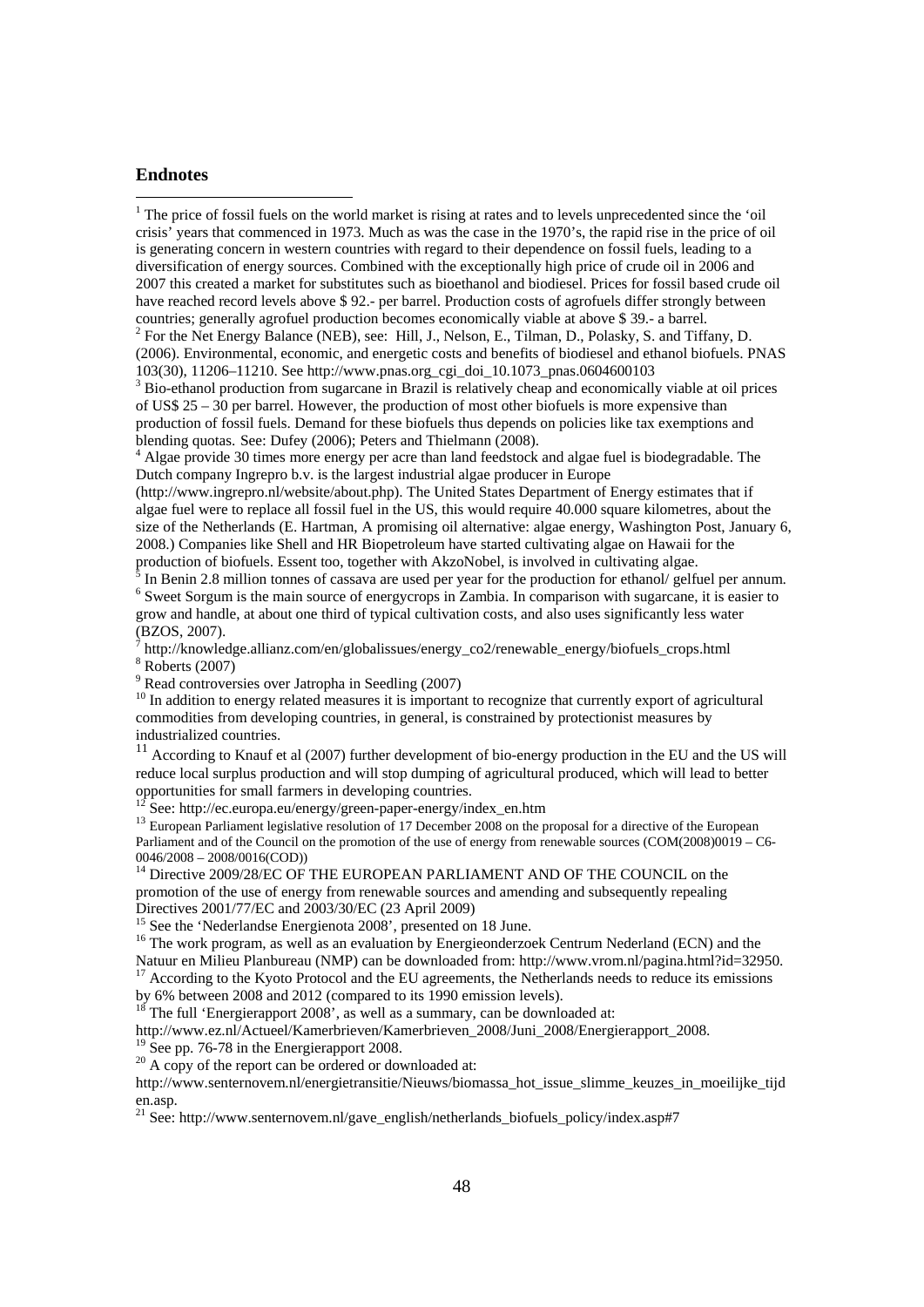And: http://www.senternovem.nl/gave/dubbeltelling/index.asp#4

 $^{22}$  In the Netherlands, the 'Cramer Committee' in 2006 produced a list of criteria for sustainable biomass, which was the outcome of comprehensive expert consultation by different stakeholders from university, government and business (but without stakeholders from producer countries).

23 On 15 December 2009 the embassies of Argentina, Brazil, Colombia, Indonesia, Malaysia, Mauritius and Mozambique sent a letter to the Commissioner of Transport and Energy expressing their concern on ILUC. <sup>24</sup> See NRC 10 April, 'Biodieselbonanza in Rotterdam-Botlek'.

25 The reports can be downloaded from: http://www.corbey.nl/index.asp?page\_id=150  $^{26}$  See Letter to the EU from the African Biodiversity Network which calls on EP's to reject the 10% biofuel target. See: http://www.africanbiodiversity.org/resources.php.

<sup>27</sup> Source: Dow Jones newswires

<sup>28</sup> Including for instance a U.S. \$5.5 billion investment by China national offshore oil company, \$3 billion by Malaysian Genting and a \$ 1 billion investment by Samsung. Source: International Herald Tribune (16/08/2006): Indonesia counting on biofuel.

 $^{29}$  For more information, see http://www.biotanken.nl.

<sup>30</sup> See www.abengoabioenergy.com<br><sup>31</sup> See NRC 3/4 mei 2008, 'Het recht op leven gaat voor een volle tank'.

 $32$  See, e.g., www.oxfam.org/en/campaigns/agriculture/biofuels

<sup>33</sup> Oft-cited argument by environmental NGOs: In Indonesia and Malaysia palm oil production for biofuel causes clearing of rainforest; in Brazil the Amazon forests are threatened by displacement effects of sugar plantations for bioethanol production and soy used for biodiesel.

<sup>4</sup> see also more general studies by Wicke et al (2007 & 2008) And: Hooijer et al (2006)

35 http://www.becitizen.com/pdf/biofuels\_euractiv\_en.pdf

 $36$  In the Brazilian sugarcane sector the ratio of jobs per unit of energy is much higher than for other energy sources.

<sup>37</sup> FIAN (2008) found that expansion of sugarcane plantations hampers the demarcation of indigenous lands in the state of Mato Grosso do Sul. In the same state, FIAN associates expansion of sugarcane production with a dramatic increase of murders of indigenous people. In the Cerrado and the Amazon region, FIAN (2008) reports that local communities are pushed off their lands as a result of the expansion of sugarcane plantations. They mention that local people are not only directly threatened by the establishment of sugarcane plantations on their lands, but also indirectly, as expansion of sugarcane in the mid-southern Brazil pushes soybean and cattle production to the Cerrado and the Amazon region. On the basis of a factfinding mission they write: "… *systematic and multiple violations of the human rights of workers, indigenous peoples and small-scale peasant producers have been committed and these violations are either directly or indirectly connected to public policies that encourage the production of agrofuels*." And: "*Energy production from agricultural products is based on a raw material monocropping production model that concentrates land and production, with major social and environmental impacts. The* 

*accelerated expansion of agrofuel production worsens, in this context, the most harmful elements of this model. In addition to the aforementioned labour and environmental problems, there is a process of land concentration, increase in land prices, an unchecked process of land purchase by foreigners and the non-*

<sup>38</sup> See, e.g., cases documented by Cotula et al 2008).

39 See also: http://www.landaction.org/spip/spip.php?article361

40 http://allafrica.com/stories/200912240491.html

41 http://www.iied.org/pubs/pdfs/12556IIED.pdf

 $^{42}$  For a study on the effects of bioenergy on the waterfootprint, see Gerbens-Leenes et al (2008).

 $43$  Cotula et al (2008)

<sup>44</sup> See the expert meeting on biofuels organised by BothENDS:

http://www.bothends.nl/uploaded\_files/2Report\_Agrofuels.pdf.

Also see the publication by the African Biodiversity Network a.o. 'Agrofuels and the myth of the marginal lands', September 2008. And the article 'Boeren Kenia verliezen geloof in biodiesel' at: http://www.afrikanieuws.nl/site/list\_messages/21317.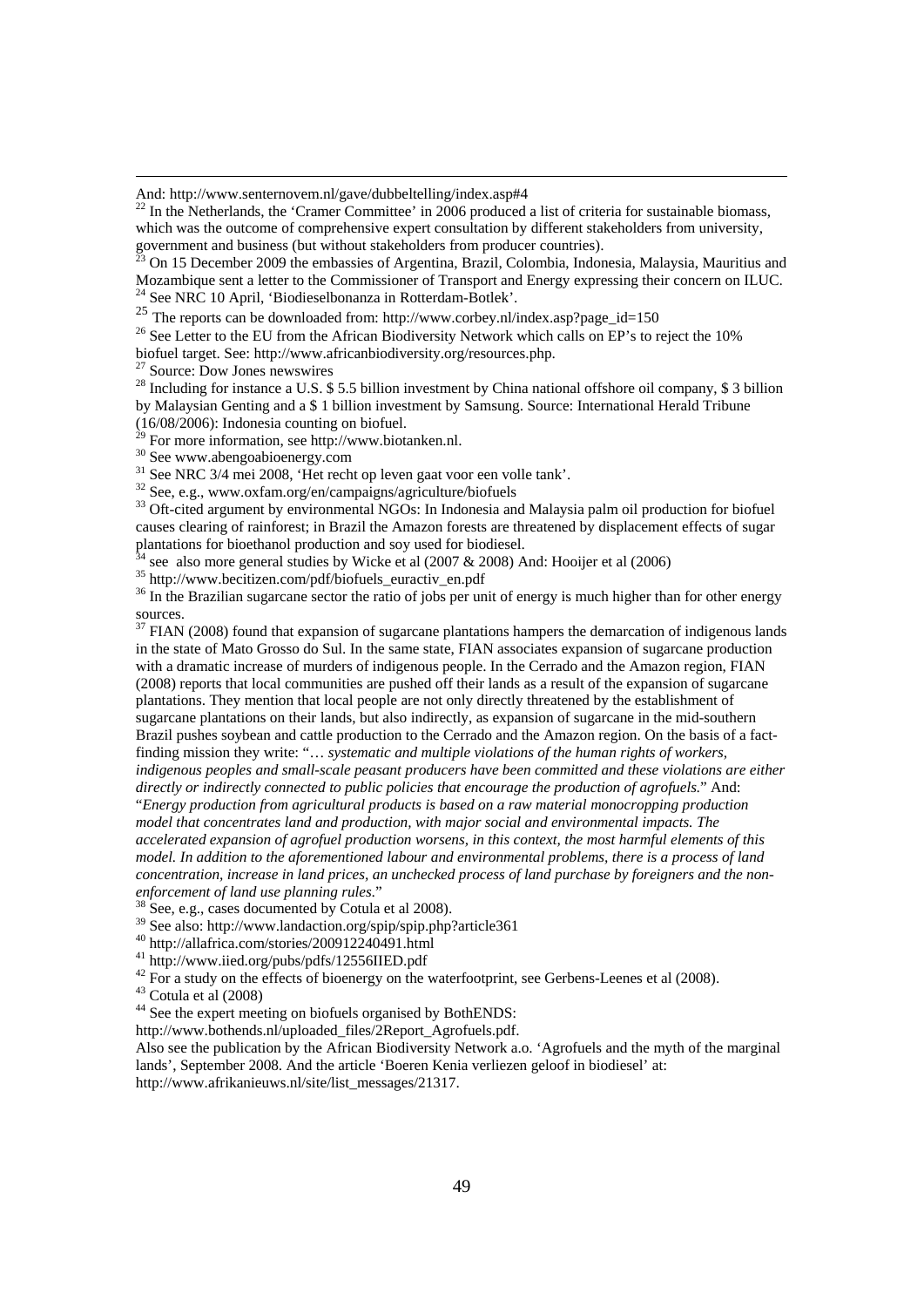<sup>46</sup> Note that rapeseed production is increasing in Europe and some 300.000 ha of former agricultural lands are taken back into production (in the recent history, farmers were subsidized not to use the lands). The associated biodiversity loss is on these lands is discarded.

47 See http://phosphorus.global-connections.nl

48 http://www.sprep.org/att/IRC/eCOPIES/Global/155.pdf

49 Food Outlook, November 2008: (http://www.fao.org/docrep/011/ai474e/ai474e00.HTM)

<sup>50</sup> A brief perusal of the news provides an illustration. In Yemen, food riots broke out in the face of the government's inability to maintain low process for foodstuffs (from Al Jazeera). In Mexico, food riots broke out as a result of the recent quadrupling of the price of maize as the result of a shortage of cheap US corn which has been diverted into bio-ethanol production (from the BBC). In Italy, urban areas face a 'pasta strike' as a result of the rapid increase in the price of wheat. And the European commission proposed to scrap the rule requiring EU farmers to leave 10% of their land fallow, which would enable them to grow more grain and offset recent poor harvests and soaring food prices (From Dutch online news).<br><sup>51</sup> From a historical perspective, current food prices are not outrageously high. For the 40 years previous to

this recent price spike, the prices of prime agricultural commodities decreased. The real price of agricultural products (worldwide) in 2000 was no more than 45% of that in 1973 (EnergieTransitie 2008)

See for instance the  $7<sup>th</sup>$  Brussels Development Briefing (16 October 2008) titled: 'Rising food prices: an opportunity for change?', organized by CTA in partnership with the European Commission-DG Development and EuropeAid, the EU Presidency, the ACP Secretariat, Euforic and Concord (European platform of development NGOs), at: http://brusselsbriefings.net/past-briefings/october-16-2008/.

53 Aid to farmers in developing countries halved since 1980 to around \$4 billion, which equals 3% of total subsidies given to farmers in rich countries. The World Development Report (WDR) 2008 'Agriculture for Development' has set the tone for renewed interest in agriculture and rural development. The EU has committed to making more resources available for agriculture in developing countries. On 21 November 2008 the EU budget ministers and MEPs reached an agreement to budget €1 billion for developing countries' farmers. This agreement will need the formal approval of the European Parliament at its plenary session on 16 December. In 2008, the Dutch ministers for Development Cooperation (Koenders) and Agriculture, Nature and Food Quality (Verburg): presented their joint policy paper 'Landbouw, rurale bedrijvigheid en voedsel zekerheid' (8 May 2008).

<sup>54</sup> Don Mitchell, renowned World Bank economist, came with a figure of 65%. The World Bank, however, did not endorse this as its official standpoint.

<sup>55</sup> Many countries have adopted subsidies for biofuels including tax credits, investment incentives, blending mandates and trade restrictions. Total OECD subsidies, for example, amounted to US\$11 billion in 2006 and are expected to rise to US\$27 billion per year between 2013 and 2017 (Searchinger 2008).

56 According to the International Energy Agency (IEA 2008) using energycrop biomass for heat and power provides twice the energy per hectare as using it for biofuels.

<sup>7</sup> http://www.vpro.nl/programma/buitenhof/afleveringen/37384065/items/38803719/

<sup>58</sup> See NRC 10/11 mei 2008, 'Geloof niet in het gevaar van bio-energie of andere ficties rondom de voedselcrisis'.

59 See NRC 19/20 April 2008, 'Genoeg eten voor iedereen'; and FD 12 April, 'Landbouw was kind van rekening'.

 $^{60}$  There is also disagreement on the potential effect of bioenergy use on GHG emissions (Kim et al. 2009)  $^{61}$  Biofuelwatch (2007), for example, claims that bio-crop production is devastating for the world's poor.

 $62$  See for instance: http://www.biorefining.com/

 $^{63}$  http://www.ft.com/cms/s/0/b9aadc38-0f9b-11df-b10f-00144feabdc0.html

 $64$  The potential role of family farms to meet concerns regarding food security for a growing world population tends to be underestimated

 $65$  In Africa, some countries such as Mozambique and Tanzania have gas reserves.

<sup>66</sup> see also Cotuala et al (2008) for some more examples of small-scale bioenergy production from Jatropha.

67 http://biopec.net/index.html.

68 http://www.globalbioenergy.org/

<sup>&</sup>lt;sup>45</sup> See Danielsen et al (2008) for a meta-analysis of faunal studies comparing forest with oil palm in Indonesia. They found that the majority of plants and animals in oil palm plantations belonged to a small number of generalist species of low conservation concern.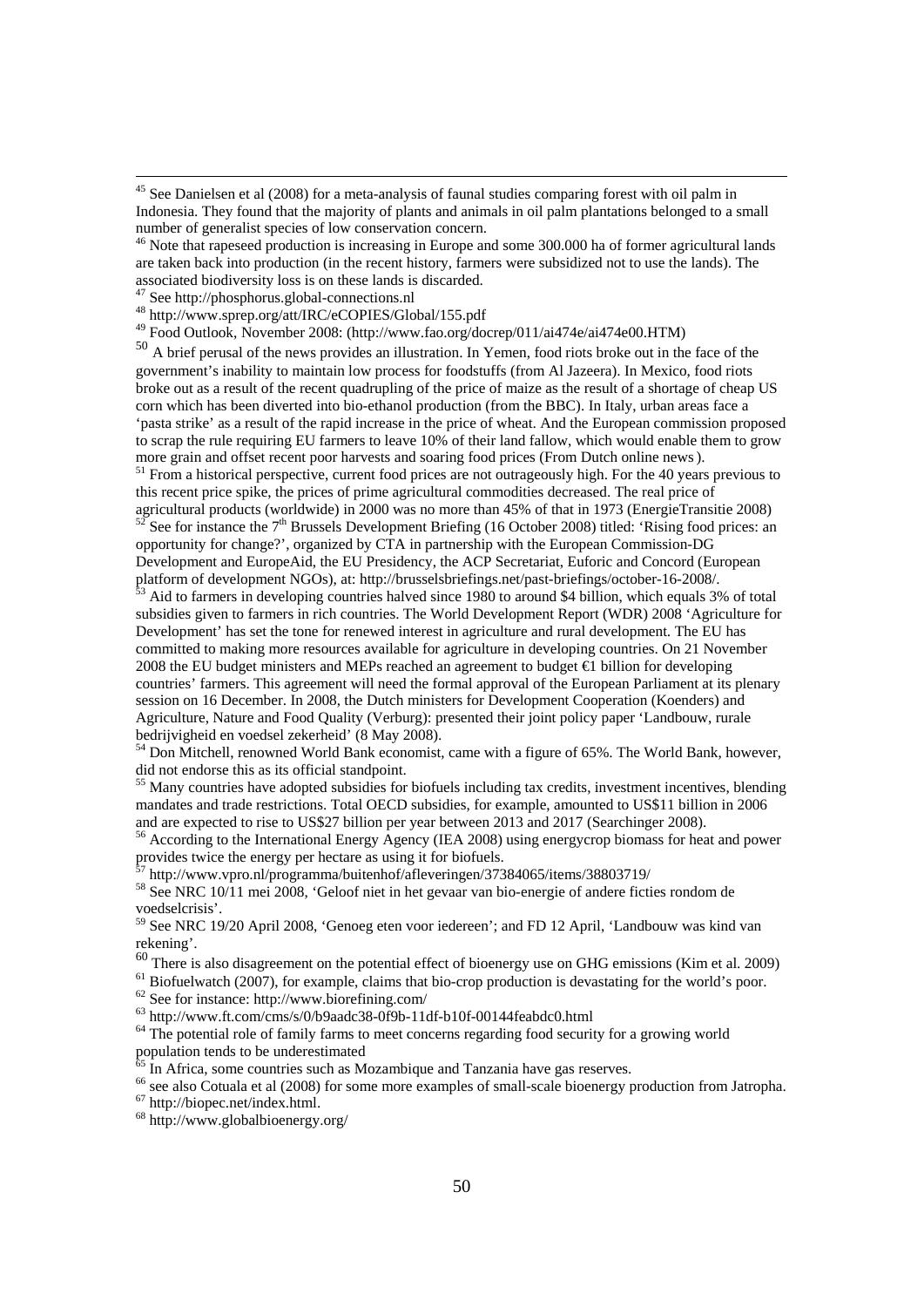# **References**

ABN (African Biodiversity Network). 2007. Agrofuels in Africa – the impacts on land, food and forests. ABN, July 2007

Alobeid, A., and Hart, C. 2007. Ethanol Expansion in the Food versus Fuel Debate: How Will Developing Countries Fare? Journal of Agricultural and Food Industrial Organization 5:1-21

Anderson, T. 2006. Oil palm and small farmers in Papua New Guinea. Report for the Centre for Environmental Law and Community Rights on the economic prospects for small farmers in PNG's oil palm industry. University of Sydney, Sydney

Asselbergs, B., Bokhorst, J., Harms, R., Hemert,R., Van der Noort, L, Ten Velden, C., Vervuurt, R., Wijnen, L. And Van Zon, L. 2006. Size does matter The possibilities of cultivating Jatropha curcas for biofuel production in Cambodia. Expertise Centrum voor Duurzame Ontwikkeling (ECDO), Universiteit van Amsterdam, Amsterdam

Biofuelwatch. 2007. Agrofuels - Towards a reality check in nine key areas. Biofuelwatch. [online] URL: http://archive.corporateeurope.org/docs/AgrofuelsRealityCheck.pdf

Birur, D.K., Hertel, T.W., Tyner, W.E. 2007.The Bio-fuels Boom: Implications for World Food Markets. Paper prepared for presentation at the Food Economy Conference Sponsored by the Dutch Ministry of Agriculture, The Hague, October 18-19, 2007

BZOS. 2007. Biofuels– an overview. Report prepared for DGIS. [online] URL: http://npnet.pbworks.com/f/BZOS%20(2007)%20Biofuels%20in%20Africa\_overview.pdf

<sup>&</sup>lt;sup>69</sup> This has been one of the criticisms of NGOs on the Cramer criteria. Zie gezamenlijk persbericht van Stichting Natuur en Milieu, Milieudefensie, Both Ends, Greenpeace, Oxfam Novib: Cramer Criteria geen garantie voor duurzame bio-massa. URL: http://www.snm.nl/page.php?pageID=88&itemID=2681target=<br><sup>70</sup> Inadamusius is described as Inadequacies in land-use planning are mentioned as the largest bottlenecks by RSPO member companies

which strive towards certified sustainable palm oil.

<sup>71</sup> http://www.vrom.nl/docs/20070427-toetsingskader-duurzame-biomassa.pdf

 $72$  See, e.g., BZOS (2007); UNF (2008)

<sup>73</sup> The Roundtable on Sustainable Palm Oil (RSPO, including a "Taskforce on smallholders"' was set up to address environmental and social concerns associated with palm oil production. But the principles expressed in the RSPO are not always put in practice. See, for example, a case study on irregularities in the practices of Wilmar, a company operating oil palm plantations in West Kalimantan. see: Milieudefensie et al (2007).

 $74$  Recent studies seem to indicate that biogas (biomethane) is more efficient (in terms of energy yield per ha and CO2 balance) than biofuel (Knauf et al. 2007).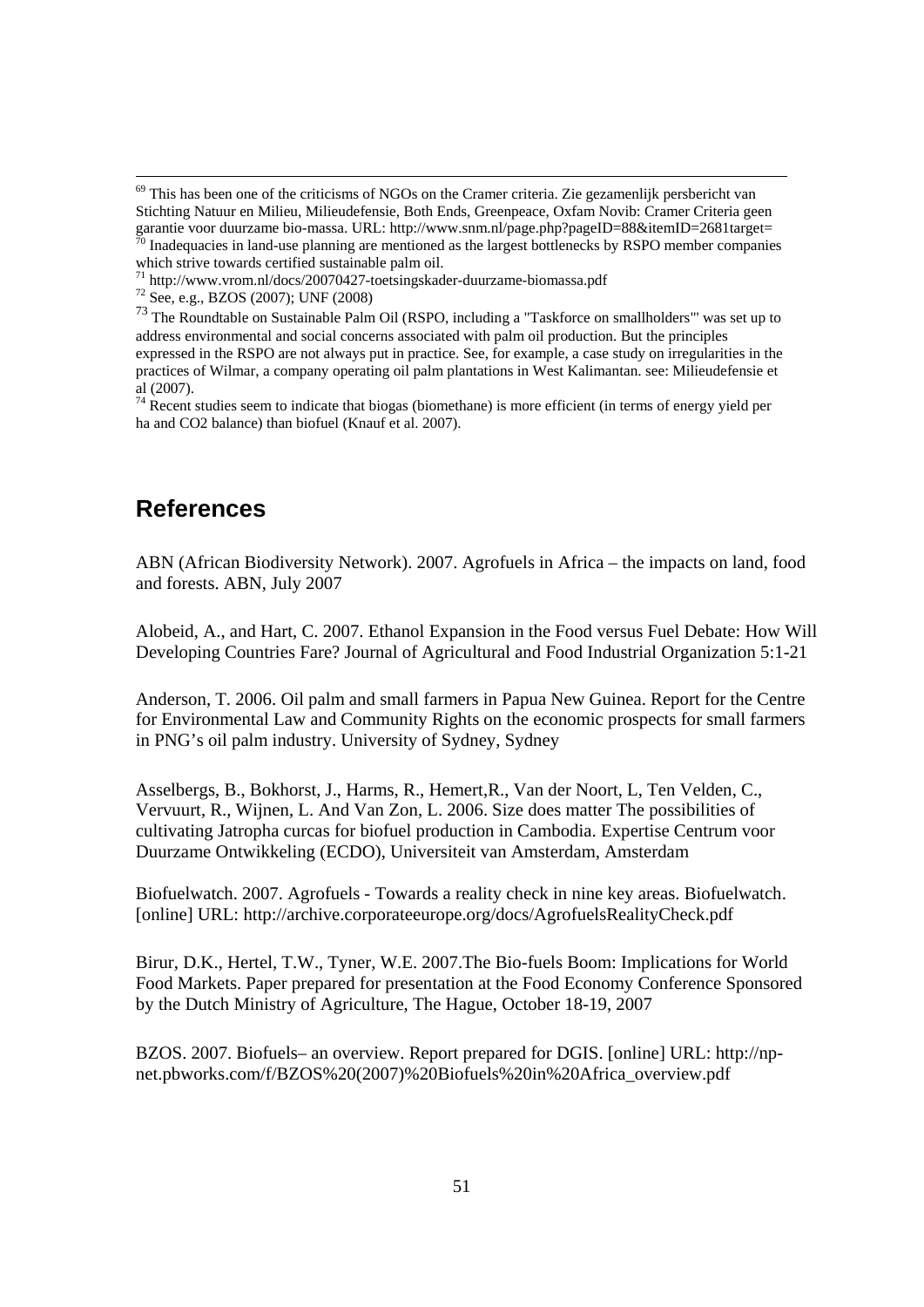Clancy, J.S. 2008. Are biofuels pro-poor? Assessing the evidence. The European Journal of Development Research 20(3): 416-431

Colchester, M., Jiwan, N., Andiko, Sirait, M., Firdaus, A.Y., Surambo, A., and Pane, H. 2006. Promised Land: Palm Oil and Land Acquisition in Indonesia – Implications for Local Communities and Indigenous Peoples. Forest Peoples Programme and Perkumpulan Sawit Watch, Bogor

Cotula, L. Dyer, N. and Vermeulen, S. 2008. Fuelling exclusion? The biofuels boom and poor people's access to land. IIED and FAO, London

Cordaid. 2009. Energy from Agriculture: The opportunities and risks of biofuels for small producers and their communities. Cordaid, The Hague

Danielsen, F., Beukema, H., Burgess, N.D., Parish, F., Brühl, C.A., Donald, P.F., Murdyarso, D., Phalan, B., Reijnders, L., Struebig, M., and Fitzherbert, E.B. 2006. Bio-fuel Plantations on Forested Lands: Double Jeopardy for Biodiversity and Climate. Conservation Biology 23(2): 348-358

Doornbosch, R and Steenblik, R. 2007. Biofuels: is the cure worse than the disease? Round Table on Sustainable Development. OECD [online] URL: http://www.foeeurope.org/publications/2007/OECD\_Biofuels\_Cure\_Worse\_Than\_Disease\_S ept07.pdf

Dufey, A. 2006. Biofuels production, trade and sustainable development: emerging issues. Environmental Economics Programme/Sustainable Markets Group, IIED, London

Dutschke, M., Kapp, G., Lehmann, A., Schafer, V. 2006. Risks and Chances of Combined Forestry and Biomass Projects under the Clean Development Mechanism. UNEP. [online] URL: http://www.cd4cdm.org/Publications/RisksChancesForestryBiomassCDM.pdf

Eickhout, B., Van den Born, G.J., Notenboom, J., Van Oorschot, M., Ros, J.P.M., Van Vuuren. D.P., Westhoek, H.J. 2008. Local and global consequences of the EU renewable directive for biofuels. Testing the sustainability criteria. Netherlands Environmental Assessment Agency (MNP), Bilthoven

Ernsting, A. 2007. Agrofuels in Asia. Fuelling poverty, conflict, deforestation and climate change. Seedling July 2007

FAO. 2008. The State of Food and Agriculture. Biofuels: prospects, risks and opportunities. FAO, Rome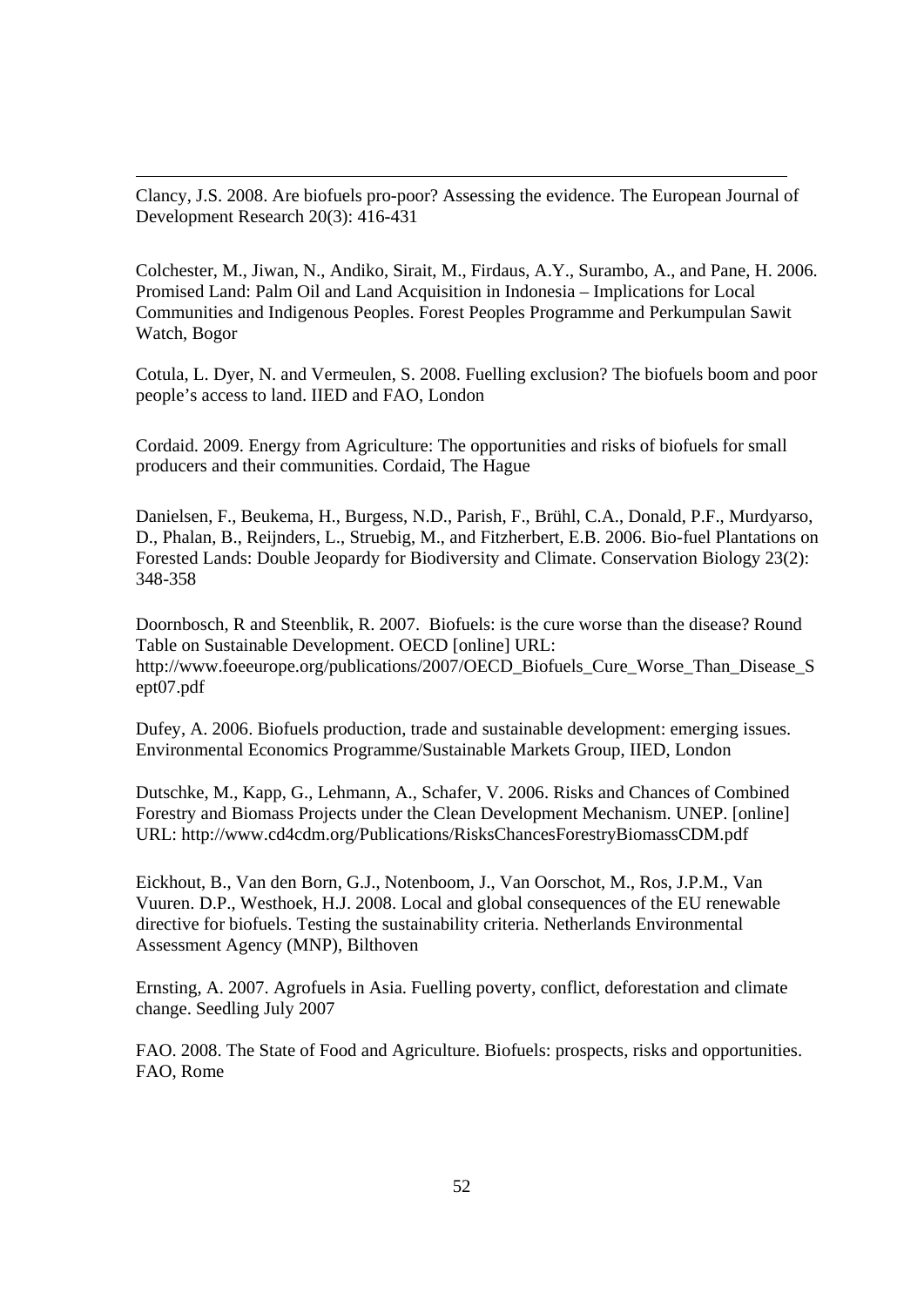Fargione, J., Hill, J. Tilman, D., Polasky, S., Hawthorne, P. 2008. Land clearing and the biofuel carbon debt. Science 319(5867): 1235-1238.

FIAN. 2008. Agrofuels in Brazil. Report of the fact-finding mission on the impacts of public policies encouraging the production of agrofuels on the enjoyment of the human rights to food, work and the environment among the peasant and indigenous communities and rural workers in Brazil. FIAN International, Heidelberg

FOE/LM/SW (Friends of the Earth, LifeMosaic and SawitWatch). 2008. Losing Ground. The human rights impacts of oil palm plantation expansion in Indonesia. Friends of the Earth, LifeMosaic and Sawit Watch

FPP/SW (Forest Peoples Programme and SawitWatch). 2007. Ghosts on our Own Land: Indonesian Oil Palm Smallholders and the Roundtable on Sustainable Palm Oil. Forest Peoples Programme and SawitWatch

Fresco, L.O. 2006. Biomass for food or fuel: Is there a dilemma? The Duisenberg Lecture, September 17, 2006, Singapore

Friends of the Earth. 2008. Fuelling destruction in Latin America. The real price of the drive for agrofuels. Friends of the Earth, Brussels/Amsterdam

Gerbens-Leenes, P.W., Hoekstra, A.Y., Van der Meer, Th.H. 2008. The water footprint of bioenergy: Global water use for bio-ethanol, biodiesel, heat and electricity. Value of Water Research Report Series No. 34. UNESCO-IHE Institute for Water Education, Delft

Goldemberg, J. 2006. The ethanol program in Brazil. Environmental Research Letters 1  $(2006): 1-5$ 

Greenpeace. 2007. How the palm oil industry is cooking the climate. Greenpeace, Amsterdam

Gurgel, A., Reilly, J.M., Paltsev, S. 2007. Potential Land Use Implications of a Global Biofuels Industry. Report No. 155. Joint Program on the Science and Policy of Global Change, Cambridge

Hasan, H. 2007. Alternative Agro-fuels: Jatropha cultivation in Mali & India. Posted July 5th, 2007 on www.foodfirst.org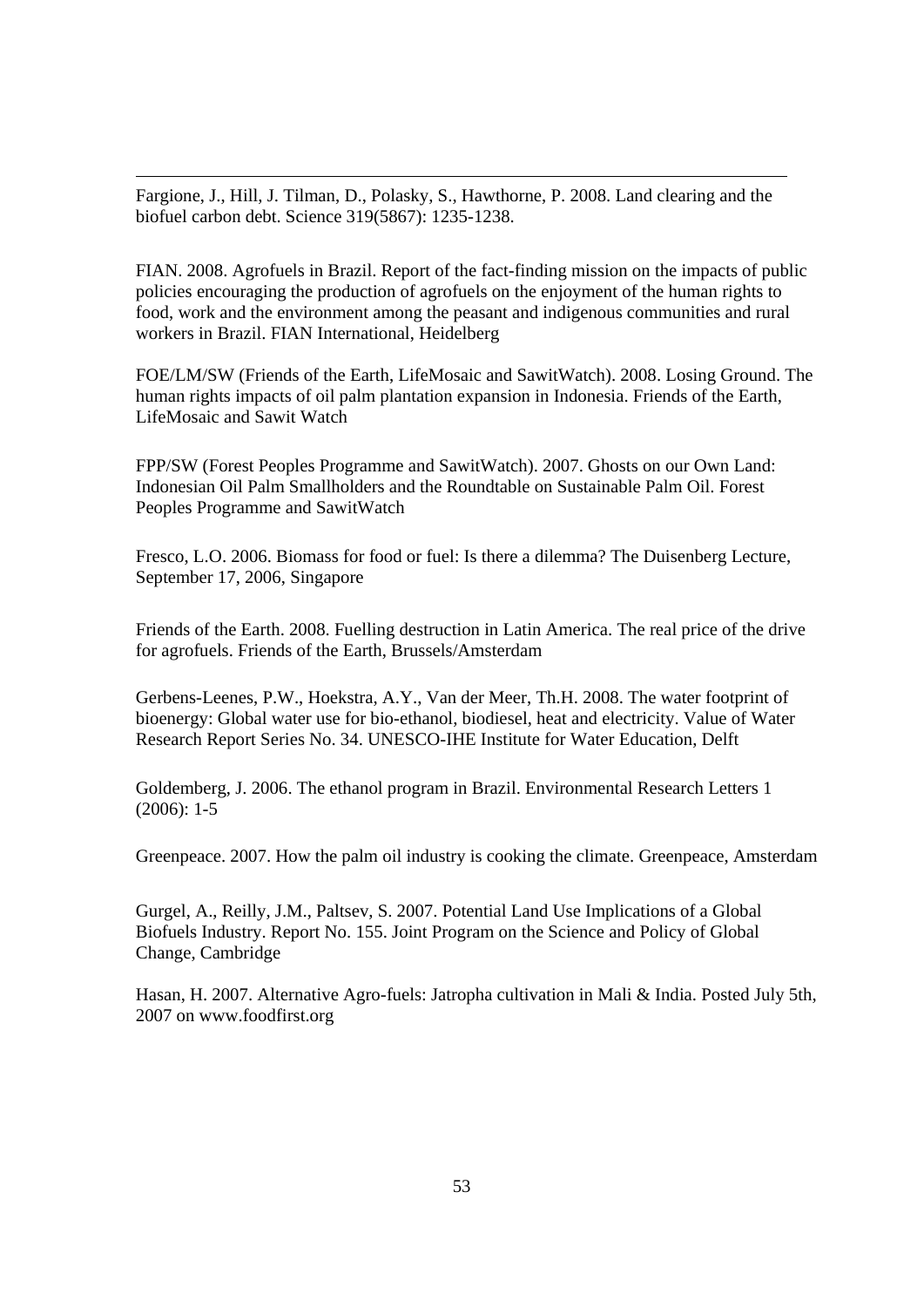Hivos/SEI. 2008. Food, Feed and Fuels – a Knowledge Survey and Framework. Prepared for Hivos by Stockholm Environment Institute (SEI). [online] URL: http://seiinternational.org/mediamanager/documents/Publications/Climate/food\_feed\_fuels.pdf

Hooijer, A., Silvius., M., Wösten, H. and Page, S. 2006. PEAT-CO2, Assessment of CO2 emissions from drained peatlands in SE Asia. Delft Hydraulics report Q2943

Hunt, S. 2008 Bio-fuels, Neither Saviour nor Scam. The Case for a Selective Strategy. World Policy Journal 25(1): 9-17

IEA (International Energy Agency). 2003. Energy Statistics Of Non-OECD Countries, 2000- 2001-II.9. OECD/IEA, Paris

IEA (International Energy Agency). 2008. Energy Technology Perspectives 2008 – Scenarios & Strategies to 2050. OECD/IEA, Paris

IUCN NL 2008. Feiten en cijfers over bio-energie in Nederland. Effect op ecosystemen, duurzaamheid en toekomst, IUCN NL, Amsterdam

Kartha, S. 2001. Biomass sinks and biomass energy: key issues in using biomass to protect the global climate. Energy for Sustainable Development 5(1): 10-14

Kim, H., Kim, S. and Dale, B.E. 2009 Biofuels, Land Use Change, and Greenhouse Gas Emissions: Some Unexplored Variables. Environmental Science & Technology 43(3): 961– 967

Knauf, G. Maier, J. Skuce, N. and Sugrue, A. 2007. The Challenge of Sustainable Bioenergy: Balancing climate protection, biodiversity and development policy. Discussion paper Unpublished discussion paper. [online] URL: http://www.bioenergywiki.net/images/4/4d/Discussion\_paper\_Bioenergy\_v6.pdf

Lakew, H. and Shiferaw, Y. 2008. Rapid Assessment of Biofuels Development Status in Ethiopia And Proceedings of the National Workshop on Environmental Impact Assessment and Biofuels. MELCA Mahiber, Addis Ababa

Lysen, E., and Van Egmond, S. (eds.) 2008. Biomass Assessment. Assessment of Global biomass potentials and their links to food, water, biodiversity, energy demand and economy. Climate Change Scientific Assessment and Policy Analysis. Netherlands Environmental Assessment Agency (MNP), Bilthoven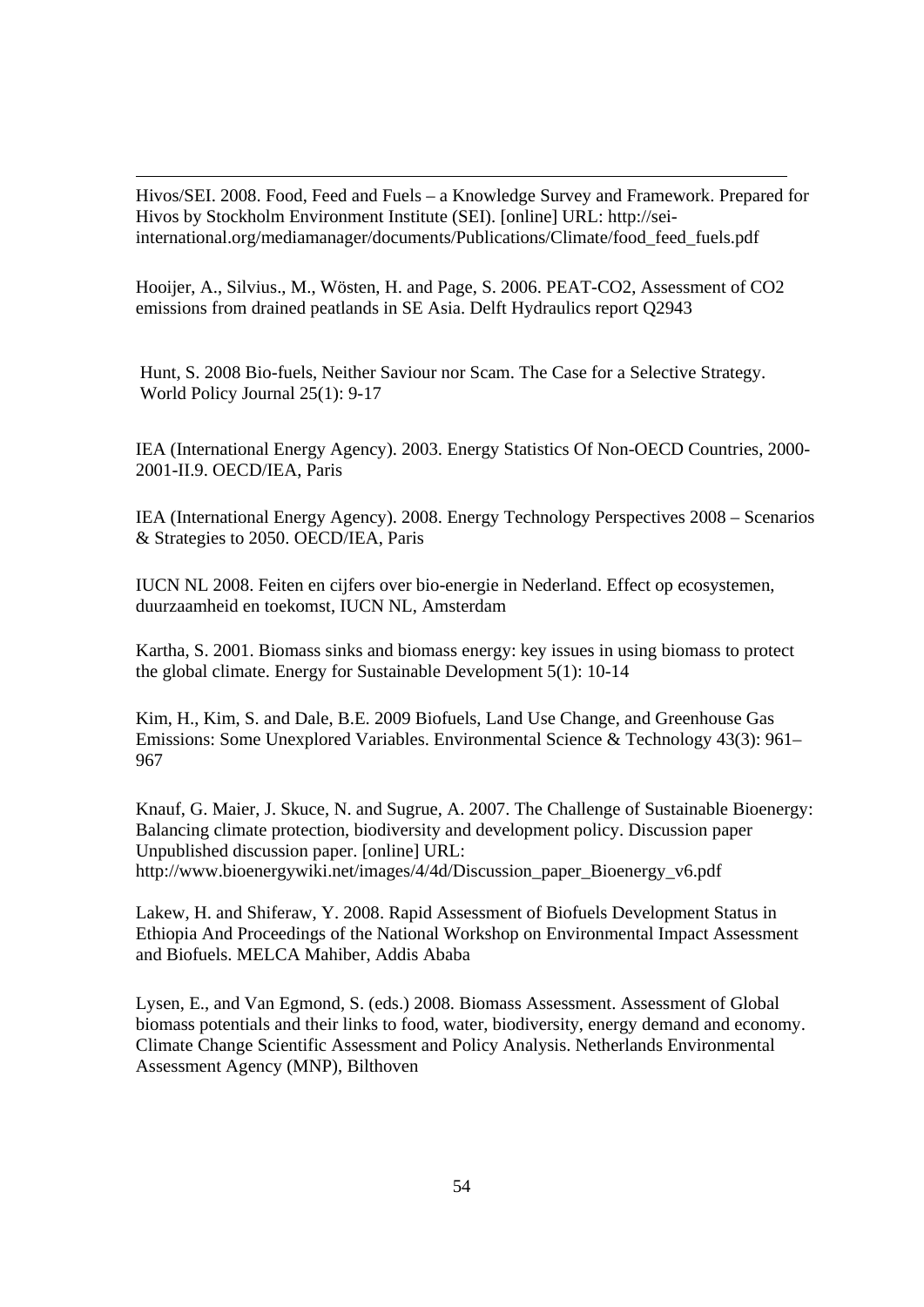Milieudefensie, Lembaga Gemawan and KONTAK Rakyat Borneo. 2007. Policy, practice, pride and prejudice. Review of legal, environmental and social practices of oil palm plantation companies of the Wilmar Group in Sambas District, West Kalimantan (Indonesia). A joint publication of Milieudefensie (Friends of the Earth Netherlands), Lembaga Gemawan and KONTAK Rakyat Borneo.

Mitchell, D. 2008. A Note on Rising Food Prices. Policy Research Working Paper 4682. The World Bank Development Prospects Group, Washington, DC

Nyari, B. 2008. Biofuel Land Grabbing in Northern Ghana. Posted on: http://www.tnrf.org/node/9086

OECD. 2006. Agricultural market impacts of future growth in the production of biofuels. Working Party on Agricultural Policies and Markets. [online] URL: http://www.oecd.org/dataoecd/58/62/36074135.pdf

Oxfam 2008. Another inconvenient truth. How biofuel policies are deepening poverty and accelerating climate change. Oxfam Briefing Paper 114. [online] URL: http://www.oxfam.org.uk/resources/policy/climate\_change/downloads/bp114\_inconvenient\_tr uth.pdf

Peskett, L., Slater, R., Stevens, C. and Dufey, A. 2007. Biofuels, Agriculture and Poverty Reduction. Natural Resource Perspectives 107. [online] URL: http://www.odi.org.uk/resources/download/78.pdf

Peters, J. and Thielmann, S. 2008. Promoting biofuels: Implications for developing countries. Energy Policy 36 (2008): 1538–1544

Pimentel, D., Marklein, A., Toth, M.A., Karpoff, M.N., Paul, G.S., McCormack, R., Kyriazis, J. and Krueger, T. 2009. Food Versus Biofuels: Environmental and Economic Costs. Human Ecology 37(1): 1-12

RFA (Renewable Fuels Agency). 2008. The Gallagher Review of the indirect effects of biofuels production. Renewable Fuels Agency. [online] URL: http://www.renewablefuelsagency.gov.uk/\_db/\_documents/Report\_of\_the\_Gallagher\_review. pdf

Roberts, D.G. 2007. Convergence Of The Fuel, Food And Fiber Markets: A Forest Sector Perspective. CIBC, Washington DC

Schlamadinger, B., Grubb, M., Azar, C., Bauen, A. and Berndes, G. 2001. Carbon sinks and biomass energy production: A study of linkages, options and implications. Climate Strategies, Imperial College, Environmental Policy and Management Group, London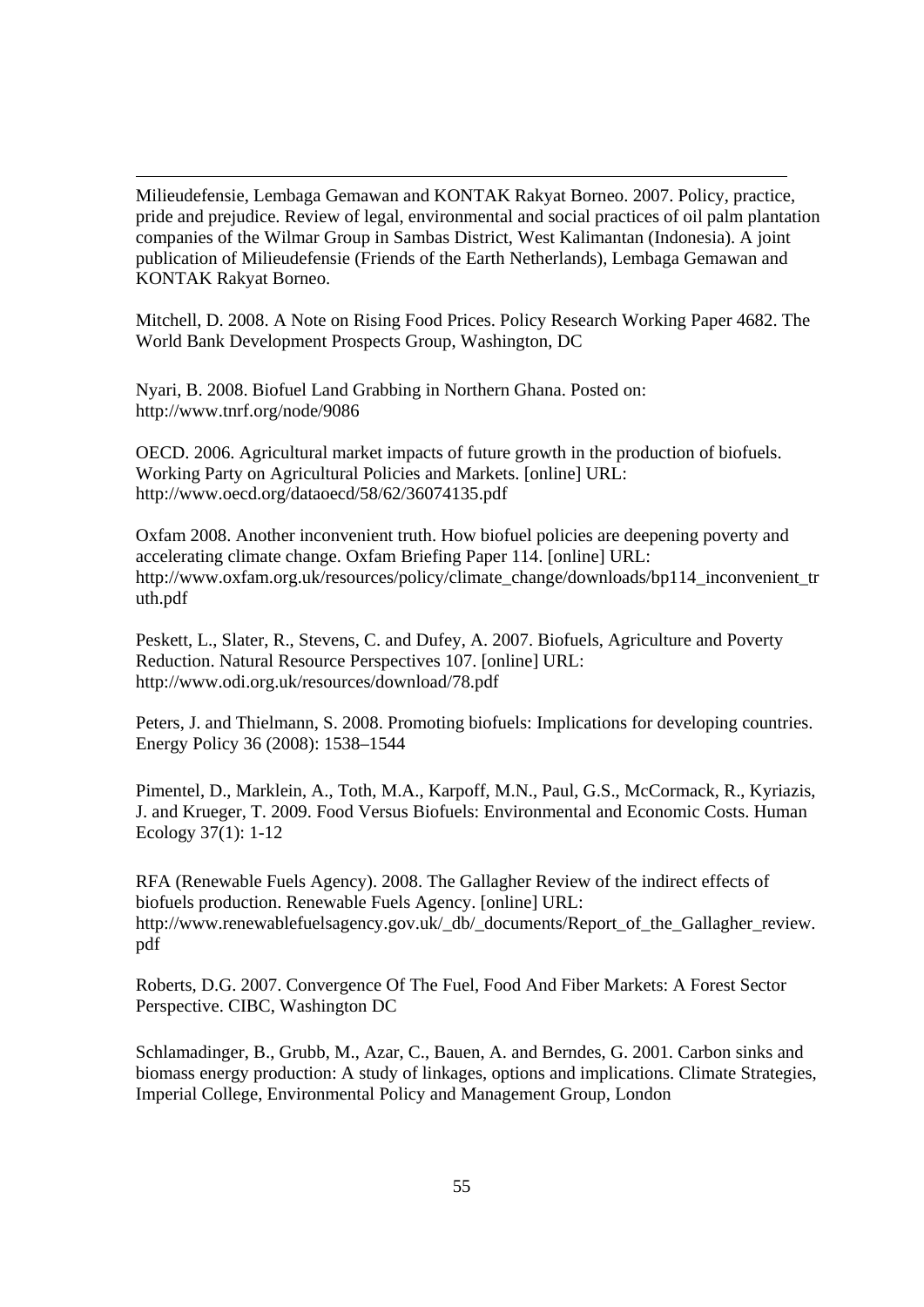Searchinger, T., Heimlich, R. Houghton, R.A. Dong, F., Elobeid, A ., Fabiosa, J. Tokgoz, S., Hayes, D. and Yu, T-H . 2008. Use of US croplands for bio-fuels increases greenhouse gases through emissions from land-use change. Science 319: 1238-1240

Searchinger, T. 2008. Summaries of Analyses in 2008 of Biofuels Policies by International and European Technical Agencies. The German Marshall Fund. Washington, DC

Seedling. 2007. Special issue on biofuels, Barcelona: Seedling, July 2007. [online] URL: http://ran.org/fileadmin/materials/comms/articles/GRAIN\_Agrofuels\_special\_issue.pdf

Sielhorst, S., Molenaar, J.W., and Offermans, D. 2008. Biofuels in Africa An assessment of risks and benefits for African wetlands. AidEnvironment, Amsterdam and Wetlands international, Wageningen

Sinclair, T. 2009. Taking Measure of Biofuel Limits. American Scientist 97(5): 400-409

Smeets, E., Junginger, M., Faaij, A.,Walter, A. and Dolzan, P. 2006. Sustainability of Brazilian bio-ethanol. Copernicus Institute, Department of Science, Technology and Society, Utrecht University, Utrecht

Smeets, E.M.W., Faaij, A.P.C., Lewandowski, I.M. and Turkenburg, W.C. 2007. A bottom-up assessment and review of global bio-energy potentials to 2050, Progress in Energy and Combustion Science, 33(1): 56-106

Spieldoch, A. 2007. Biofuels and Tortillas: A US-Mexican Tale of Chances and Challenges. Institute for Agriculture and Trade Policy. [online] URL: http://files.eesi.org/biofuels%20and%20Tortillas%20-%20March%2020.pdf

Thoenes, P. 2006. Biofuels and Commodity Markets – Palm Oil Focus. FAO, Commodities and Trade Division. [online] URL: http://www.rlc.fao.org/es/prioridades/bioenergia/pdf/commodity.pdf

UN-Energy. 2007. Sustainable Bioenergy: A Framework for Decision Makers. [online] URL: http://esa.un.org/un-energy/pdf/susdev.Biofuels.FAO.pdf

UNEP. 2009. Towards Sustainable Production and Use of Resources: Assessing Biofuels. International Panel for Sustainable Resource Management, United Nations Environment Programme (UNEP), Nairobi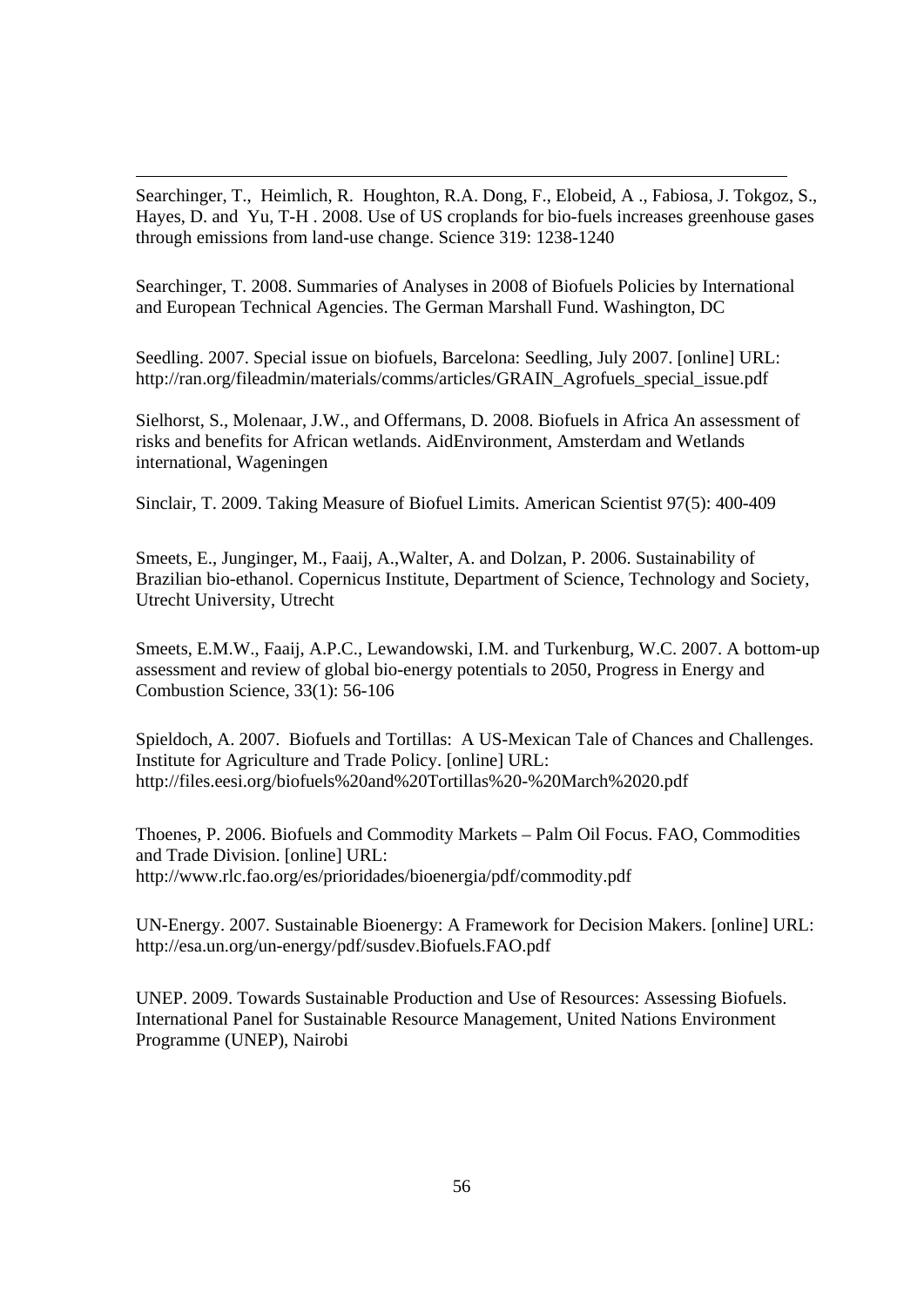UNF. 2008. Executive Summary: Sustainable Bioenergy Development in UEMOA Member Countries. The West African Economic and Monetary Union (UEMOA) and The Hub for Rural Development in West and Central Africa. [online] URL: http://npnet.pbworks.com/f/UNF+et+al+(2008)+Sustainable+Bioenergy+in+UEMOA+Member+Coun tries,+Executive+Summary.pdf

Van Gelder, J.W., and Dros, J.M. 2006. From rainforest to chicken breast: Effects of soybean cultivation for animal feed on people and nature in the Amazon region – A chain of custody study. Study commissioned by Milieudefensie/ Friends of the Earth Netherlands and Cordaid. [online] URL:

http://www.milieudefensie.nl/landbouw/publicaties/rapporten/From%20Rainforest%20to%20 Chickenbreast.pdf

Vermeulen, S. and Goad, N. 2006. Towards better practice in smallholder palm oil production. IIED, London

Wicke, B., Dornburg, V., Faaij, A. and Junginger, M. 2007. A Greenhouse Gas Balance of Electricity production form Co-Firing palm Oil Products from Malaysia. Final Report. Copernicus Institute, Universiteit Utrecht, Utrecht

Wicke, B., Sikkema, R., Dornburg, V., Junginger, M., Faaij, A. 2008. Drivers of land use change and the role of palm oil production in Indonesia and Malaysia. Overview of past developments and future projections. Final Report. Copernicus Institute, Universiteit Utrecht

Wolf, J., Bindraban, P.S., Luijten, J.C. and Vleeshouwers, L.M. 2003. Exploratory study on the land area required for global food supply and the potential global production of bioenergy. Agricultural systems 76: 841-861

World Bank. 2008. Biofuels: The Promise and the Risks. Agriculture for development policy brief. World Bank, Washington, DC

WWF. 2007. WWF Position on Biofuels in the EU. WWF, Brussels

Zah, R., Böni, H., Gauch, M., Hischier, R., Lehmann, M., and Wäger, P. 2007. Life cycle assessment of energy products: environmental impact assessment of bio-fuels. Empa, St. Gallen

Zakaria, A., Theile, C., Khaimur, L. and Maher I. 2007. Policy, practice, pride and prejudice: Review of legal, environmental and social practices of oil palm plantation companies of the Wilmar Group in Sambas District, West Kalimantan (Indonesia). Milieudefensie (Friends of the Earth Netherlands), Lembaga Gemawan and KONTAK Rakyat Borneo, Amsterdam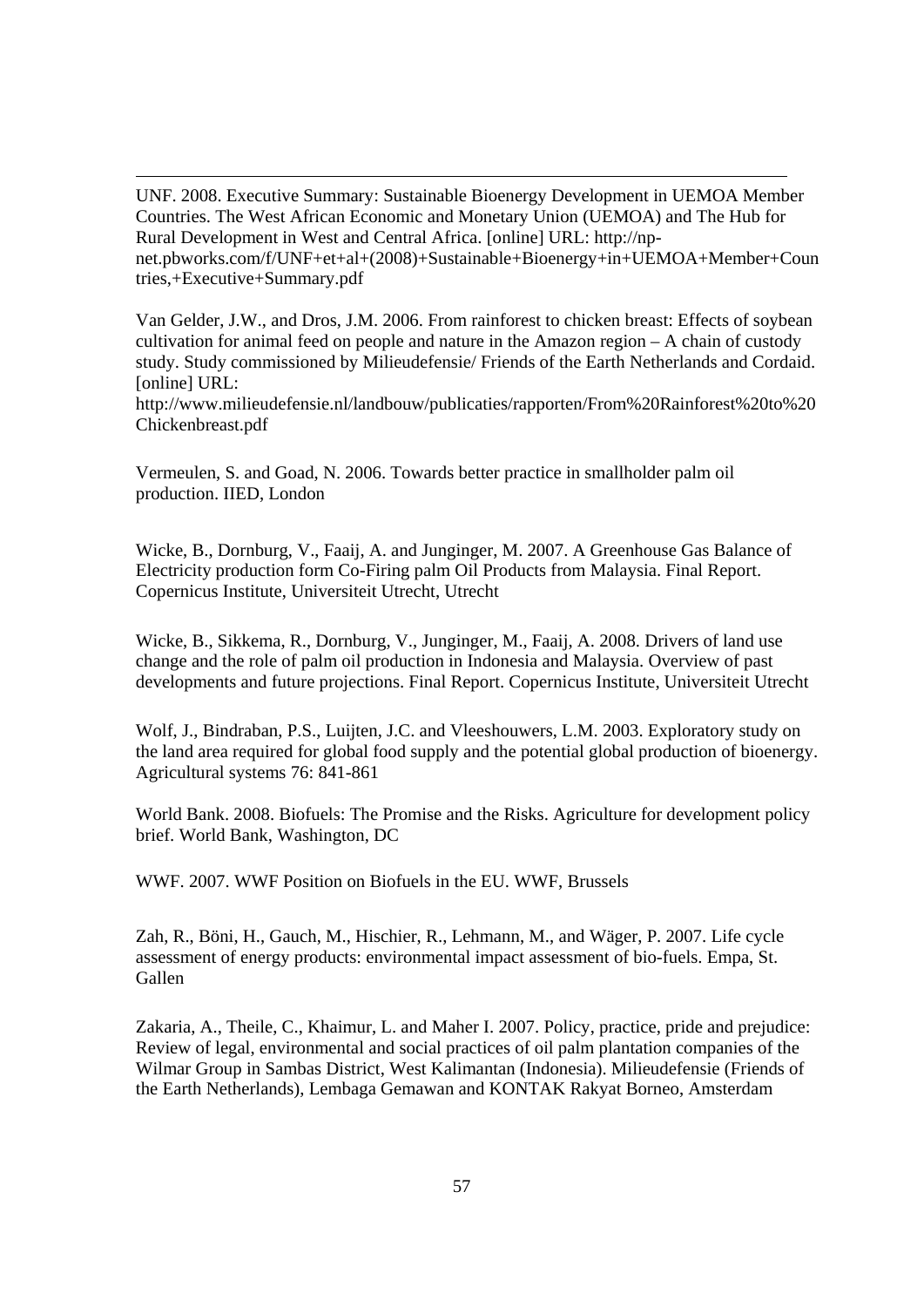# **Bijlage 1. Verslag interview met dr. M. (Martha) Bakker - Wageningen Universiteit – groep Land Dynamics**

Dr. Martha Bakker is expert op het gebied van drijfveren achter landgebruikveranderingen.

Telefonisch interview gehouden op 24 December 2009.

**Q: Wat zijn de meest recente inzichten met betrekking tot de bio-based economy?** 

**A:** De hoge voedselprijzen van 2008 hebben voor veel mensen de ogen geopend dat er geen overschot is aan voedsel, zoals dat voorheen wel vaak verondersteld werd. En men is het er doorgaans toch ook wel over eens dat de vraag naar biofuels een belangrijke rol heeft gespeeld in de plotselinge schaarste. Ja, er waren natuurlijk ook andere oorzaken: tegenvallende oogsten, onzekerheid over voorraden, speculatie, maar dat neemt niet weg dat biobrandstoffen ook een rol hebben gespeeld bij het opdrijven van voedselprijzen.

# **Q: De vraag is dus of de voedselcrisis een incident is geweest of dat zich een nieuwe trend aan het ontwikkelen is.**

**A:** Dat laatste denk ik.

Kijk, de afgelopen decennia is het zo geweest dat de gewasproductiviteit steeds iets harder steeg dan de vraag naar voedsel, wat leidde tot een overschot aan productie, een overschot aan landbouwgrond en te lage voedselprijzen. In Europa en de VS dan vooral. Het landbouwbeleid van de EU en de VS is de laatste jaren dan ook vooral gebaseerd geweest op deze situatie, vandaar die quota, set-aside, enzovoorts. Dat was allemaal bedoeld om de productie in te dammen. Daarom vond iedereen biofuels zo'n goed idee! Je sloeg er als het ware twee vliegen in een klap mee: het klimaatprobleem werd aangepakt, en de boeren hadden ook weer iets te doen.

Maar nu begint langzaamaan het besef te groeien dat die situatie niet lang meer zal opgaan in de toekomst: Enerzijds zie je dat men terugkomt op eerdere vraagprojecties. Die werden tot voor kort min of meer direct geëxtrapoleerd vanuit het verleden. Zo heeft de FAO lange tijd geen rekening gehouden met veranderende eetpatronen in opkomende economieën en daarmee de vraag naar graan enorm onderschat. Ook IPCC heeft door fouten en simplificaties nogal optimistische voorspellingen gedaan over de toekomstige vraag naar voedsel. Die zijn inmiddels wel hersteld, maar het duurt weer even voor dat dat ook doordringt tot alle modelstudies naar biofuels.

Ten tweede heb je de optimistische inschattingen van de productiecapaciteit. Ook hier zie je weer dat bijvoorbeeld toekomstprojecties van gewasproductiviteit lineair

geëxtrapoleerd zijn uit het verleden. Of je dit werkelijk mag verwachten is twijfelachtig. Het zou kunnen, althans voor de komende 20 jaar, maar dan moet je wel blijven investeren in onderzoek, en die investeringen blijven de afgelopen jaren wel wat achter. Met een toename aan misoogsten in belangrijke graanproducerende landen door klimaatverandering lijkt ook weinig rekening gehouden te worden.

Verder is het zo dat de hoeveelheid beschikbare grond ook vaak nogal is overschat. Veel economische modellen corrigeren onvoldoende voor gronden die ongeschikt zijn om iets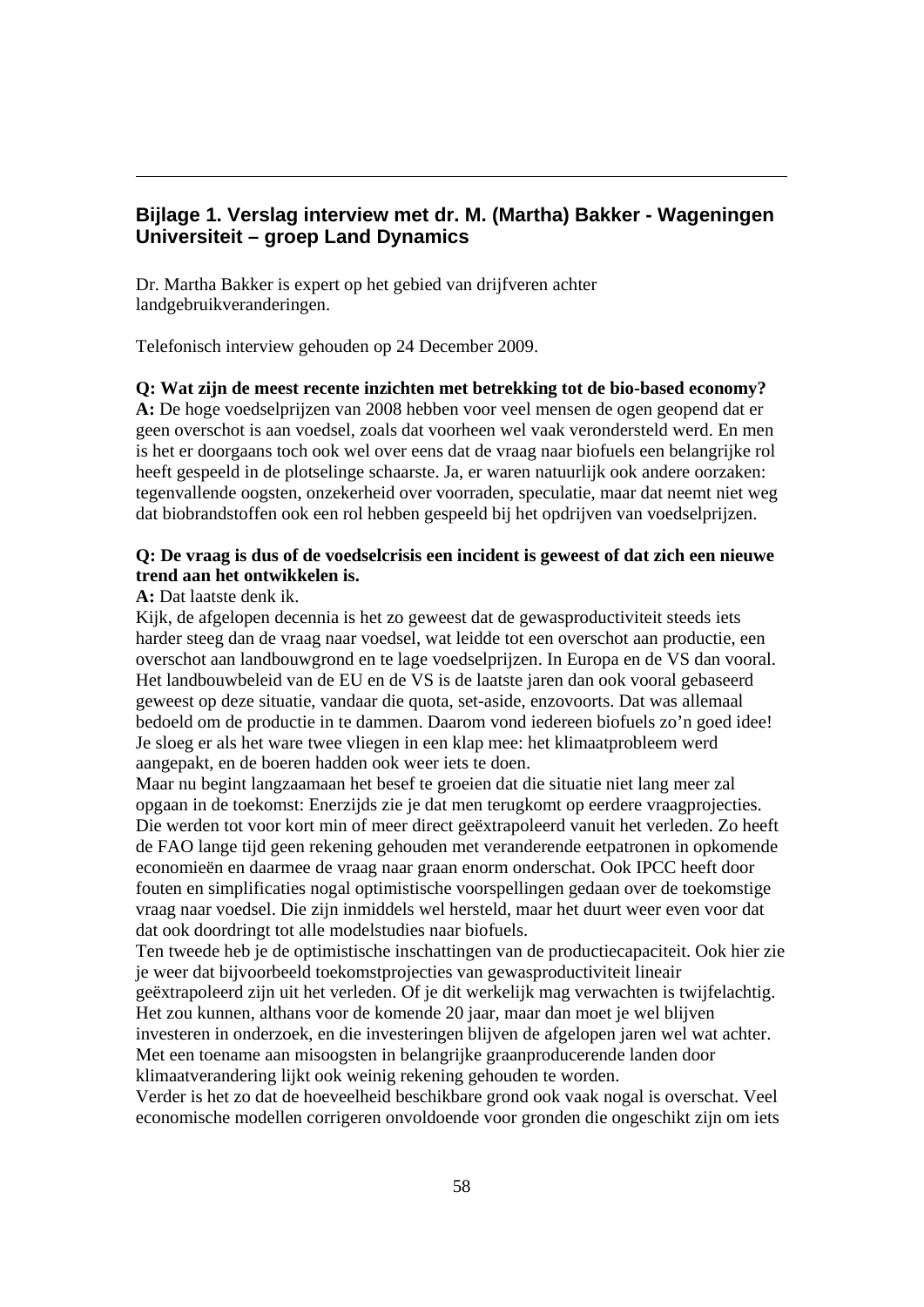op te verbouwen. Daarnaast wordt ook vaak geen rekening gehouden met het feit dat het areaal dat je daadwerkelijk kan oogsten altijd kleiner is dan het totale landbouw areaal. Alleen dat laatste al kan zomaar oplopen tot een overschatting van 10% van het beschikbare areaal. En dan heb je het dus alleen nog maar over land: Over tekorten in water en fosfaten hebben we het dan nog niet eens gehad.

# **Q: Maar er zijn toch ook optimisten die denken dat de vraag naar grondstoffen voor energie (biobrandstoffen) juist een enorme impuls kan geven en investeringen in de landbouw (die jaren zijn achtergebleven) juist stimuleert.**

A: Ja, het is zo dat er in veel gebieden nog veel te behalen valt op het gebied van productiviteit, maar de grote vraag is hoe je dat wil aanpakken. Je kunt ter plekke proberen de productiviteit in die achterblijvende landen op te krikken, maar dat gaat alleen gebeuren als voedsel structureel duurder wordt. Anders zou dat namelijk al wel eerder gebeurd zijn. Maar het probleem daarmee is dat je dan toch niet kan tegenhouden dat het landbouw*areaal* dan ook gaat toenemen, over het algemeen ten koste van natuur. En juist in landen waar je nog veel kunt winnen op het gebied van productiviteit, is de bescherming van natuur verre van optimaal geregeld.

In plaats van beter management ter plekke kun je trouwens ook de productiviteit proberen te verhogen door nieuwe gewasvariëteiten te ontwikkelen. Ook daar valt zeker nog wel wat winst te behalen. Het is alleen jammer dat de EU zich tegen de ontwikkeling van GM gewassen lijkt te keren, want daarmee sluit je al op voorhand een belangrijk productieverhogend proces uit.

### **Q: Zie je mogelijkheden om deze impasse te doorbreken?**

**A:** Nee eigenlijk niet. Iedereen kan op zijn vingers natellen dat grootschalig gebruik van grond voor biomassa voor energie concurreert met óf voedselproductie óf natuur. Daar ontkom je gewoon niet aan. Nou, welke van de twee wordt het?

# **Q: Hoe zie je in dat verband dan de argumenten die veelgehoord zijn dat biobrandstoffen juist kansen biedt voor opkomende economieën?**

A: De enige biobrandstof die op dit moment min of meer duurzaam te noemen is, is ethanol uit Braziliaans suikerriet – tegelijkertijd is dat ook de enige met een handelsbeperking. Dus waar hebben we het dan over als we over kansen spreken? En ook: Als je dan hoort dat bepaalde ontwikkelingsinstellingen zeggen dat de consequenties van de productie van onze biofuels een soevereine kwestie van ontwikkelingslanden zelf is, dan is dat toch wel een wat opportunistische uitspraak. Ik begrijp goed dat ontwikkelingsinstellingen in eerste instantie geïnteresseerd zijn in economische groei voor ontwikkelingslanden, maar als de consequentie is dat je die landen er vervolgens toe gaat verleiden om voor een appel en een ei hun eigen natuurlijk erfgoed om zeep te helpen, dan ben je niet goed bezig.

# **Q: Maar wat vind je dan van de verwachting dat er veel 'spare' land is die prima voor biobrandstoffen kunnen worden gebruikt?**

**A:** Maar wat is dan dat zogenaamde 'spare' land? Er zit altijd wel een of ander eco- of agrosysteem dat moet wijken voor de energiegewassen. En vrijwel iedere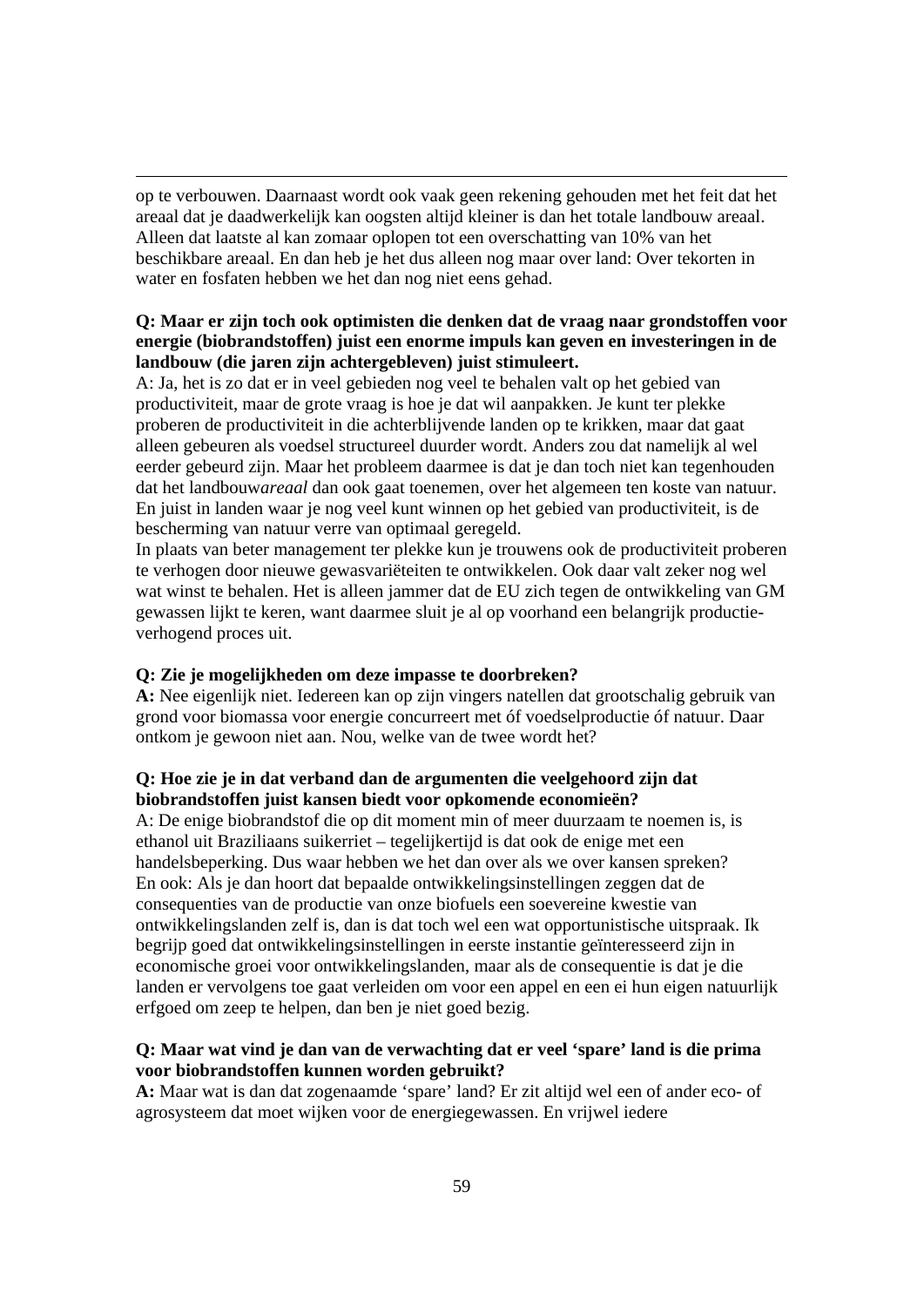landgebruikverandering resulteert in eerste instantie in een netto  $CO<sub>2</sub>$ -uitstotend effect, wat pas na aanzienlijke tijd weer is terugverdiend. Deze initiële conversie wordt overigens ook vaak niet meegenomen in de  $CO<sub>2</sub>$ -balans. Hoe je het ook wendt of keert: de productie van gewassen speciaal voor biofuels of biomassa gaat altijd ten koste van voedselproductie of van natuur. Van 'spare' land kun je zeggen dat dat dan laagwaardige natuur is, maar vaak hebben we toch te weinig verstand van de complexiteit van ecosystemen om daar echt een zinnige uitspraak over te doen.

Ook als je zegt: we importeren alleen maar duurzaam geproduceerde biofuels: prima, dan reserveren ze voor jou een paar hectare waar een en ander duurzaam geproduceerd wordt, en verplaatsen ze de onduurzame praktijken die er wellicht eerst plaatvonden gewoon naar het nabijgelegen oerwoud. Over regulatie hebben we het al gehad, het is naïef om te denken dat zulke indirecte landgebruikveranderingen wel gereguleerd zullen worden in de productie-landen. Het stimuleren van de productie van gewassen voor energie gaat hoe dan ook gepaard met een grote kans op onherstelbare vernietiging van natuur, en/of verdere stijging en volatiliteit van voedselprijzen.

### **Q: Wat zeggen de landdynamiek modellen eigenlijk over 'spare' land i.r.t biofuels?**

A: Er zijn er verschillende aannames. De simpelste zeggen: alles wat niet water of stad is is beschikbaar. Er zijn er ook die uitgaan van alleen het huidig landbouwareaal. Maar het grootste probleem met al die modelstudies is dat dit soort programma's altijd heel lang duren, vooral al die Integrated Assessment studies, die draaien allemaal nog met die optimistische projecties van vraag en productie. Een na-ijl effect dus. Op dit moment rollen nog resultaten uit die programma's die nog die achterhaalde projecties als input hadden. En daar baseert veel beleid zich dus op.

Maar je hebt zoveel soorten modellen. Eigenlijk zijn er grofweg drie typen: de *economische,* die zeggen je bij welke prijs en hoeveelheid vraag en aanbod met elkaar in evenwicht zijn. Nou, dat is feitelijk gewoon een theoretische exercitie met weinig voorspellend gehalte. Zo onvoorspelbaar als de olieprijs is, nog onvoorspelbaarder is de hoeveelheid biofuels die geproduceerd zou moeten worden.

Dan heb je de meer *agronomische modellen* die de input/output verhoudingen bekijken voor het produceren van een bepaalde hoeveelheid energie. Daarbij is de hoofdvraag natuurlijk wat je allemaal meeneemt als input. Onlangs is er een grote herzieningsslag geweest waarbij er dus veel meer is meegenomen dan voorheen. En dan blijkt dat als je alle bewerking en bemesting meeneemt je plotseling veel minder rendement hebt. Als je bijvoorbeeld de N2O emissie meeneemt die door bemesting plaatsvindt, blijkt dat sommige gewassen, zoals biodiesel uit koolzaad en ethanol uit mais of suikerbieten, meer broeikasgassen opleveren dan dat ze wegvangen.

En dan heb je nog de locatie, of *regionale disaggregatie*, modellen. Die vertellen je op welke locatie je optimaal kunt produceren. Dat is een functie van ruimtelijk variabele productie factoren. Het nadeel van dat soort modellen is dan weer dat het ook weer optimalisatie modellen zijn. Om een voorbeeld te geven: Voor de houtachtige gewassen (biomassa) geldt dat ze het relatief goed doen op de wat marginalere gronden, dus plaatst zo'n optimalisatie model die gewassen braaf op de marginale gronden. Maar natuurlijk